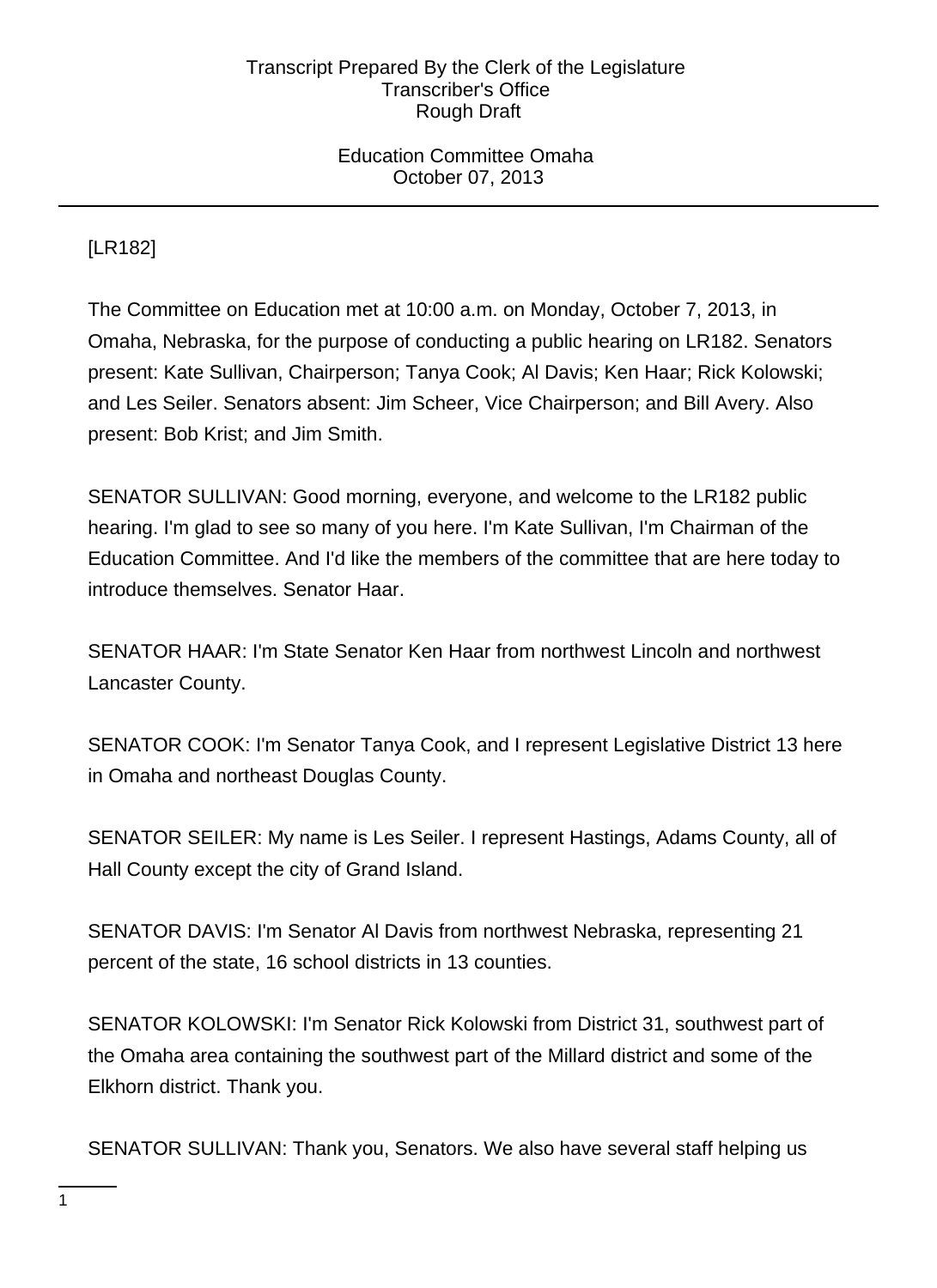#### Education Committee Omaha October 07, 2013

today. On my far right is LaMont Rainey, legal counsel. Tammy Barry, another legal counsel for the committee, just had to step out for a minute. Mandy Mizerski is our committee clerk and will be handling the recording of the hearings today. I believe we also have some senators that are here with us today that are not members of the committee. I think we have Senator Bob Krist and Senator Jim Smith, so we welcome them as well. I wanted to give you a little background in terms of what LR182 is all about. I know you have some information as well, but our charge was to study the delivery and financing of public education, K-12, in the state. You also need to know that by virtue of my position as Chair of the Education Committee, I'm also sitting on the Tax Modernization Committee. And in those hearings that we've held thus far, we can see that there is a direct link between taxation and school aid. So we've heard a lot about school funding in those hearings as well. But when the committee first met after LR182 came into being, we decided that we wanted to approach this hearing process or this study with a blank slate. So we didn't come into any...with any preconceived notions. Neither did we just want to focus on what is. We're trying, to the extent possible, think outside the box and look at new alternatives. So we're very open to not only taking a look at what's working in the formula now but certainly what might be as we, perhaps, craft something different. Of course, even with that in mind and if we want to start with a blank state, we still have before us a constitutional responsibility, 249 very different school districts, and over 300,000 children that are in our care to provide an education for. But by the same token, as I said, we're wanting to look at some broad concepts as well as specifics, and we're eager to listen to all of you. So as far as the logistics for the hearing today, if you're planning to testify, I hope you'll please pick up a green sheet. And don't turn that in just now. We want you to fill it out in its entirety and when you come up to testify, then hand that green sheet to LaMont before you testify. If you do not wish to testify but would like your name entered into the official record as being present, there's a form on the table for doing that as well. If you do not choose to testify but would like to submit written comments, you can do that also. But in submitting that, please indicate on that handout that you want that entered as part of the official record. Please fill out the green sign-in sheet. Print and fill it out in its entirety and, as I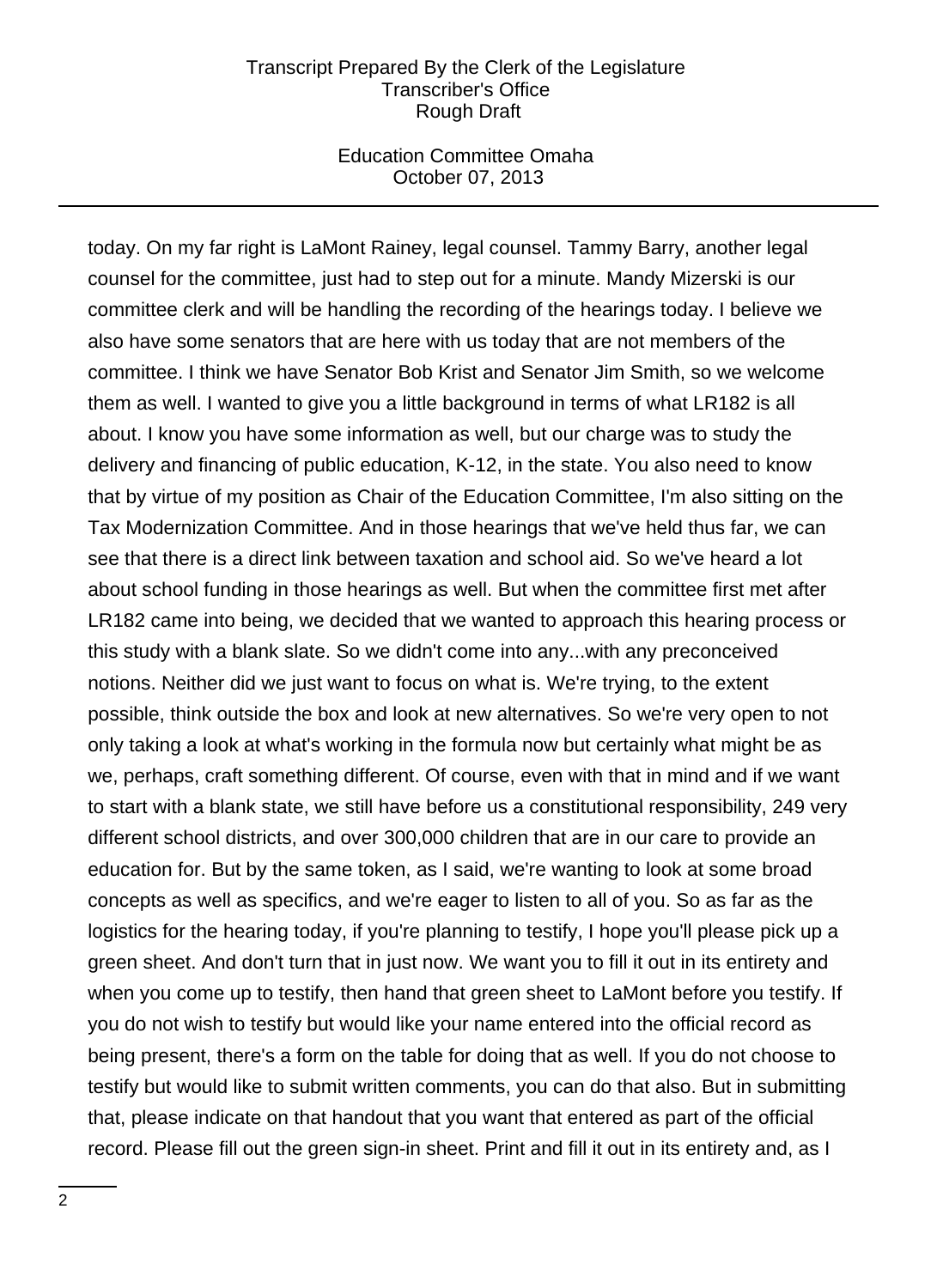## Education Committee Omaha October 07, 2013

said, give that to LaMont when you come up. If you have handouts, we hope you will have at least 12 copies to give to the committee clerk so that all the senators and the staff can have a copy. I've been trying to figure out how these microphones work and as you see, we push our buttons to have the microphone on; we can push it off and the sound will go off. That's not the case with the microphone where the testifiers will be testifying. Those mikes are on all the time. So we ask that if you're not testifying and you're out in the audience, please keep your comments down to a minimum because the microphone will pick up that outside conversation. Please turn off your cell phones. We will have a cell phone up here but only for the purposes of keeping time. I guess we've got a clock up there that will keep track of as well. We are on a bit of a limited schedule today. We are allowing two hours for this hearing, and we'd like for the testimony to be limited to five minutes each. I would like to know, just so we've kind of got a feel for what's going to be taking place, how many are planning to testify? Well, it appears that we've got a full house. And, as I said, we'll limit the testimony to five minutes and we'll also limit our questions as well, because we do want to give everybody a chance to testify. So I think that probably takes care of everything that I need to talk about right now. So with that, we will open the hearing on LR182 and we'd like to hear from our first testifier. Sir, did you have your green sheet? [LR182]

# DOUG KAGAN: Oh, yeah. [LR182]

SENATOR SULLIVAN: Thank you. And as he's doing that, I don't know if I mentioned that when you start your testimony, please say your full name and spell it for the record, so again we have an accurate recording. And also, as we go through the testimony, if a testifier makes some comments that you were prepared to give as well, there's nothing wrong with saying I agree with what's been said, rather than repeating some of the points that have already been made. Thank you. Welcome. [LR182]

DOUG KAGAN: (Exhibit 1) Good morning. My name is Doug Kagan. I represent Nebraska Taxpayers for Freedom. Nebraska ranks among the top ten states in the U.S.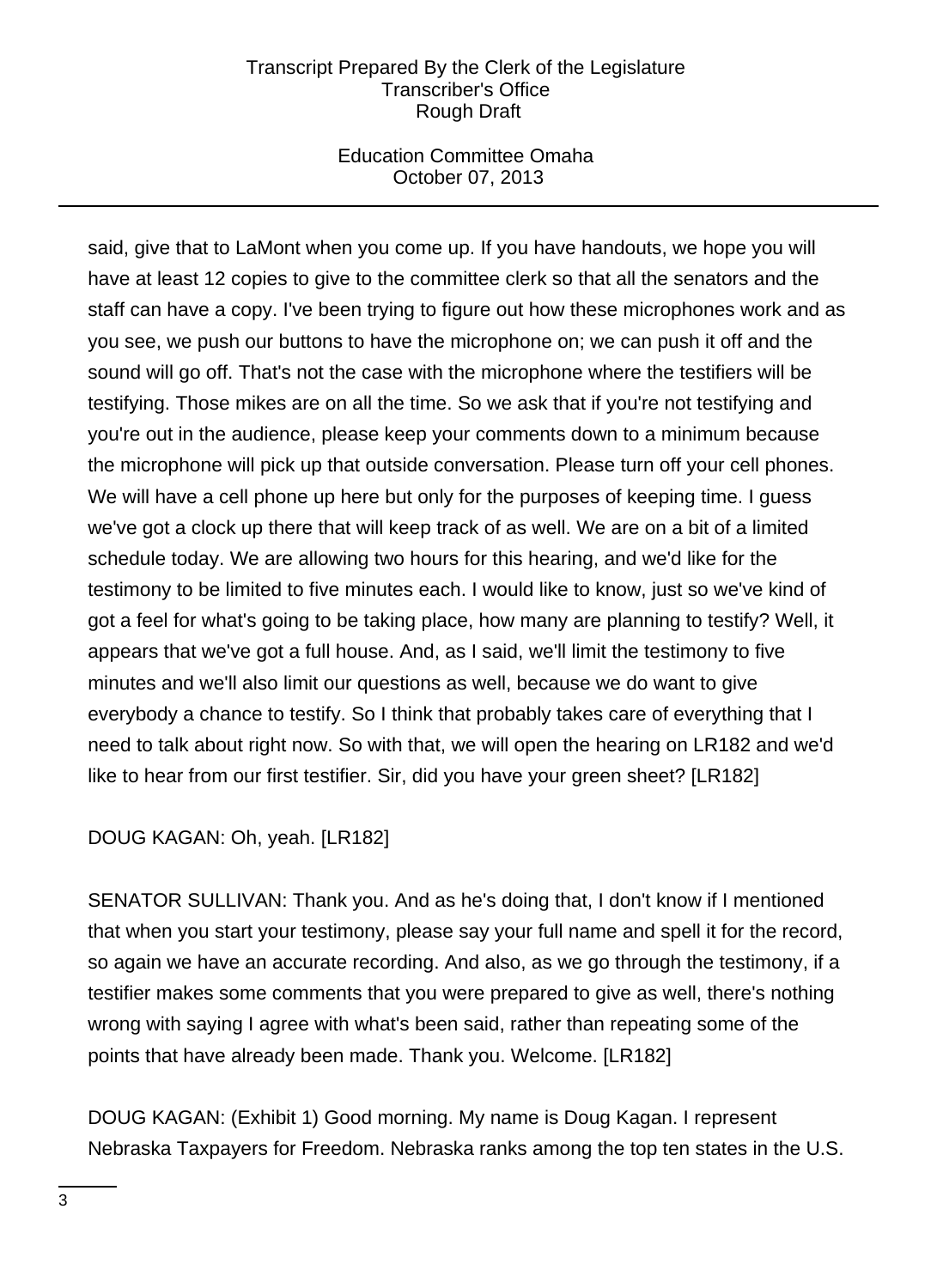#### Education Committee Omaha October 07, 2013

in the number of government entities per capita, including hundreds of school districts. State aid bases on school budget spending and needs, not on actual school district costs as it should be. We oppose automatic escalators in the state aid formula for school districts. Instead, we propose a new reference point for state aid to districts, an incentive to reward districts that spend less money. One way for districts to spend less is to pursue shared costs and shared service agreements for use of facilities like the Saddlebrook complex here in Omaha. The objective of such agreements is to provide pooled resources without adding regulatory burdens. School districts should consider these opportunities when preparing updates to schedules of capital improvements and when planning and designing or renovating present facilities: share classrooms, libraries, recreational facilities, playgrounds, stadiums, gymnasiums, ball fields, and auditoriums with other school districts or government subdivisions; rotate equipment; share administrators and support personnel, counseling services, testing, financial management, and instructional TV; share contracts for road, sidewalk, and parking lot repairs, purchase of office furnishings, maintenance of athletic fields and lawns, electrical, plumbing, and custodial services, vehicles and vehicle maintenance, Web site design and maintenance, insurance, and food services. Each district would contribute an amount based on total district enrollment or use. Local districts can leverage their purchasing power and gain more purchasing options and perks. Each school district would remain independent and autonomous, with its own tax base. More than 30 states now provide such sharing agreements. Our Legislature should enhance these opportunities. The advantages: participants can share underutilized and expensive equipment, facilities, and employees. Duplication of services and efforts will disappear. A local school district can obtain a service or product that itself could obtain only at higher cost. Districts could avoid expensive startup costs of buying new equipment or hiring additional staff for a service. In conclusion, this process would both relieve the pressure on state funding with income and sales taxes and relieve the pressure on school districts and the property taxpayers that fund these districts. We ask you to please peg state funding on the willingness of districts to cooperate in their spending. Thank you. [LR182]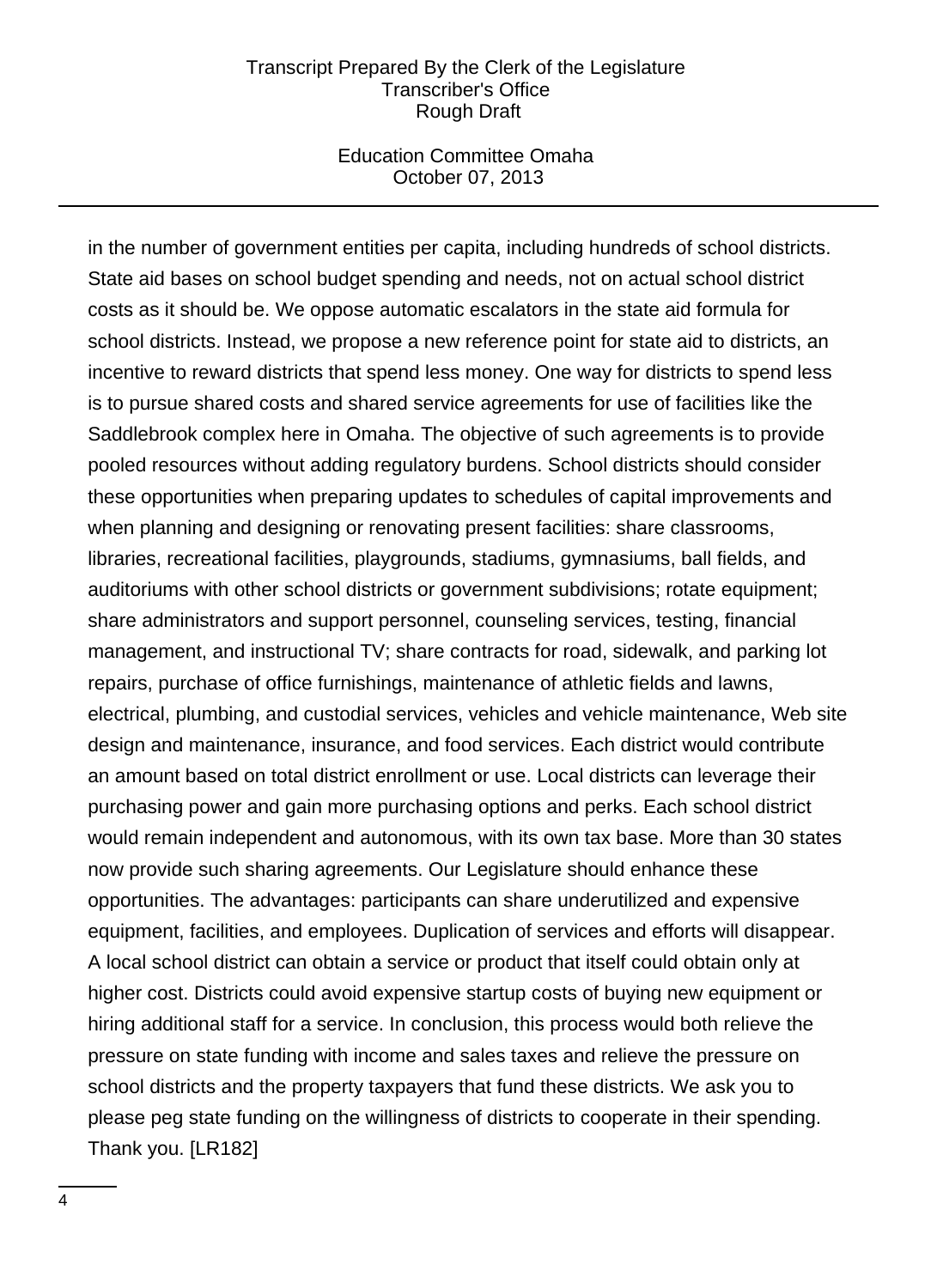Education Committee Omaha October 07, 2013

SENATOR SULLIVAN: Thank you for your testimony. Any questions? Any questions? Thank you. [LR182]

STEVE BAKER: (Exhibit 2) My name is Steve Baker, S-t-e-v-e B-a-k-e-r. I'm the superintendent of the Elkhorn Public School District. Senator Sullivan, members of the Education Committee, thank you for providing this opportunity to share comments. State aid is a complicated formula. It attempts to address the ever-changing needs of 249 diverse school districts. As the formula is being discussed, we want to make sure that the needs of a rapidly growing school district are voiced, especially a growing school district assigned to a Learning Community. The Elkhorn Public School District brings to this discussion a unique perspective. Elkhorn has increased its enrollment for 27 consecutive years, and as the seventh largest school district in Nebraska, has a K-12 enrollment of over 6,800 and over 7,000 with the addition of pre-K. Elkhorn has doubled over the past decade and while we have been adding approximately 1,000 students every three years, this year alone we have increased by 524 students. Please allow me to put that growth into perspective. This year alone, Elkhorn's enrollment increased by more than the total enrollment of the Ord Public Schools. In most years, Elkhorn's growth is greater than the total enrollment of approximately two-thirds of Nebraska's school districts. Over the past decade the enrollment doubled from 3,099 pre-K-12 to 7,002. This increase of 3,928 students is greater than the total enrollment of the Hastings Public Schools and almost the size of the Norfolk Public Schools. Since 2002, Elkhorn has grown by the equivalent of six Valentine School Districts, eight Malcolm School Districts, 34 Cedar Rapids School Districts. Are we almost done growing? No. Our master facility plan indicates that Elkhorn eventually will reach a K-12 enrollment of over 18,000 students. Since 1992, Elkhorn patrons have approved over \$210 million in construction projects that included two new early education centers for disabled children, six new elementaries, three new middle schools, one high school, additions and remodels to every school in the district, and will be back to the voters in 2014. Elkhorn is unique not only because of growth, but it also brings to the state aid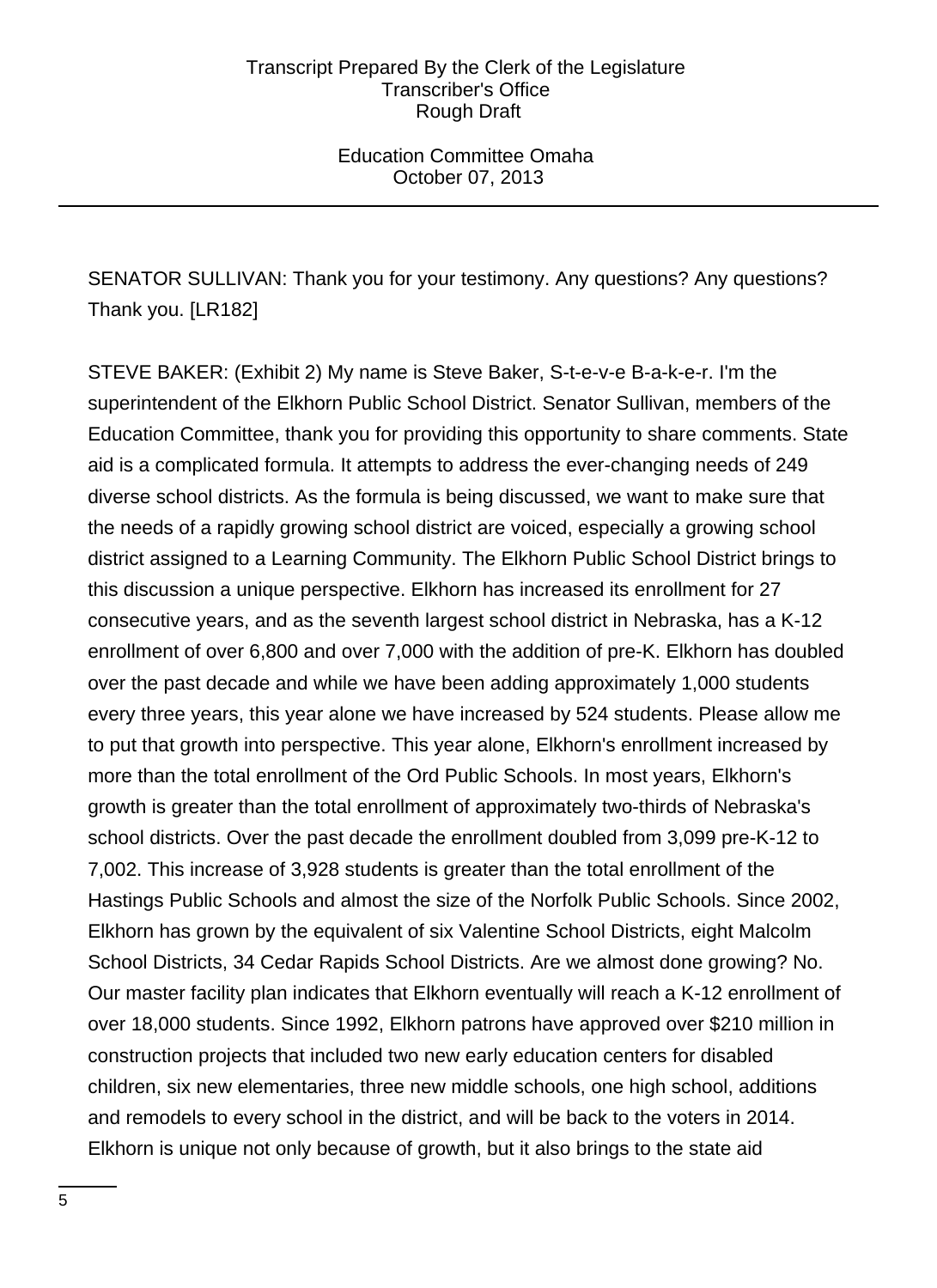### Education Committee Omaha October 07, 2013

discussion three characteristics that I'm not sure many other districts can claim. First, we are currently an equalized school district, like many. Second, Elkhorn has been a nonequalized school district. And finally, Elkhorn is a member of a Learning Community. Senators, when Elkhorn transitioned from being an equalized to a nonequalized school district, we did not lobby the Education Committee to change the formula. We believe that the formula is working as it was intended. We caution to move slowly with changes to the formula just because of shifts in assessed valuation and the number of school districts receiving equalization aid. When Senator Raikes drafted LB988 he invited the input of the growing school districts along with Gretna and Bennington, and we worked with Senator Raikes. He understood that a common levy without provisions for growing school districts would be catastrophic. These growth adjustments in the state aid formula are not only there for growing school districts in a Learning Community, they're there for all Nebraska schools districts. The two adjustments that were added to the formula allowed growing school districts to project their enrollment increase and receive the state aid in the actual year of growth instead of the following year. The second adjustment allowed school districts to receive assistance with the opening of a new school. Senator Raikes understood that the increase in operational expense was usually phased in over a two-year period and included this adjustment in the formula. Elkhorn did not cry foul in the past when equalization aid was taken away. We do not believe a sustainable formula changes as assessed valuations change. Either the Legislature embraces a formula calculated upon needs minus resources equals state aid or it doesn't. Senator Raikes clearly understood that as long as a Learning Community had a common levy there must also be growth provisions for adjustments for rapidly growing school districts. The state aid formula may appear to be complicated, but there are often simple explanations for each nuance of the existing formula. Thank you for allowing me this opportunity to speak. [LR182]

SENATOR SULLIVAN: Thank you, Dr. Baker. In some of the previous hearings, there have been comments about handling facilities and maybe, perhaps, having the state have a greater role in that. Do you have any challenges? You mentioned that you had to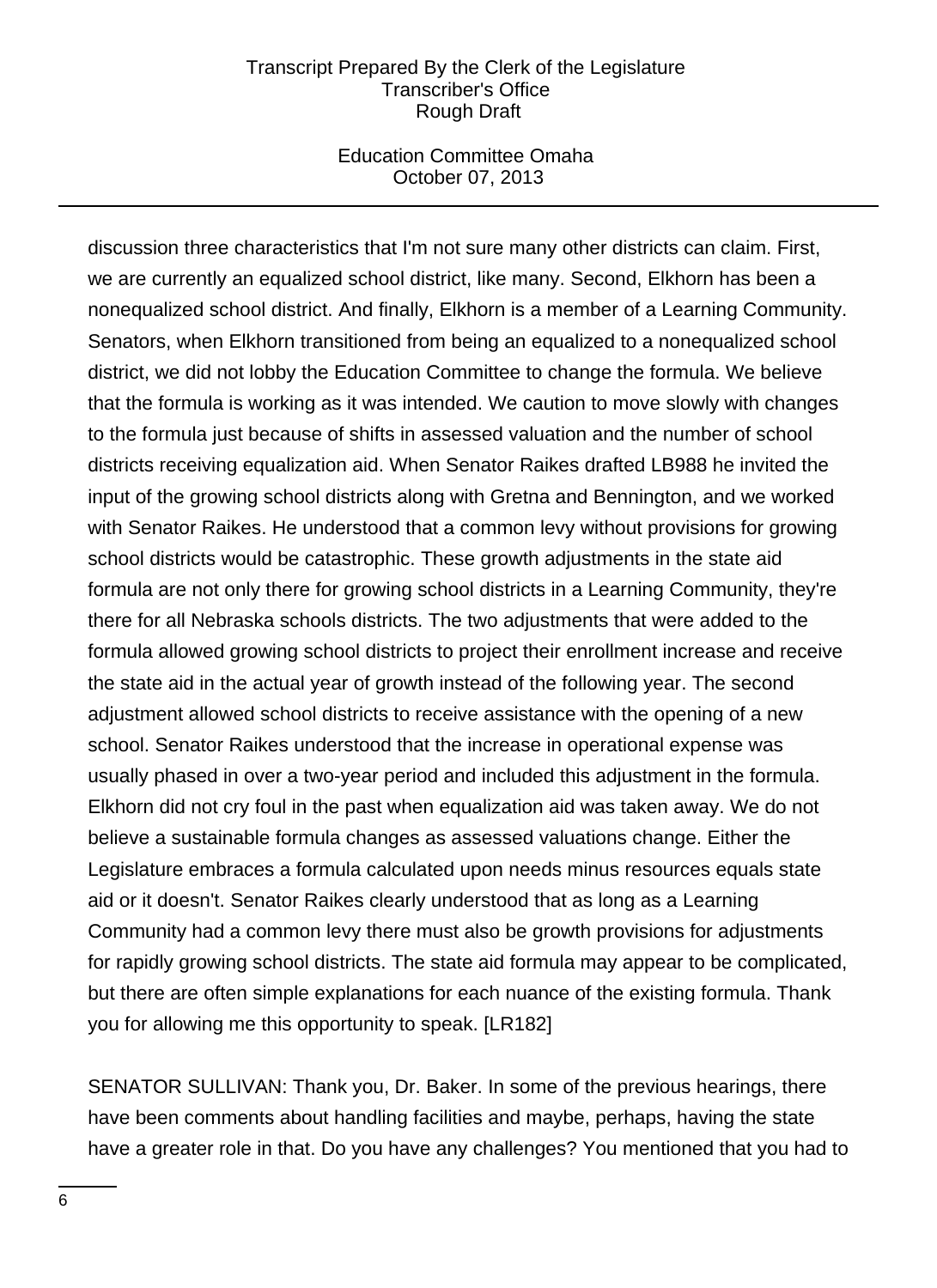## Education Committee Omaha October 07, 2013

put in several new buildings to accommodate your growing enrollment. [LR182]

STEVE BAKER: I don't know. I mean, right now the only way to address growth for a school district is through a bond issue. And, knock on wood, we have been successful in most of our bond issue attempts. There was one that failed a long time ago, and Dr. Breed always blamed that upon me. (Laugh) But he's no longer the superintendent, so I blame it on him. I see school districts that struggle with getting a bond issue approved. Had we not been able to pass bond issues, I don't know what we would do because when you double a district's enrollment, over 500 students, that's a school we just added this year; or in Nebraska terms, we just added a district to ours. So certainly it would be welcome, but I'm not holding my breath on that. [LR182]

SENATOR SULLIVAN: Okay, thank you. Any other questions? [LR182]

STEVE BAKER: Yes. [LR182]

SENATOR SULLIVAN: Senator Kolowski. [LR182]

SENATOR KOLOWSKI: Steve, thank you for your testimony this morning. Thank you very much. What is your levy at the current time, please, just for clarification? [LR182]

STEVE BAKER: Dollar--let me think here--31 cents. [LR182]

 $\_$ : Thirty-one and a half. [LR182]

STEVE BAKER: Thirty-one and a half--\$1.315. [LR182]

SENATOR KOLOWSKI: Thank you very much. [LR182]

STEVE BAKER: You bet. [LR182]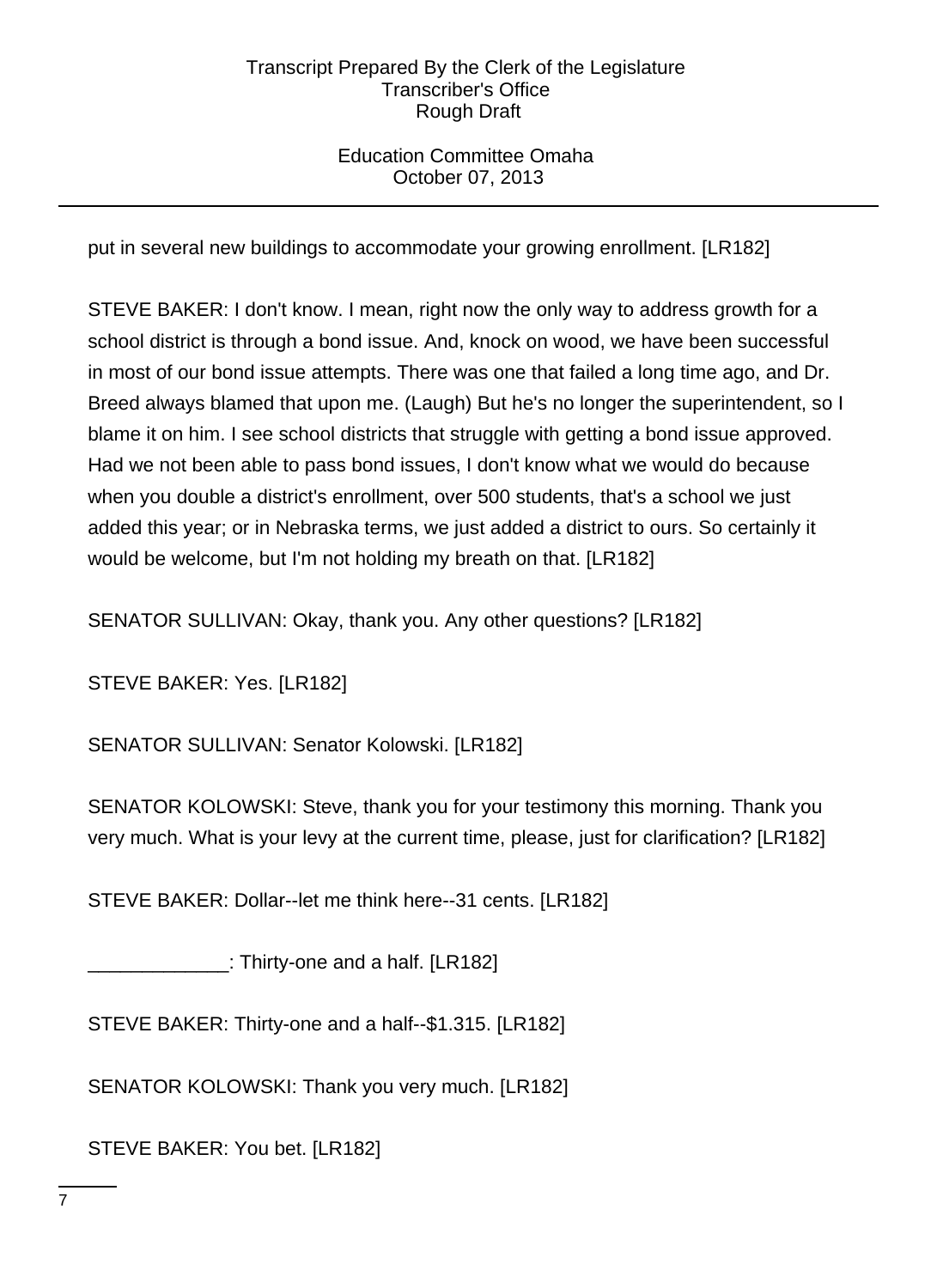Education Committee Omaha October 07, 2013

## SENATOR SULLIVAN: Thank you for your testimony. [LR182]

STEVE BAKER: Thank you. [LR182]

JUSTIN WAYNE: This is a little awkward sitting on this side of the table. Good morning, Chairman Sullivan and Education Committee. My name is Justin Wayne, W-a-y-n-e, and I have the honor of serving as the president of the board of education for the Omaha Public Schools. I just want to take a brief second to acknowledge many of our school board members, if they would stand, please. Lacey Merica, Matt Scanlan, Lou Ann Goding, Katie Underwood, and also we have City Council President Pete Festersen and Douglas County Commissioner Chris Rodgers. And I just wanted to mention that because I think it speaks volumes of the way I believe this Omaha Public Schools is moving in the right direction along with this community. I want to take a minute just to say welcome to Omaha Public Schools and to thank you for holding this hearing and tackling such important issues facing our children. Today I would also like to share with you some information about Omaha Public Schools and a direction we believe we are heading and how you can help us be successful over the next five years. After talking to board members individually, I can assure you that the vision for Omaha Public Schools is to be the model urban school district for the rest of the country by providing high-quality education for all of our students, maintaining high-quality teacher and work force and staff, and producing high-quality students that are ready for the twenty-first century. And I believe we are truly moving in the right direction. Let me take a few minutes to share with you some interesting facts. Currently, OPS serves roughly 50,000 students which accounts for 17 percent of Nebraska's pre-K-12 public school population. Over the last decade, our English Language Learners has increased almost five times from 3,425 students to 4,644 students. To put this in perspective, committee, OPS's English Language Learners population is larger than the fourth largest school district, which is Bellevue Public Schools, with a total student population of 9,674 students. Again, our English Language Learners is the fourth largest school district if we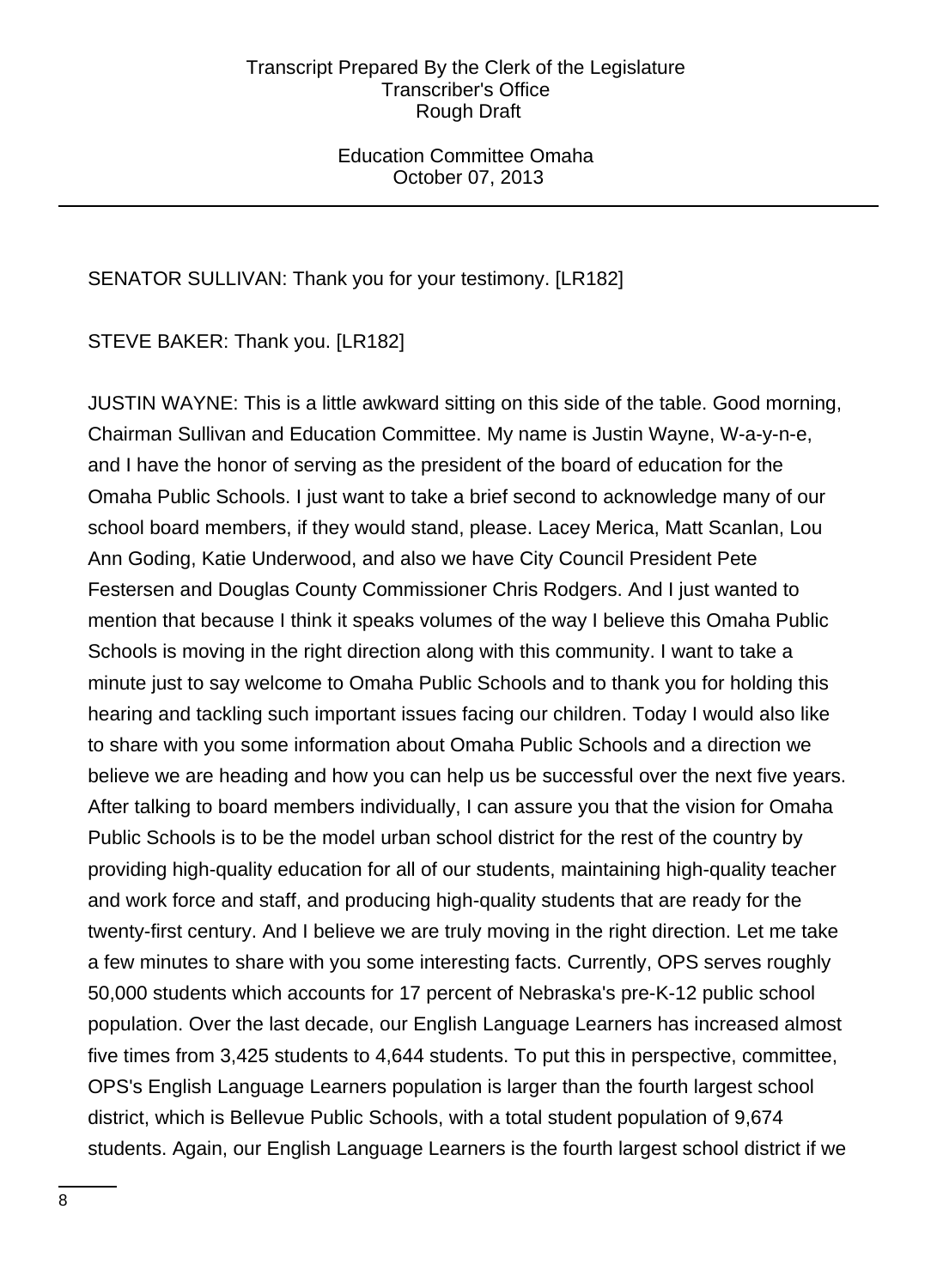#### Education Committee Omaha October 07, 2013

were to separate them out. Furthermore, OPS has over 100 different spoken languages. It is also important to note that many of our ELL students are refugees. In the last four years the number of refugees has grown from 992 students to 1,566 students. Please note the definition of refugees: It is a person who has been forced to leave their country in order to escape war, persecution, or natural disaster. I mention this only to explain that many of our ELL students are not coming to Omaha or to Omaha Public Schools speaking English. Often they know little or no English. Furthermore, many of these students have never been in a school setting. Many of these students have been uprooted from their family and homes. These students often need significantly more resources than the average Nebraska student. Shifting gears a little bit, imagine a classroom where 20 out of 25 students require additional support and resources that we all know that poverty students need--yes, 20 out of 25 students. The state free and reduced lunch percentage without OPS is 33.6 percent. OPS's free and reduced lunch student population is 73.14 percent. That's nearly three out of four students that are in poverty. Over the last decade, that has increased by 44 percent. Yet despite these demographic changes, OPS continues to make progress during this time, and I believe we are poised to do more. A year ago, I met many of you and asked you for support for shrinking the Omaha Public School board size. And you guys did. Now I'm asking you to give us a solid foundation to operate over the next five years. Since the new board has taken office, we have accomplished the following: We launched a new pre-K program which expanded our pre-K services to over 60 students, and we are looking to continue this expansion. Let me be clear. We all know the importance of early childhood education, and this can only be sustainable with your help. We hired in-house counsel. This is to reduce our legal fees and to chart a course where we can have more consistent legal fees and more consistent legal operations. We hired a director of communications to better communicate externally and internally with all stakeholders. We are conducting a curriculum audit. This audit will ensure that our students are getting the rigor they need to be successful in life. We are also doing a facility update which will be, hopefully, finalized by mid-December, which we are going to look critically at all of our facilities to understand what our school system needs from a structural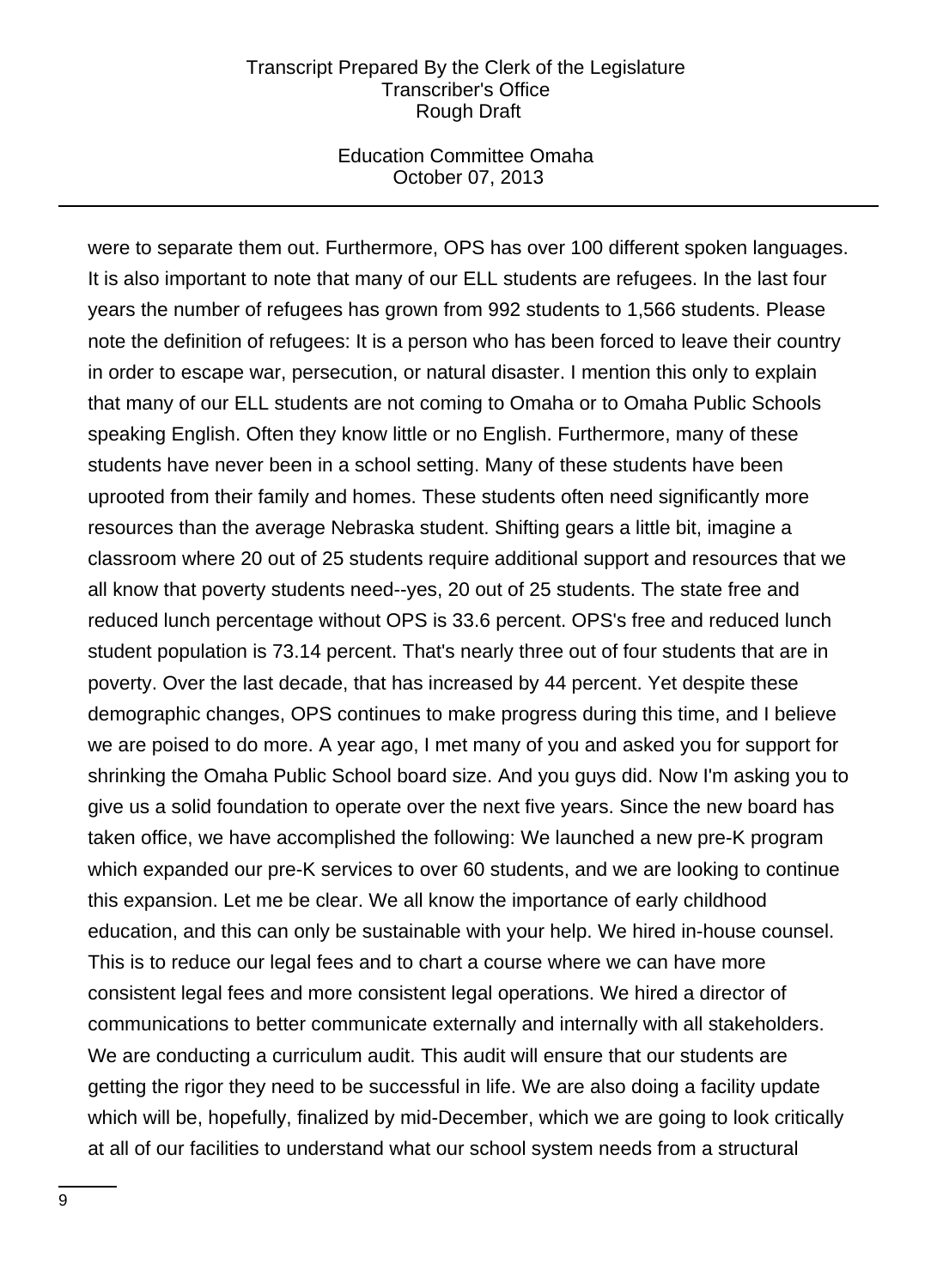## Education Committee Omaha October 07, 2013

standpoint. We are also doing a human capital audit. This is part of our strategic plan in which we're reviewing all of our internal structures to make sure our human capital and resources are properly aligned with the services that we need to provide our students. And lastly, we are conducting our strategic plan, and this has been the first time it's been done in over two decades. This will lay the groundwork for us to be the model school district for the rest of the country and will create alignment and focus for all of our teachers, staff, and the community. I believe we are doing everything that this Legislature asked us and demanded from us during the last session. Never before has this school district seen as much support from a diverse group of people as we have. The Omaha Chamber, to private foundations, to community leaders, everybody is now involved, and we are all looking to align all those resources for the best interest of our students. But please note, this strategic plan, this exciting time, is only as good as the stability of the funding behind it. That is why I'm here today to ask you, respectfully, to increase special education funding outside of TEEOSA, increase support for early childhood development, and most importantly, provide stability in our funding system over the next five years. That is, we ask, to the greatest extent possible, that the formula be adopted for the long term with changes that are only necessary. It is only with your help that we can move OPS from good to great. And that can only be done, again, with stable funding. Thank you for all you do. I'll entertain any questions. [LR182]

SENATOR SULLIVAN: Thank you, Mr. Wayne. Any questions? Senator Cook. [LR182]

SENATOR COOK: Thank you, Madam Chair. Thank you, Madam Chair and thank you, President Wayne, for joining us today. You spoke to the issue of stability in funding, and that's something that this committee is very, very familiar with, having had a very exciting legislative session in identifying our priorities. What suggestion might you offer that would lend to stability not only for the Omaha Public School District but among the other 248 school districts? [LR182]

JUSTIN WAYNE: Well, from our standpoint and, again, speaking on behalf of the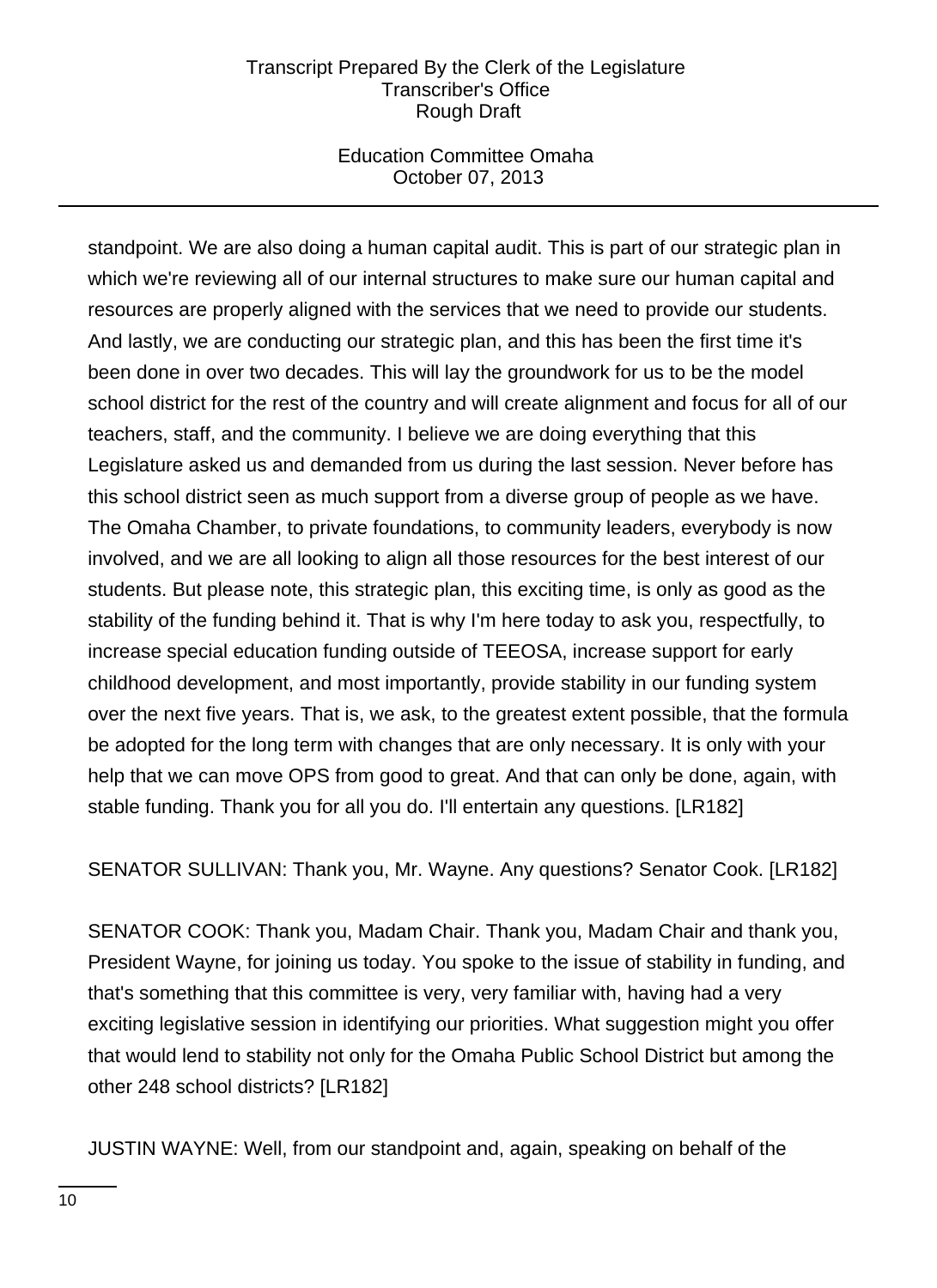## Education Committee Omaha October 07, 2013

board--and Mr. Evans will go into some more detail in exactly what the district is looking for--but from our perspective of a board perspective, we need stability in the sense of either maintaining what we currently have because we know what we currently have and it's predictable right now for us; so as we finish our strategic plan, we know what the numbers look like and we can prioritize where that money should go to fulfill our strategic plan. So I don't have a figure, but from a board's perspective, we just need stability so we can predict over the next five years where we can place our money to best serve the students that we are currently serving. So I don't have an exact answer for you. I just wish that we would have stability and not tweak the formula every year so when we do have our strategic plan over the next five years we can look back and say we've been able to accomplish this, this, and this, not as a result of funding going up and down. [LR182]

SENATOR COOK: Okay. I have another question. What is the board's commitment at this time to open enrollment with the district and the opportunities represented through the Learning Communities? [LR182]

JUSTIN WAYNE: That's a great question. We currently...our district currently follows the exact same formula--and I don't say exact because there's always some factual situation that may arise as a Learning Community--and at this time, any person, any youngster in our school district can open enroll to any school that we have. The only issue is capacity. And with any growing school district, as we're growing too, there are capacity limitations on whether a student can enroll at a certain school. We do look at factors as free and reduced lunch. We also look at factors, siblings. We try to keep families to together in schools; it's no different than what the Learning Community is doing. But our biggest limitation is on capacity. As we move forward with early childhood and we look to increase early childhood in our buildings, it goes back to that capacity issue. So students can go wherever they choose to go in our district, it's just only the main factor is our capacity to have those individuals at that school. [LR182]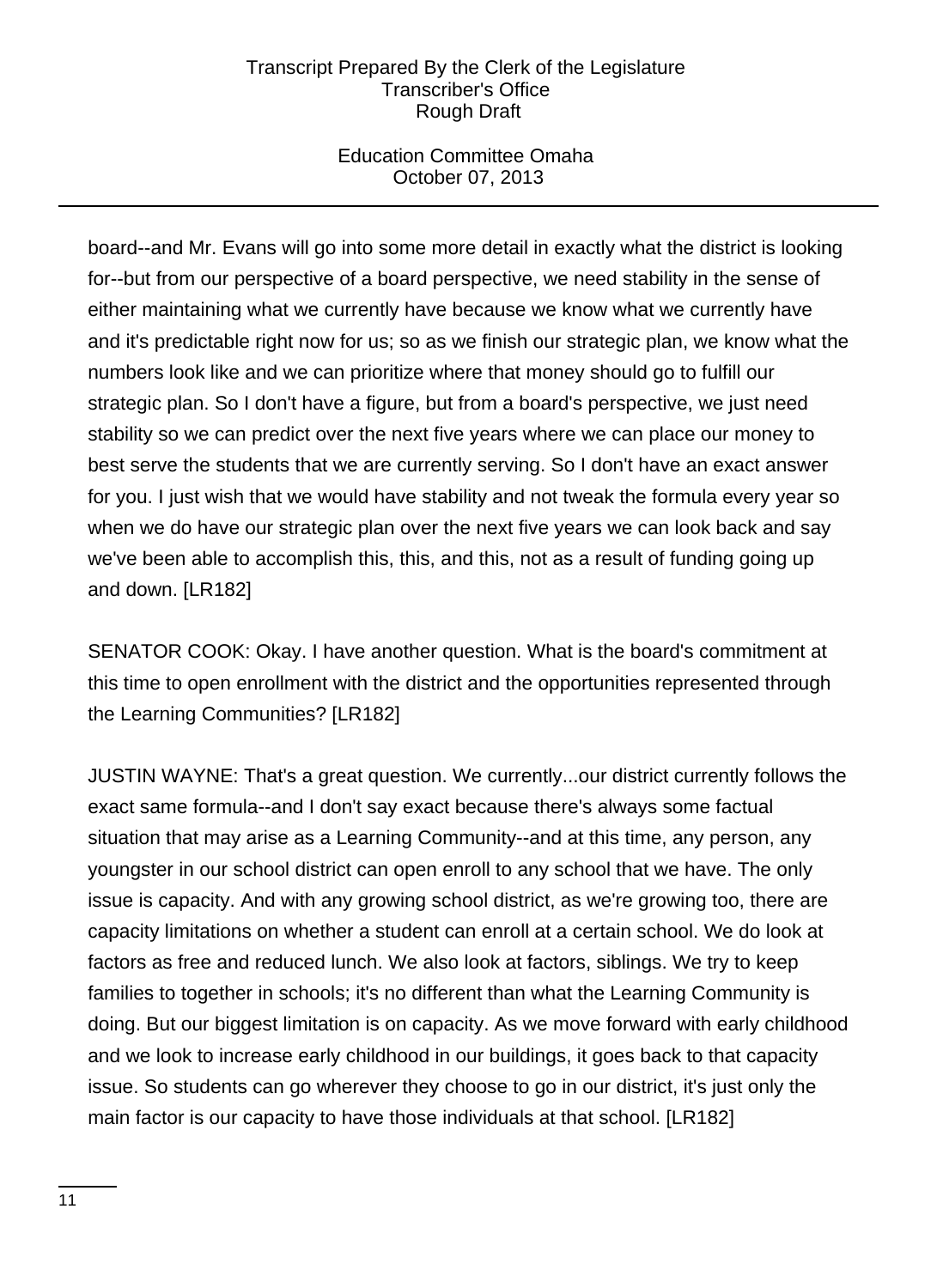## Education Committee Omaha October 07, 2013

SENATOR COOK: Is transportation a consideration as you're talking about that in your strategic planning process and on the existing board? [LR182]

JUSTIN WAYNE: Yes. One of the conversations we've already had publicly is that out of our strategic plan, we know some things are going to bubble up, just the nature of what we're already hearing. And one of those is our student assignment plan. And I envision in early spring and throughout the spring and throughout the summer, we'll have a committee look at our student assignment plan. That's what controls our open enrollment is our student assignment plan. And we'll look to revamp that. And part of that is because of the growing population in--Senator Cook, as you're familiar with--in that northwest quadrant there's growing population and also our growing population in the southern part of the city. We have to revamp how we're going to do our student-assignment plan. We haven't looked at that for a couple of decades as a board, and we are going to out of our strategic plan. And costs and transportation costs will be a discussion point, definitely. [LR182]

SENATOR COOK: One more? Okay. [LR182]

SENATOR SULLIVAN: Thank you for your testimony. [LR182]

JUSTIN WAYNE: Thank you. [LR182]

SENATOR SULLIVAN: Welcome. [LR182]

SAMUEL MEISELS: Good morning. My name is Sam, Samuel Meisels, M-e-i-s-e-l-s. I'm the founding executive director of the Buffett Early Childhood Institute at the University of Nebraska. And I've been a resident of Nebraska for four months and one week, so we'll take that into account as well, I hope. I want to thank you, Chairperson Sullivan and the members of the committee, for allowing me to speak with you this morning. My interest, as you can tell from the title that I bring with me, is in the early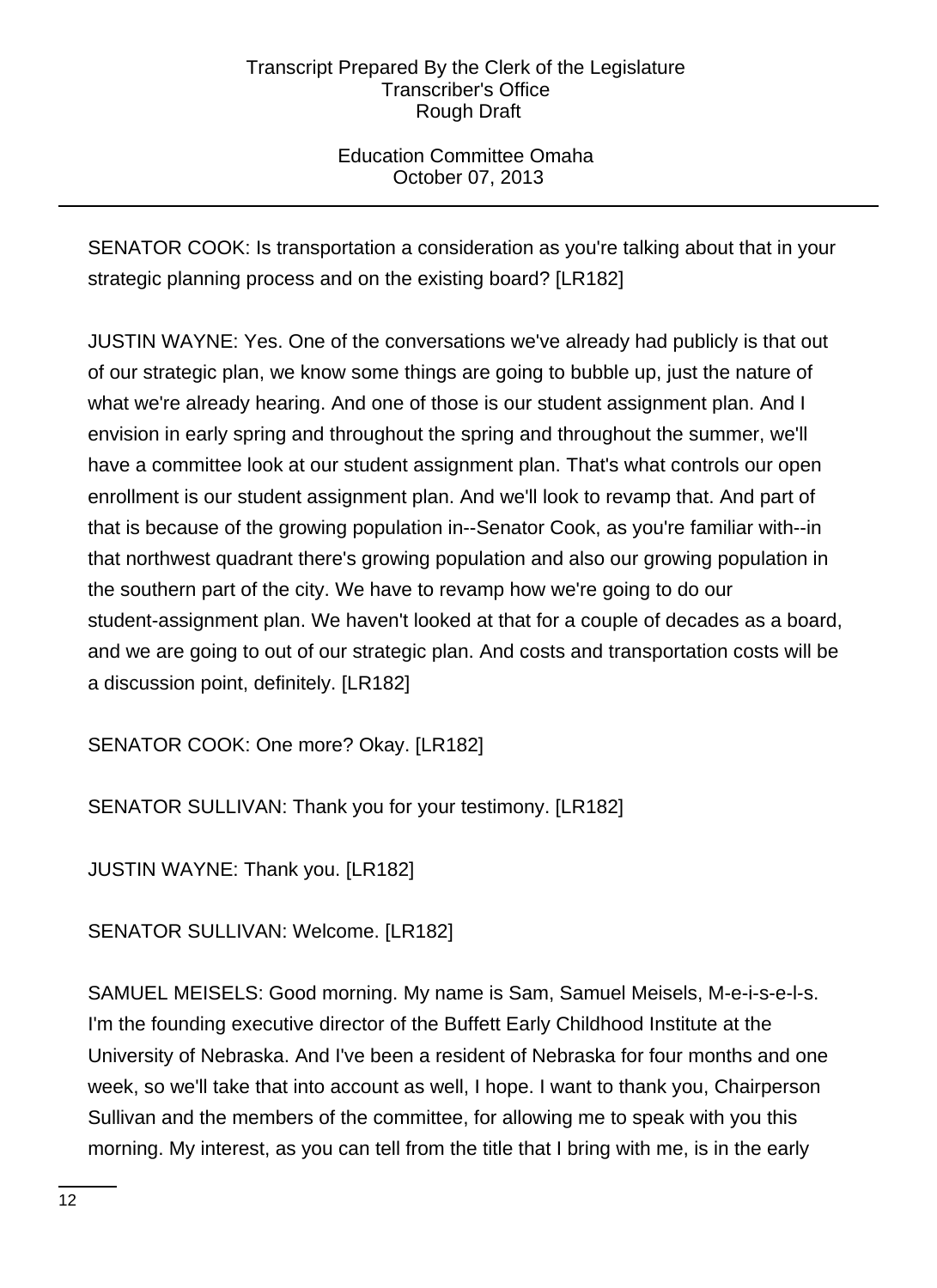### Education Committee Omaha October 07, 2013

years of life and early childhood education. The Buffett Early Childhood Institute was created in response to evidence about the effectiveness of early intervention, evidence accumulated over the past 50 years that assures us that the early years of life are the most critical of all for building intellect, strengthening social and emotional skills, and setting a positive trajectory for school and life success. I'm going to share with you just five critical highlights of this research. First, investing in early childhood makes sense. We've learned that investments in young children, especially children at risk, children with special needs, the children who President Wayne was just talking about, can have a significant return on human capital expenditure, a return of at least \$7 for every dollar invested. James Heckman, the Nobel laureate in economics at the University of Chicago, tells us that early learning begets later learning and early success breeds later success. Success or failure in life at this stage lays the foundation for success or failure in school. Second, for children at risk, especially children living in poverty, early childhood programs are nothing less than a lifeline. One of the reasons for this is that 85 percent of neuro connections are formed in the first five years of life. The foundations of brain architecture are established through a continuous series of interactions in which environmental conditions and personal experiences modify genetics, they modify genetic predispositions. Third, it's more efficient, both biologically and economically, to get things right the first time rather than to try to fix them later. We learned that brain skills and health are built over time, but starting early is what counts. Neuroscientists tell us that the window of opportunity for development remains open for many years. But the cost of that remediation grow with increasing age. Fourth, positive relationships and meaningful adult/child interactions are essential for later learning, behavior, and health. For children to achieve their full genetic and neurological growth, they need nurturing relationships and responsive interactions. Babies can't do it alone. They need committed parents and well-trained caregivers and teachers to connect the resources of the world to their interests and their aptitudes. This is how their potential is realized and their future growth is ensured. And then finally, fifth, the evidence about the impact of positive early experiences is clear. Research on children in more than 70 different countries demonstrates that preschool enrollment can reduce the school achievement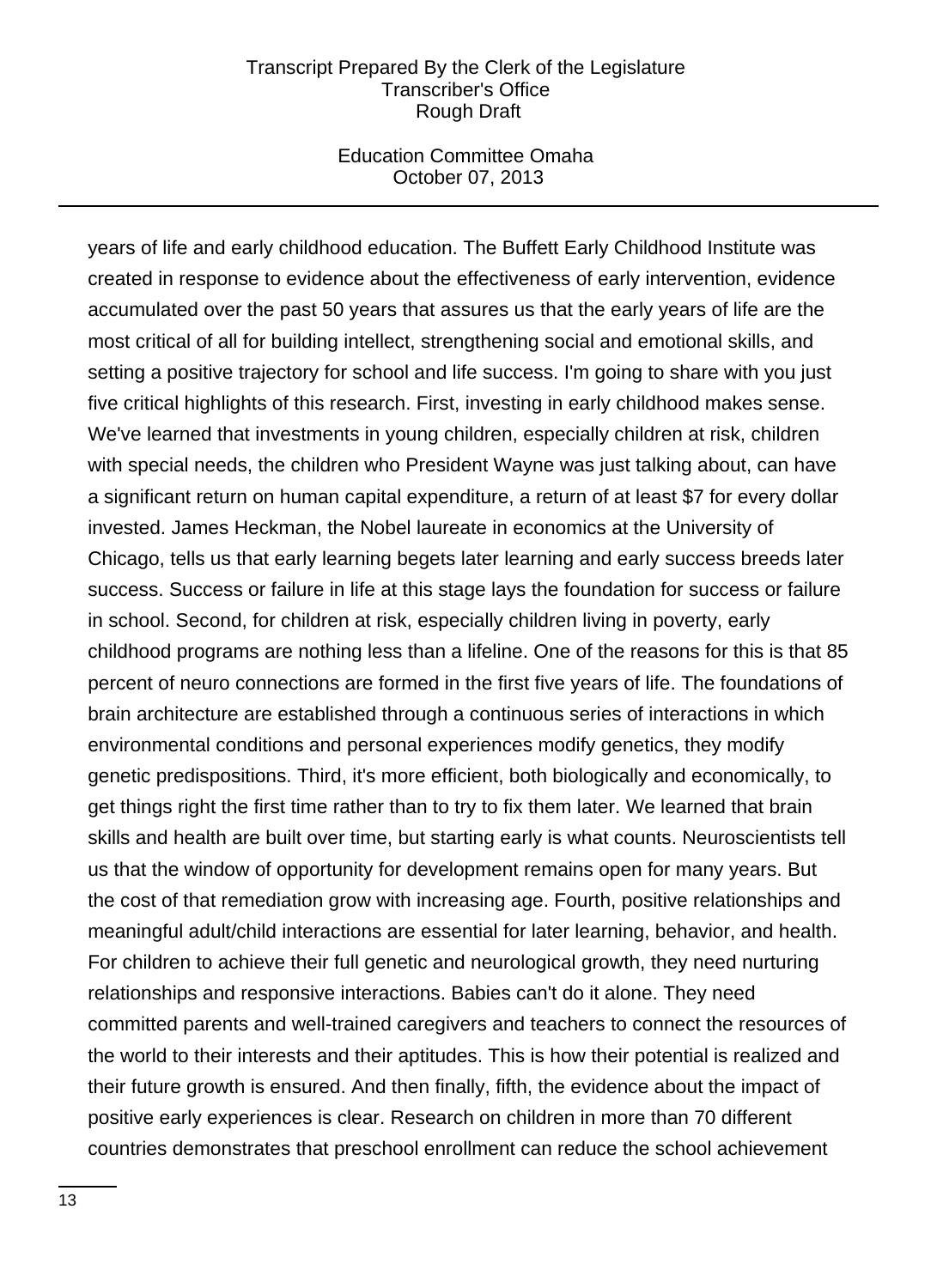## Education Committee Omaha October 07, 2013

gap between poor and more affluent children. For every percentage point increase in preschool enrollment, the achievement gap between high- and low-income children declines. In other words, as more and more students participate in early childhood programs, our society, our world, grows and prospers. It's simply time to change the terms of this debate. It's time to act on what we know by investing upstreams on the youngest children in the state rather than placing so much attention and so many resources on the oldest students in our care. I'm not saying forget about high school. Rather, I'm saying let's start taking seriously what we know about the first eight years of life and begin to make significant resources available for these children. This is not a plea for more research. The research we have tells us what to do. The question is, are we going to do it right and do it well? By working together, we can break the cycle of poverty and lost potential and reap the benefits of greater fulfillment and greater productivity for our state and our nation. This is why I've come to Nebraska and why the Buffett Early Childhood Institute was created. My vision is that together we can make Nebraska the best place in the nation to be a baby. If we succeed at this goal, there's no telling how much we can accomplish. Thank you. [LR182]

SENATOR SULLIVAN: Thank you, Dr. Meisels. Any questions? Thank you again. Welcome. [LR182]

JEN GOETTEMOELLER: (Exhibit 3) Good morning. Thank you, Madam Chairman, members of the Education Committee. Thanks for the opportunity to speak to you today and for your leadership in this discussion. I know that the task you have before you is a difficult one, and we applaud your willingness to ask the tough questions and to listen. My name is Jen Goettemoeller, J-e-n G-o-e-t-t-e-m-o-e-l-l-e-r. I'm here representing First Five Nebraska. As you already know, our public schools are the envy of many states across the nation. I know from the data, but also because I'm a parent of a second-, a fifth-, and a seventh-grader, that Nebraska schools work very hard to give our kids a good, quality education. They aren't recognized enough, so I wanted you to know that we're grateful for the good work they're doing and we want to support their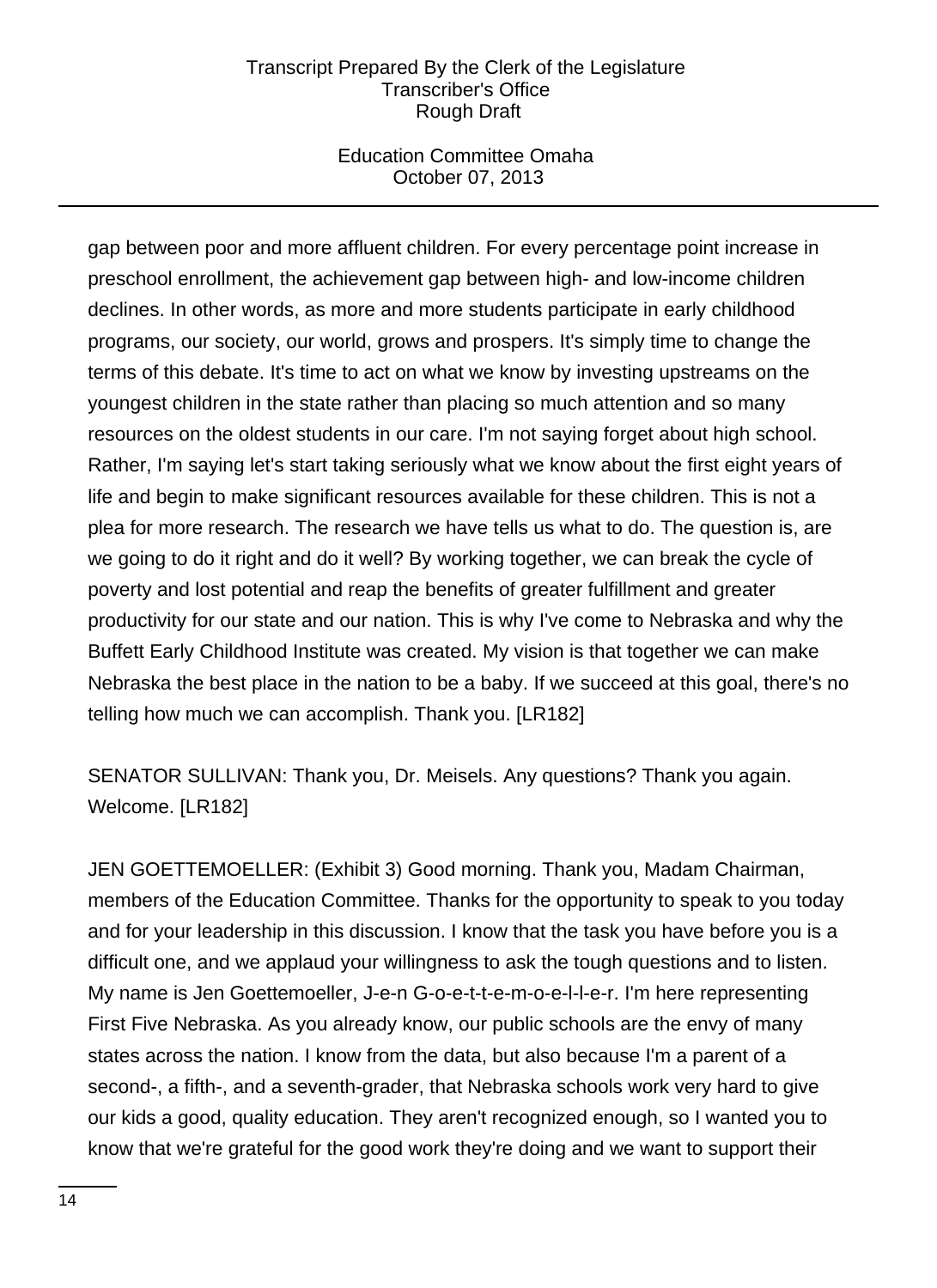### Education Committee Omaha October 07, 2013

efforts to educate our children. Early childhood has a lot to offer. The evidence is out there, and it has been for some time, about what happens in the brain in the first five years. Dr. Meisels just touched on that. If we don't get the first five years right, everything that comes after in K-12 and postsecondary are going to be more expensive and more difficult. And the reason is because the architecture of our brains is largely built by the time we're three years old. Once it hardens and brain synapses are pruned at age 3, we can never go back and rebuild it. The best we can do later in K-12 if those neuro connections have not been made is try to accommodate for deficiencies. And we know that the achievement gap seen at age 18 is the same gap that's already there at age 3. Kindergarten teachers can tell you about that gap. They can tell you on the first day who is going to struggle and who is going to be successful. And we hear more and more superintendents who show us the value of early childhood with their own local data, data that shows early childhood is closing the achievement gap for very at-risk children in their school district. And we really need to pay attention to their data, because we've got a growing number of children birth to five across the state who are at risk of failing in school, which means schools are going to be challenged more and more to catch them up. Currently there are nearly 60,000 children ages birth to five in Nebraska who are at risk of failing in school. You've got a map in front of you with some of those numbers. This is a statewide issue, not just an urban issue. And actually, the growth is happening in rural Nebraska a bit faster than it is in the urban areas. We need to make it easier for schools and their partners to do this early childhood piece well. Most of them are trying with some level of success. Currently, 193 out of 249 school districts operate an early childhood program approved by the department. But there are too many barriers. So the other thing you have in front of you is a short list of specific items that could remove some of these barriers. I'm not going to touch on all of them for the sake of time, but I do want to hit a couple. First, we really should look at the calculation of the NDE preschool grants and possibly make some adjustments. This is particularly important for the growing number of schools that are unequalized. When an NDE preschool grant is calculated, the amount of calculated state aid is subtracted from that preschool grant amount. In the case of unequalized schools, even though they don't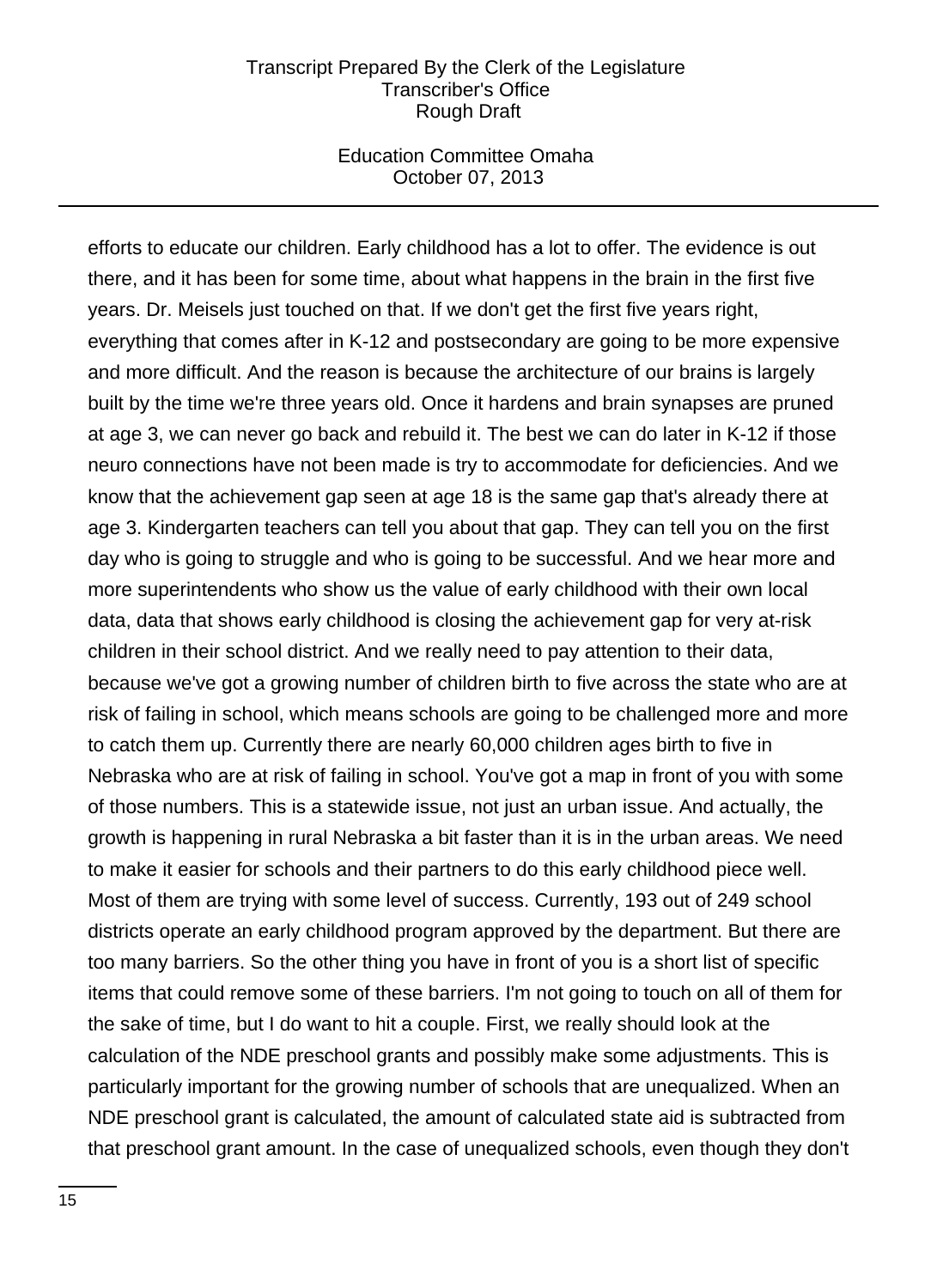## Education Committee Omaha October 07, 2013

get that state aid, it's still calculated and it reduces the amount of the preschool grant that they would get. And if that state aid calculation that they would have received but don't is greater than the preschool grant amount, they won't get dollars for early childhood at all. Given that map you have in front of you, we really should help all of our school districts, equalized or not, offer early childhood programs. We should also consider giving schools with early childhood programs greater flexibility with the various funding sources they receive. There are some regulations that could be relaxed and others that could be aligned that would actually make it easier for schools to braid or blend their various funding sources, enabling them to finance the level of quality that has been proven to reduce or eliminate the achievement gap. We would also recommend that you set aside one-time funding to incentivize school districts to build high-quality early childhood facilities or remodel facilities they may already have. Schools cannot use their preschool grant funds for that sort of expense, and many have early childhood space issues that they cannot address. If we had, for example, \$10 million set aside each year that schools could leverage with a local match tying in accountability and some measurements, we could remove some of the barriers faced by many districts across the state. I just want to leave you with one other thought, and that is that public-private partnerships work. We're incredibly blessed by the number of private-sector individuals who are spending millions of dollars on early childhood because they know it is an investment that will truly change outcomes. We have a tremendous opportunity here to capitalize on what we know works. Thank you for your time. [LR182]

SENATOR SULLIVAN: Thank you, Jen. Are there questions? [LR182]

SENATOR HAAR: Yes. [LR182]

SENATOR SULLIVAN: Senator Haar. [LR182]

SENATOR HAAR: Yes, thank you very much. In your opinion, can we continue to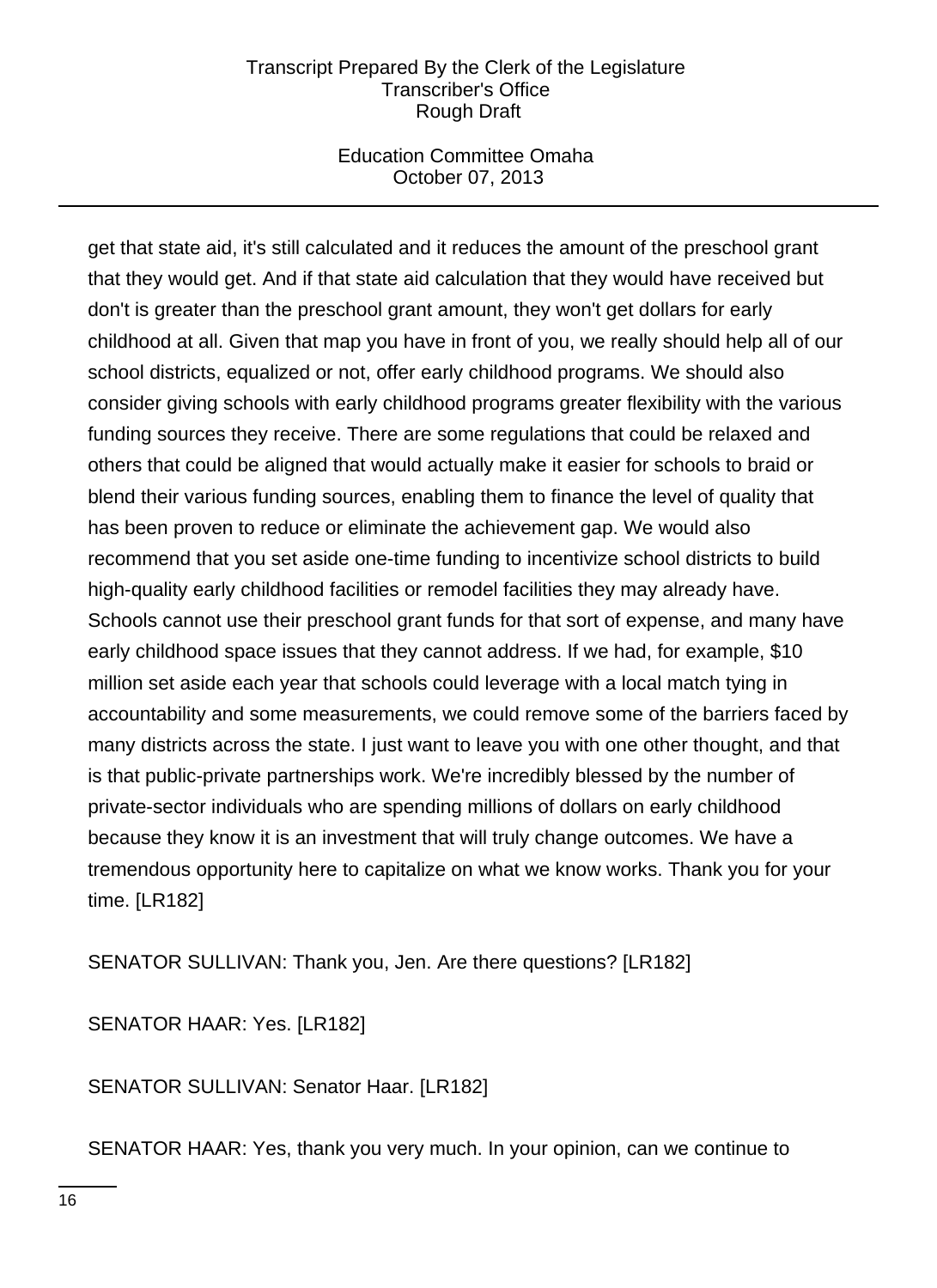Education Committee Omaha October 07, 2013

depend so heavily on private investment in these or do you think, as I do, that it has to be a greater part of just our regular funding? [LR182]

JEN GOETTEMOELLER: You know, some of the great things--in addition to the dollars, which are critically important--some of the great things that the private sector brings are also really a demand for accountability. They look at how the dollars are being spent and what they're getting for them. They evaluate things and look very closely, and then they move their dollars if they're not getting a good return. In answer to your question, we're not going to be able to do this piece well just on private funds. They have certainly put up some great investments, and we appreciate those. But I think that we can certainly make those go a lot further and build on what they already know, build on some of the evaluations and some of the data that they have from their investments and use that in our own to make sure that we're really getting what we should be getting, the most for all of those dollars. [LR182]

SENATOR SULLIVAN: Thank you. [LR182]

JEN GOETTEMOELLER: Thank you. [LR182]

SENATOR SULLIVAN: Welcome. [LR182]

RICHARD REISER: (Exhibit 4) Good morning, Senator Sullivan and committee members. My name is Richard Reiser. I work for Werner Enterprises here in Omaha, and I am a member of the Nebraska Early Childhood Business Roundtable. Our organization supports making early childhood education a high priority in the state of Nebraska. We recognize the value of the early childhood development to the business community in terms of workforce development; higher employment rates; increased placement in good-paying, skilled jobs; higher median incomes; safer, more stable communities; and a good return on the investment made in education. Other benefits include reduced costs for special and remedial education, reduced costs for behavioral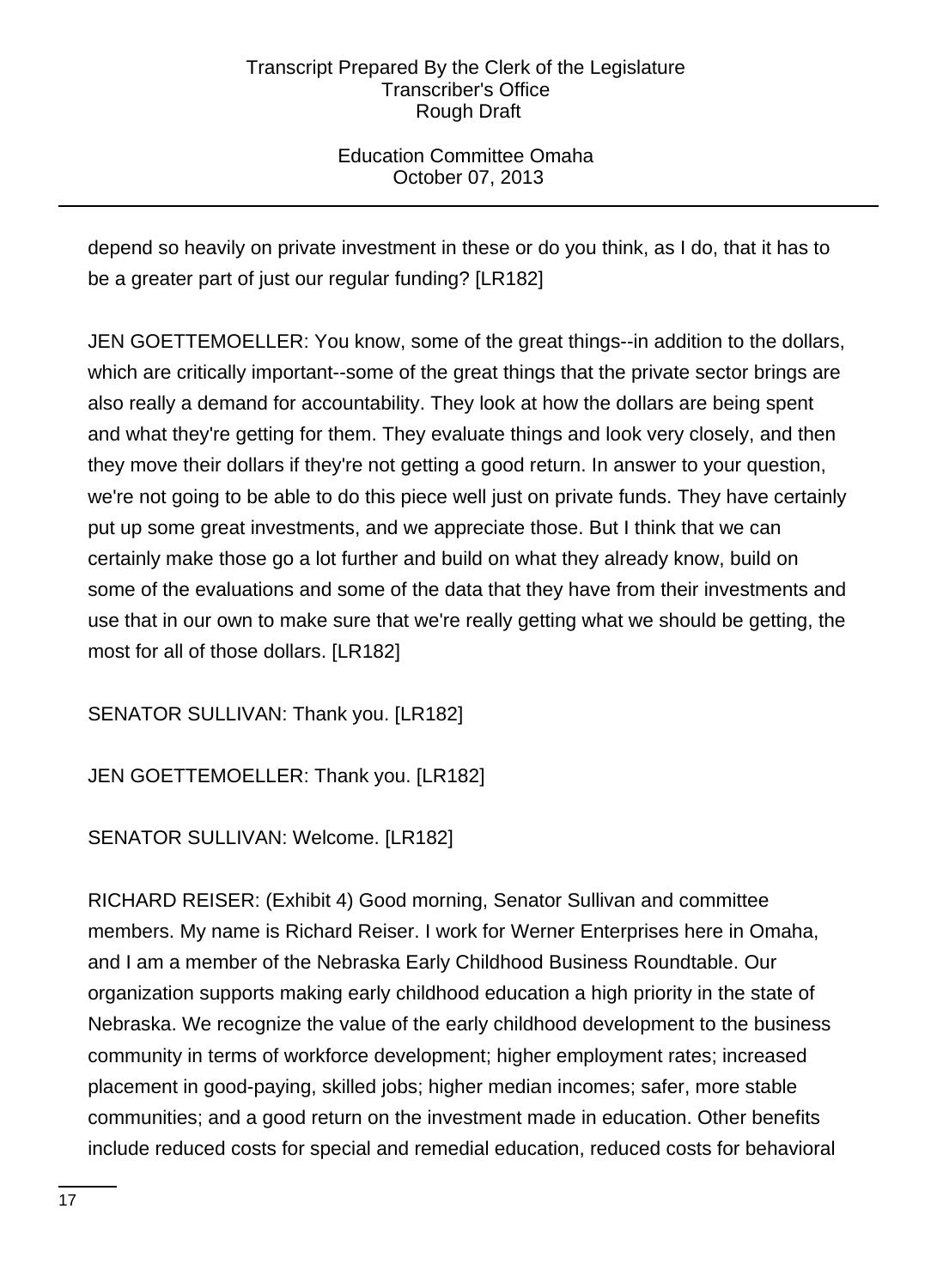## Education Committee Omaha October 07, 2013

health, reduced costs for criminal justice, and better communities and a better state. We thank you very much for the several important steps the Legislature took this year for early childhood. And we encourage you to continue to prioritize early childhood education in the state of Nebraska. Thank you. [LR182]

SENATOR SULLIVAN: Thank you, Mr. Reiser. You heard the previous testifier talk about private-public partnerships with a focus on early childhood. [LR182]

RICHARD REISER: Yes. [LR182]

SENATOR SULLIVAN: What involvement do you see from the business community in that respect? [LR182]

RICHARD REISER: I think the business community will continue to speak out in favor of it. I think the private sector has done a great deal in funding to get this effort started. Personally, I think it's a matter of reallocation of the resources that we're spending on education. When you look at the data in terms of the return on investment or the growth rate during the first five years of life and the amount we spend on education during the first five years of life, it's minimal. We spend hardly any of our education dollars on the first five years, we spend a lot as the children get older. And the rate of learning is not as high in later years as it is in the first five years. So I think it's a matter of fishing where the fish are--maybe not where you've always fished--but where the fish locator says they're all over here, this is where the fish are, that's where we need to be spending our money. [LR182]

SENATOR SULLIVAN: Thank you. Senator Cook. [LR182]

SENATOR COOK: Thank you, Madam Chair. And thank you, Mr. Reiser, for joining us today. I have a question about the Werner Enterprises. [LR182]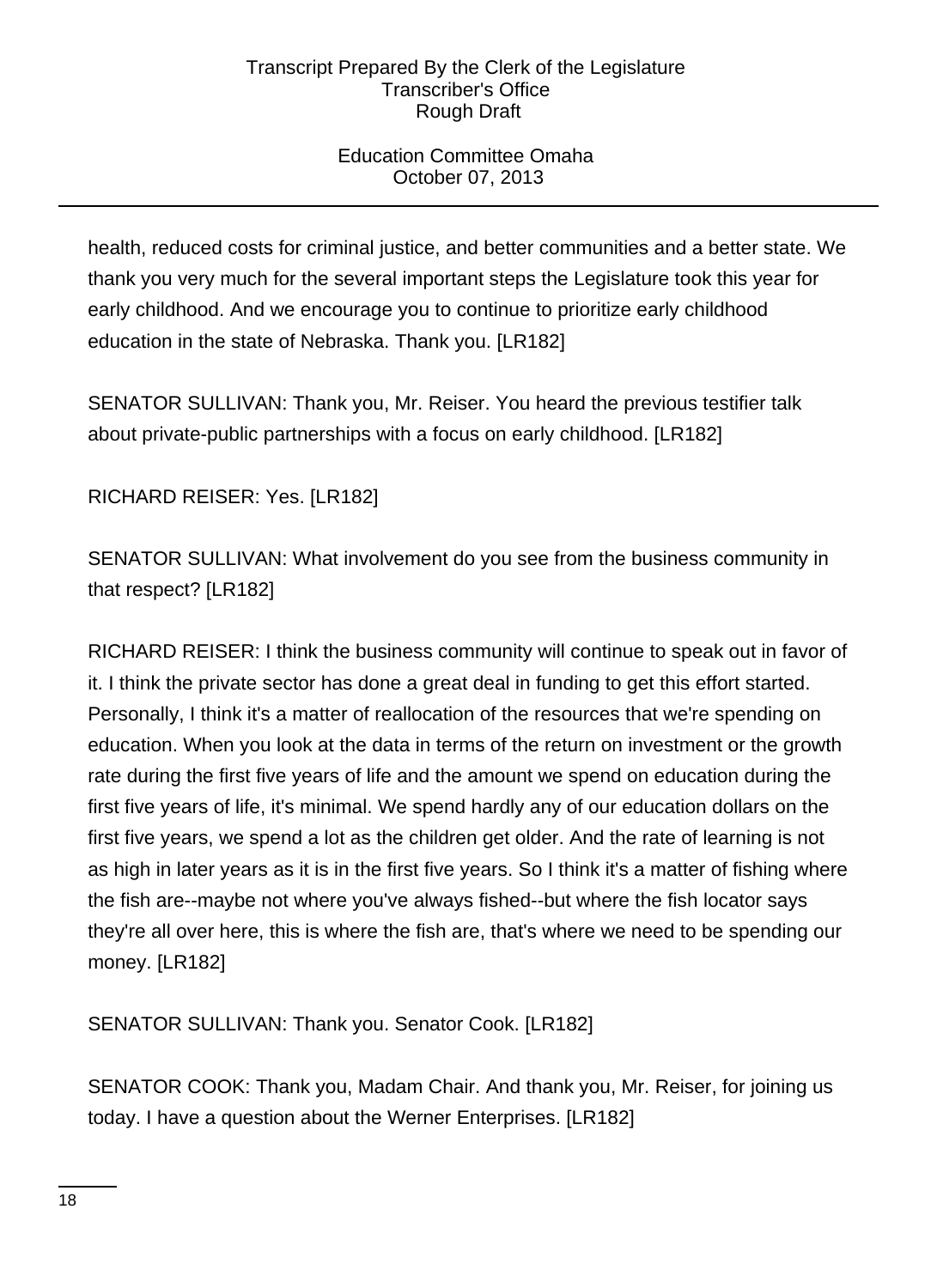Education Committee Omaha October 07, 2013

RICHARD REISER: I'm sorry? [LR182]

SENATOR COOK: Werner... [LR182]

RICHARD REISER: Okay, okay. [LR182]

SENATOR COOK: ...with Werner Enterprises and the other people that are represented on the Early Childhood Business Roundtable. Can you tell me whether or not they provide on-site childcare? Any of those organizations for their employees? [LR182]

RICHARD REISER: I can tell you that we do not at Werner Enterprises. We've looked at that several times and will continue to do so. We haven't done it yet. I would...I'm certain that some of those organizations do, but I can't sit here and tell you which ones. I know First National Bank, for example, has an early childhood school over here, and I think they're on the list; probably Union Pacific. [LR182]

SENATOR SULLIVAN: Thank you for your testimony. [LR182]

RICHARD REISER: Thank you. [LR182]

SENATOR SULLIVAN: Welcome. [LR182]

STEPHEN GRIZZLE: (Exhibit 5) Good morning. Thank you, Chairman Sullivan and the rest of the Senators. My name is Stephen Grizzle, S-t-e-p-h-e-n, Grizzle, G-r-i-z-z-l-e. This is my fifth year as a superintendent. I rely on my colleagues...surrounding colleagues for advice. I also rely on the advice from NDE and other entities as I continue to learn how to be a superintendent in a small district. I want to start off by saying I'm not an economist and I'm not an expert on state aid, and I really appreciate the task that you guys have set before yourselves to look at those as we go through in the future. Each legislative session it seems that we are always looking at sales tax and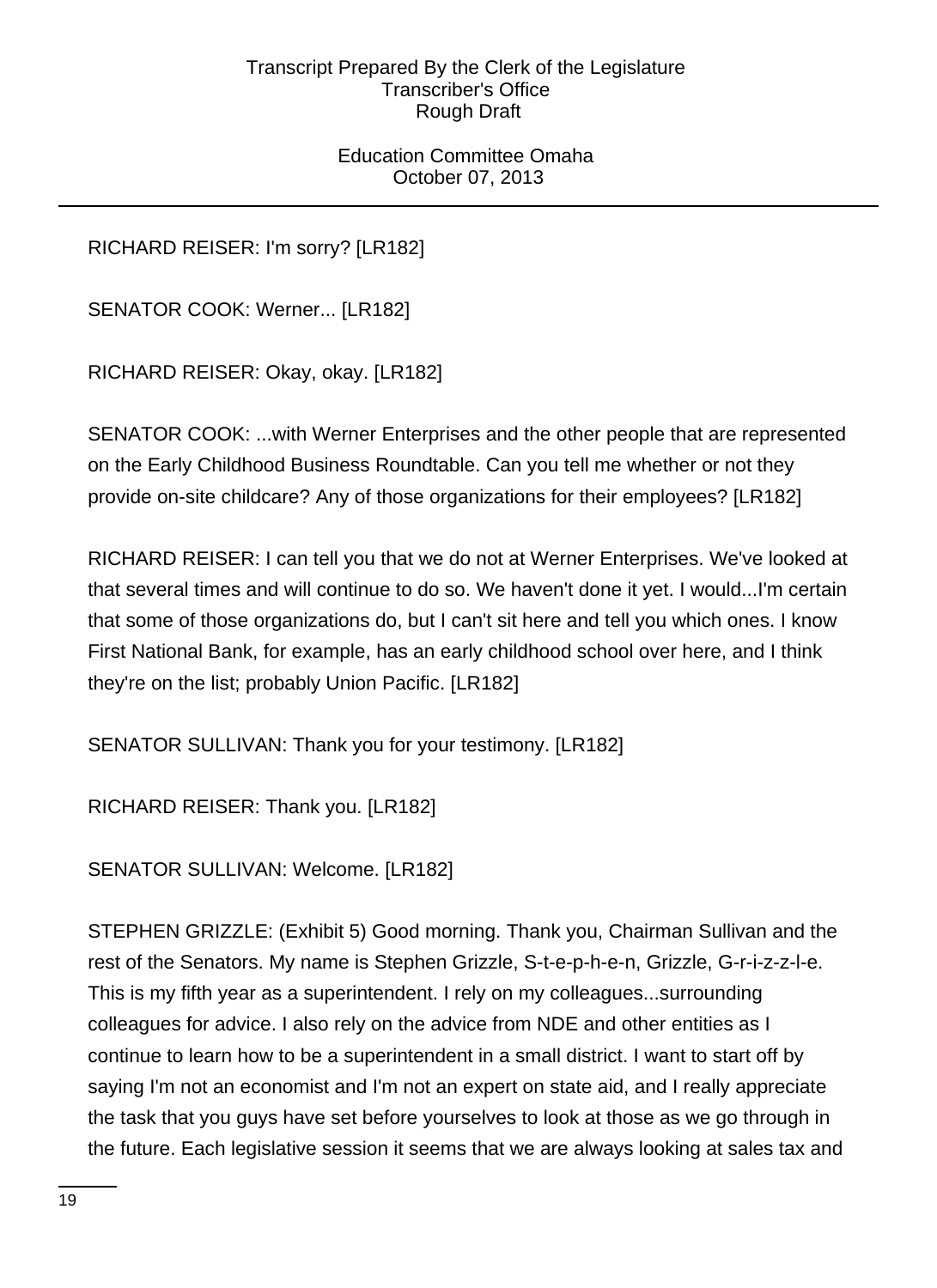#### Education Committee Omaha October 07, 2013

income tax revenues and are wondering if we're going to be able to fully fund the state aid formula. Each legislative session, it seems like we're looking and watching what's going to happen to the TEEOSA formula. Personally, I do not try and guess what our state aid is going to be. I simply take what is certified, and then I try and make that work within our budget the best that I can. However, I do take advantage of writing a poverty plan as we are currently a district that hovers around the 50 percent free and reduced rate. We try and maximize our instructional time each year. But most importantly, I try and make sure all of our CDC and our NSSRS reports are as accurate as possible. For Pawnee City, our state aid has been fairly steady over the last few years; and I'm happy to say that. However, my patrons are like many across the state that feel that the burden of education falls squarely on them. In my five years at Pawnee City, our district valuation when I started was \$151 million, and that's not very much. This past year, our valuation has increased to \$243 million. So when I began and from today, our property valuation has increased almost 61 percent in those five years. And, likewise, our property tax request has increased 63 percent in the last five years, a \$400,000 increase this past year alone. State aid for us represents about 26 percent of our revenue. Our property tax revenue has increased to almost 48 percent of our resources for this coming budget. Our tax base in Pawnee City is a dryland crop and pasture district. We have a good business base for our community of 1,000 people. We have an industry leader, C.J. Foods, which is a factory that employs almost 170 people. A local hospital employs around 100. And we have a decent retail center in Pawnee City for a community our size, and I list several of them for you. Our residential area is a typical, small, rural community. And our school employs 52 employees which are 30 certified staff and 30 full- and part-time employees and 2 administrators. I'd like to share a couple of thoughts about our current state aid. The formula is very complex--we know that--and it seems there are a lot of variables that can be tweaked from year to year. As I said before, I don't try and guess what our state aid is going to be, I just take the numbers that's certified, and I make it work. However, I do notice that it seems like our state aid is based solely on income tax and sales tax, and that seems like a very volatile and inconsistent source of revenue. Some districts are at their levy lids and some are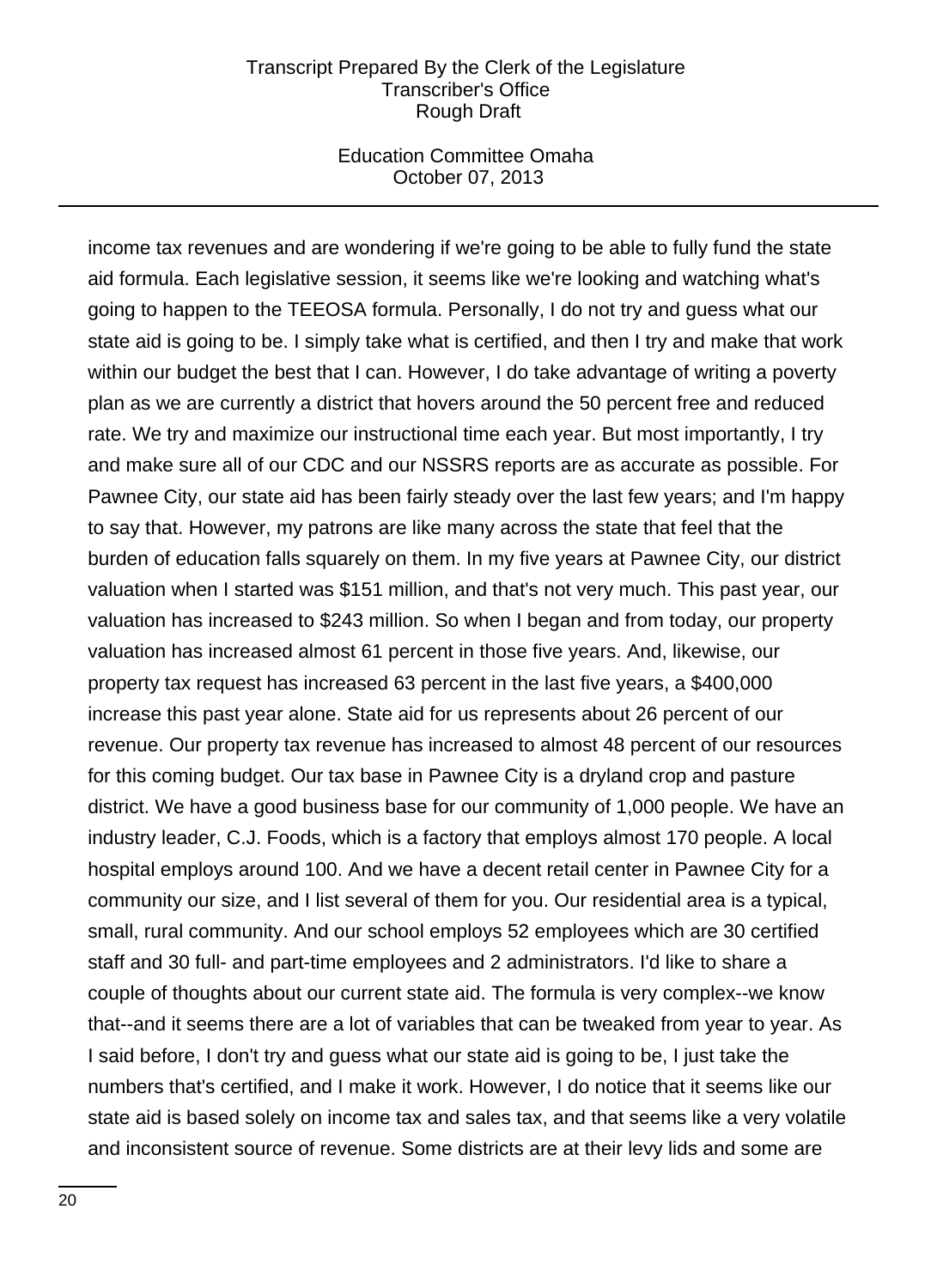### Education Committee Omaha October 07, 2013

far below the levy lids. The larger urban districts are at their resource limits, but their curricular offerings are beyond the core educational programming that many rural smaller districts are able to provide, such as my own. I'm proud of our district curriculum and our offerings, but they pale in comparison to our larger counterparts. As we look to the future, if the Legislature is considering some changes to the state aid system, it might want to consider some wholesale changes. The funding sources for state aid, in my opinion--and keep in mind I'm not an economist--but it ought to be somewhat like an investment portfolio, something that is...has a little bit of high-risk and a little bit of low-risk type areas. What might be the low-risk stable resource? That could be our property taxes. Would it be possible to take a portion of each district's property valuation and use toward the state aid formula as well? And the other portion would be the state taxes, the income taxes and sales tax. Another point I'd like to throw out there to consider is that I think state aid should focus on funding for the core educational programming and the supporting services for the core, things like facilities and transportation and the curricular offerings. This would be consistent with the statement that I read from an OpenSky Policy Institute research which stated that ideally the state should fund about 45 percent of the educational system. And currently, Nebraska is about 30 percent. Now OpenSky also estimated that would cost an extra \$513 million to fund that to 45 percent. So I'm not here to say where that money should come from. However, I think we need to have more than just income tax and sales tax as our base because I feel like that's pretty volatile. A big question comes, what is the core? Well, the core, to me, would include things like Rule 10, special education, transportation, ELL, poverty, and also considerations for facilities and maintenance. If a portion of local property taxes were going to the state to fully fund state aid and if the state aid was focused on the core, that would leave the remaining property tax authority to the local district to fund the remaining needs of the district. Thank you. [LR182]

SENATOR SULLIVAN: Thank you, Mr. Grizzle. Another questions? Senator Kolowski. [LR182]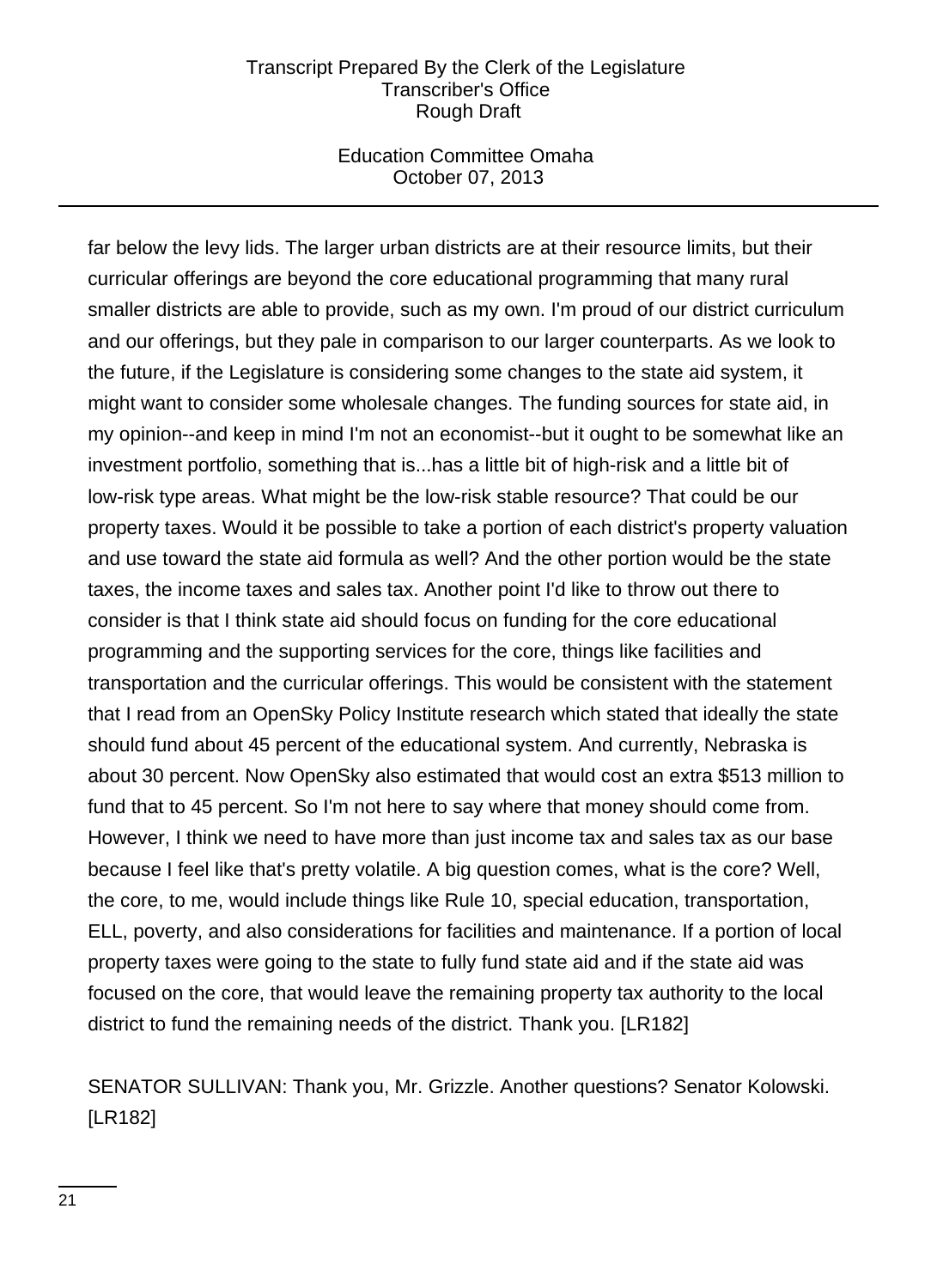## Education Committee Omaha October 07, 2013

SENATOR KOLOWSKI: Thank you, Madam Chair. Mr. Grizzle, what's your current levy? Could you tell us what that is, please? [LR182]

STEPHEN GRIZZLE: The current levy right now for general fund is 96.6 cents and our special building fund is at 6 cents. [LR182]

SENATOR KOLOWSKI: Thank you very much. [LR182]

SENATOR SULLIVAN: Senator. [LR182]

SENATOR DAVIS: Thank you, Mr. Grizzle, for coming. You heard this discussion about more funding for pre-K. Is that something that is going to be realistic in your district? [LR182]

STEPHEN GRIZZLE: We currently do have a preschool program. We're in our fifth year of the preschool. We are outside of the grant right now, so we're operating solely on our own. [LR182]

SENATOR DAVIS: Will you have support from your property taxpayers for if you needed more money for that particular program? [LR182]

STEPHEN GRIZZLE: I believe we would. [LR182]

SENATOR DAVIS: Thank you. [LR182]

SENATOR SULLIVAN: Thank you, Mr. Grizzle. Welcome. [LR182]

MIKE BRODERSEN: (Exhibit 6) Thank you. Good day, Senator Sullivan and members of the committee. My name is Mike Brodersen, B-r-o-d-e-r-s-e-n. I'm a member of the Plattsmouth School Board, and I am a teacher with Bellevue Public Schools. Today I'm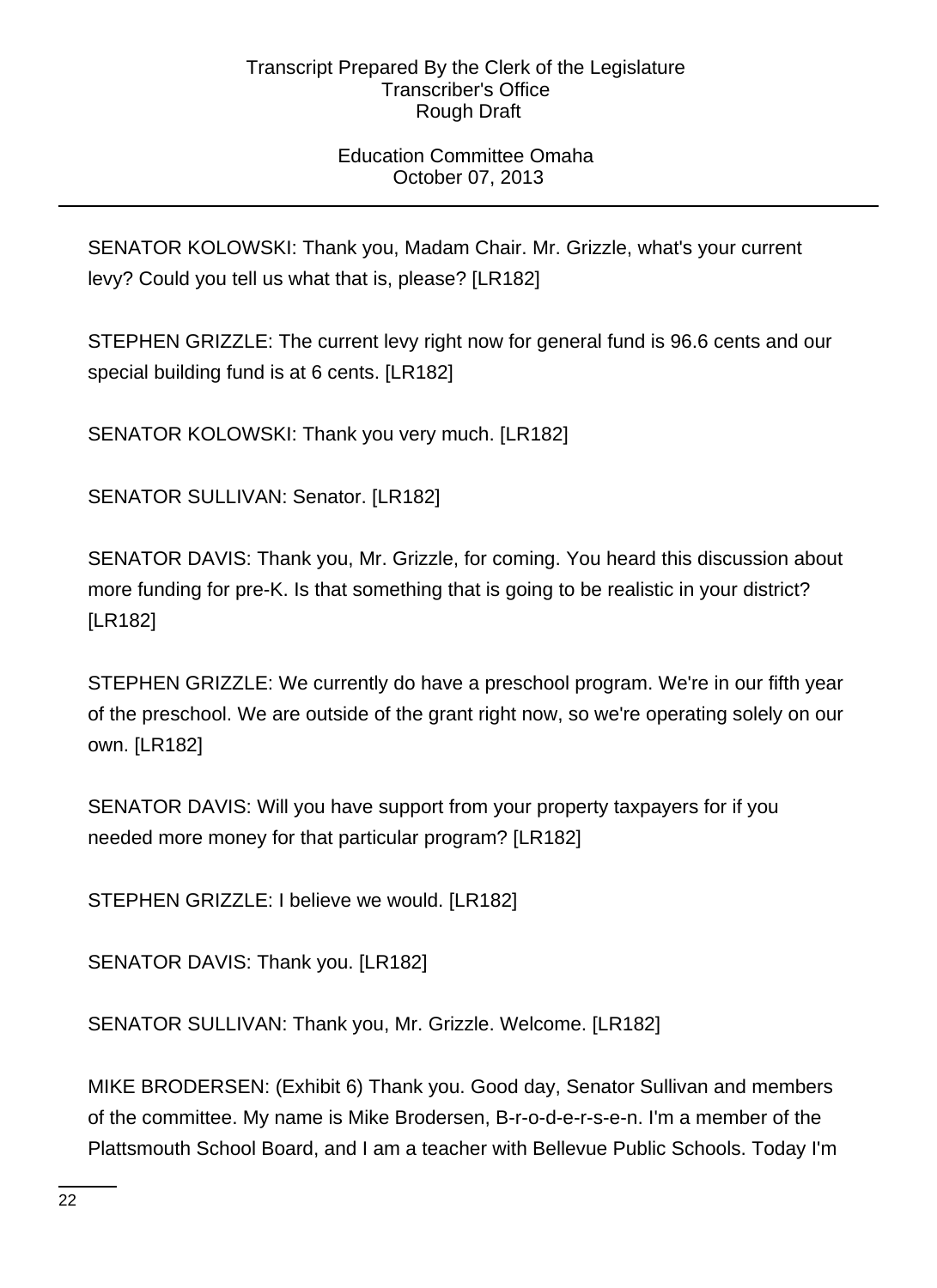#### Education Committee Omaha October 07, 2013

speaking as an individual to you. First, I want to thank you for your efforts to improve the state aid formula and for taking time to hear what Nebraskans have to say about funding our schools. As a teacher, I see firsthand the effect budget cuts have in our classrooms. Larger class sizes are not beneficial to student learning. Adequate classroom resources from books and paper to technology and teacher aides, most importantly, are essential if we are to provide our students with a quality education. I appreciate this committee and also that you have led the way as the Legislature increased state aid this last session. Yet, as you know, districts are still receiving less state aid than they did in 2010. Nebraska is 49th in the nation in state support for public schools. State aid has not kept pace with the cost of operating the schools. And as a school board member I assure you, it's putting more pressure on property taxes. The state has a \$600 million Cash Reserve Fund, and I believe some of that reserve should be used to increase state aid. It's the right thing to do for our students and our schools and, frankly, our property taxpayers as well. Senator Sullivan, I know that you are a member of the Tax Modernization Committee and that you're hearing a lot about this. I also want to commend this committee for its decision to have a year delay prior to any formula changes. I suggest you make that an ongoing requirement and consider setting funding levels a year in advance of state aid distribution. That would be of great help to local school districts such as mine as they prepare budgets. Dedicating a part of the state's Cash Reserve Fund to create an education trust fund could also help with budget planning as it could be tapped during economic downturns to smooth out funding for schools. As you review the formula and funding for schools, please also consider how we can improve instruction. I believe it is important to provide and fund a program for mentoring new teachers. I also believe increasing the amount of lottery proceeds used for the teacher and preservice teacher loan forgiveness program would also lead to improved instruction. I know there's also room for improvement in our schools, and I also know we have very good schools in Nebraska with dedicated teachers and staff. We also have school board members and state lawmakers who care a great deal about providing our children with the best education we can. Our public schools are central to our economic prosperity and to our state and country's future. And properly funding our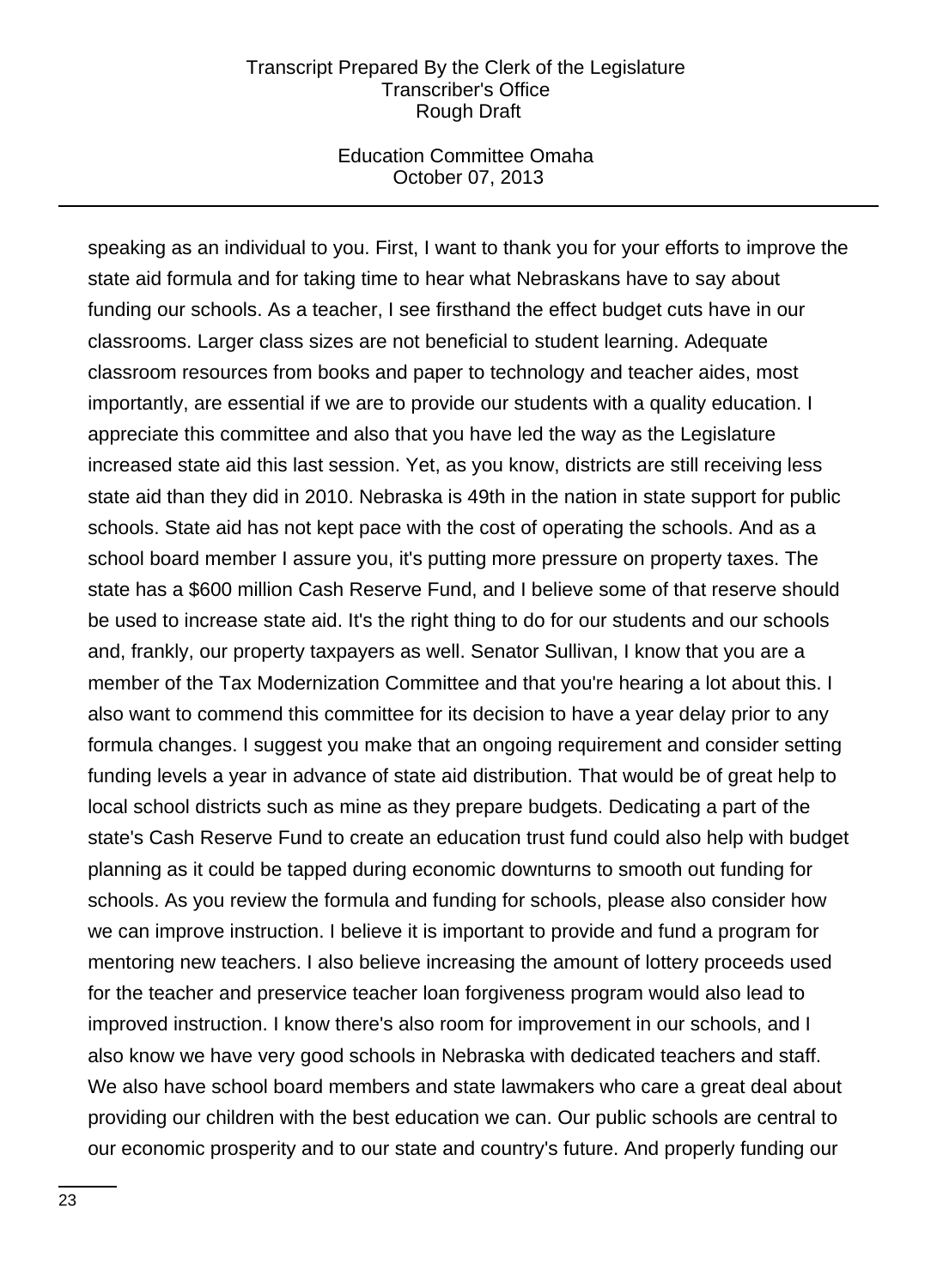## Education Committee Omaha October 07, 2013

schools means that there must be this partnership between our local and state governments. Thank you for your work, and I'd be happy to answer any questions. [LR182]

SENATOR SULLIVAN: Thank you, Mr. Brodersen. Any questions? Thank you for your testimony. [LR182]

MIKE BRODERSEN: Thank you. [LR182]

SENATOR SULLIVAN: Welcome. [LR182]

ANGELO PASSARELLI: (Exhibit 7) Thank you. Senator Sullivan, good morning, and members of the Education Committee. My name is Angelo Passarelli, A-n-g-e-l-o P-a-s-s-a-r-e-l-l-i. I represent Millard Public Schools. Our district serves 23,000 students, 1,700 teachers, 87 administrators. Millard has grown by 1,200 students since the 2010-11 school year. Even with that growth, we have 26 fewer teachers today and 3 fewer administrators than we did in '10-11. Our '10-11 general fund budget was \$214 million. We just passed a budget of a little over \$213 million. We are slowly getting our feet back under us. We are doing more with less. State aid in '10-11 was \$82.7 million. This year, it's \$80.7 million--\$2 million less than we were in that year even with the additional increases in instructional time and teacher ed that were put back into the formula last year. I'm here to talk about the instructional time and teacher ed allowances. We think they're vital components of any state aid formula that you will consider. In our view, they represent real, accountable expenses in our budget, and the success we have as a district is due, in large part, to these allowances. Out of 1,700 teachers, 68 percent of that staff have a master's degree. We actively recruit and we try really hard to keep those experienced teachers with master's degrees. That number is important to us for many reasons, but most of all because we have 1,800 students enrolled in advanced placement courses; 750 of those students enrolled in dual-enrollment courses with UNO and Metro Community College. We have built an AP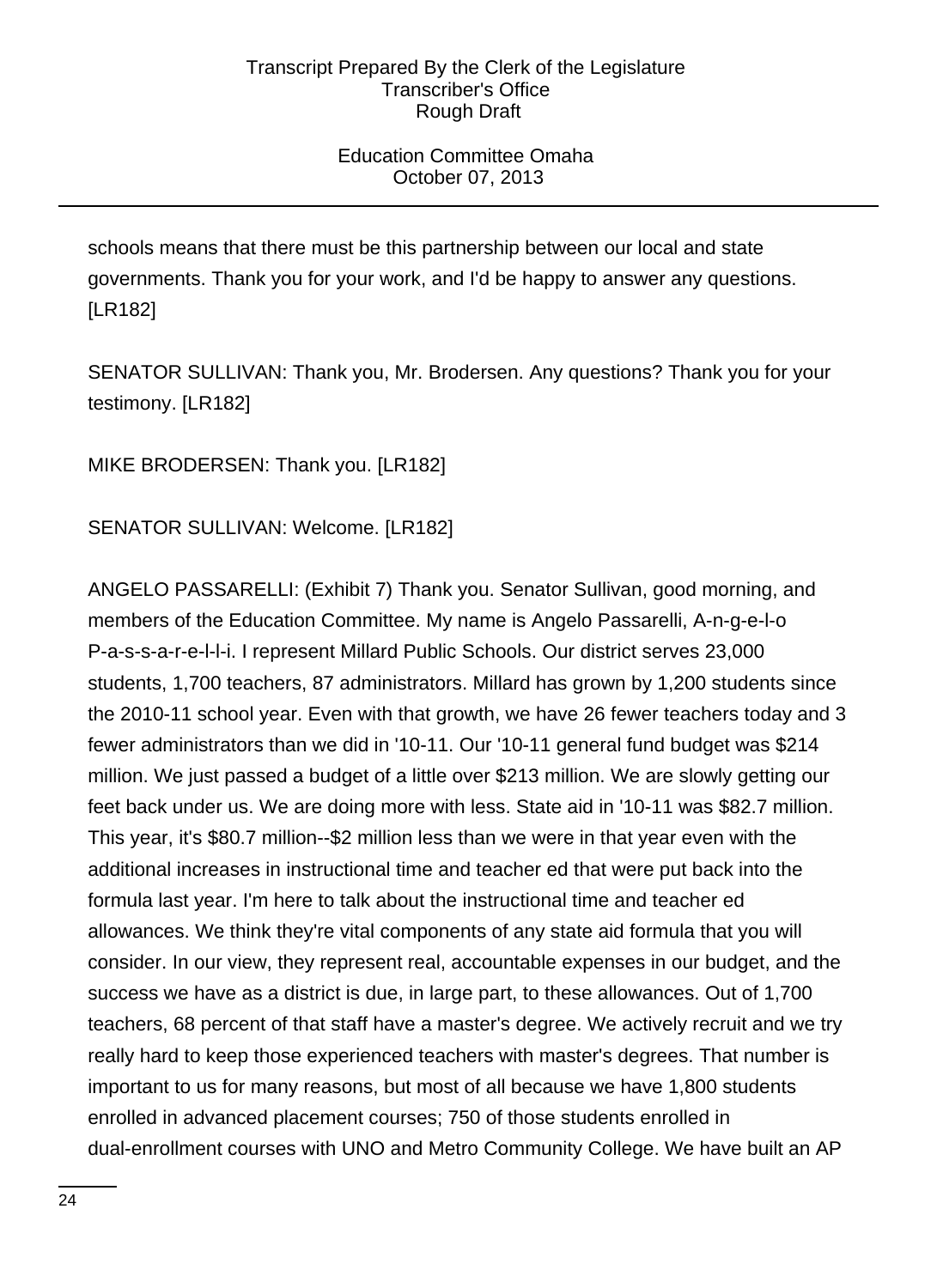## Education Committee Omaha October 07, 2013

culture in our district where students want to challenge themselves and take a rigorous curriculum. Fifty-four percent of our graduating students have attempted at least one AP class in their four-year career. Millard accounts for about 32 percent of all AP tests taken in the state of Nebraska even though we represent about 8 percent of the population. Our dual-enrollment numbers have grown every year. This is part of our strategic plan, and it is working at levels that make us proud. The allowances for teacher education and instructional time are vital to the AP culture that we have built. Instructional time is a valued commodity in Millard. We have built 180 days into our schedule through negotiated contracts over many years. When we gave a 5 percent raise, we asked for another day. The next year we gave a 5 percent raise, we asked for another day. That's how we've built those contracts over years. We have added time to our elementary program and our middle school schedules because we kept hearing from our staff, we can't teach the curriculum you want us to teach in that amount of time. We value instructional time in our district, and we hold our professional staff accountable to use that time to increase instructional achievement and student achievement. Research is clear: additional time on task, better prepared teachers, are keys in student achievement. Both instructional time and teacher education allowances are available to every district in the state. Any school district simply has to make a commitment, like we did, to improve their school and add instructional days and hire highly educated staff. I would ask you to keep our necessarily complex formula intact and leave allowances for teacher education and instructional time in there. I have provided you with some of the research and support for instructional time and some reports that we have given to our board of education on advanced placement and dual-enrollment programs. And I'd be happy to answer any questions you might have. [LR182]

SENATOR SULLIVAN: Thank you, Mr. Passarelli. Any questions? Senator Kolowski. [LR182]

SENATOR KOLOWSKI: Mr. Passarelli, thank you very much for being here this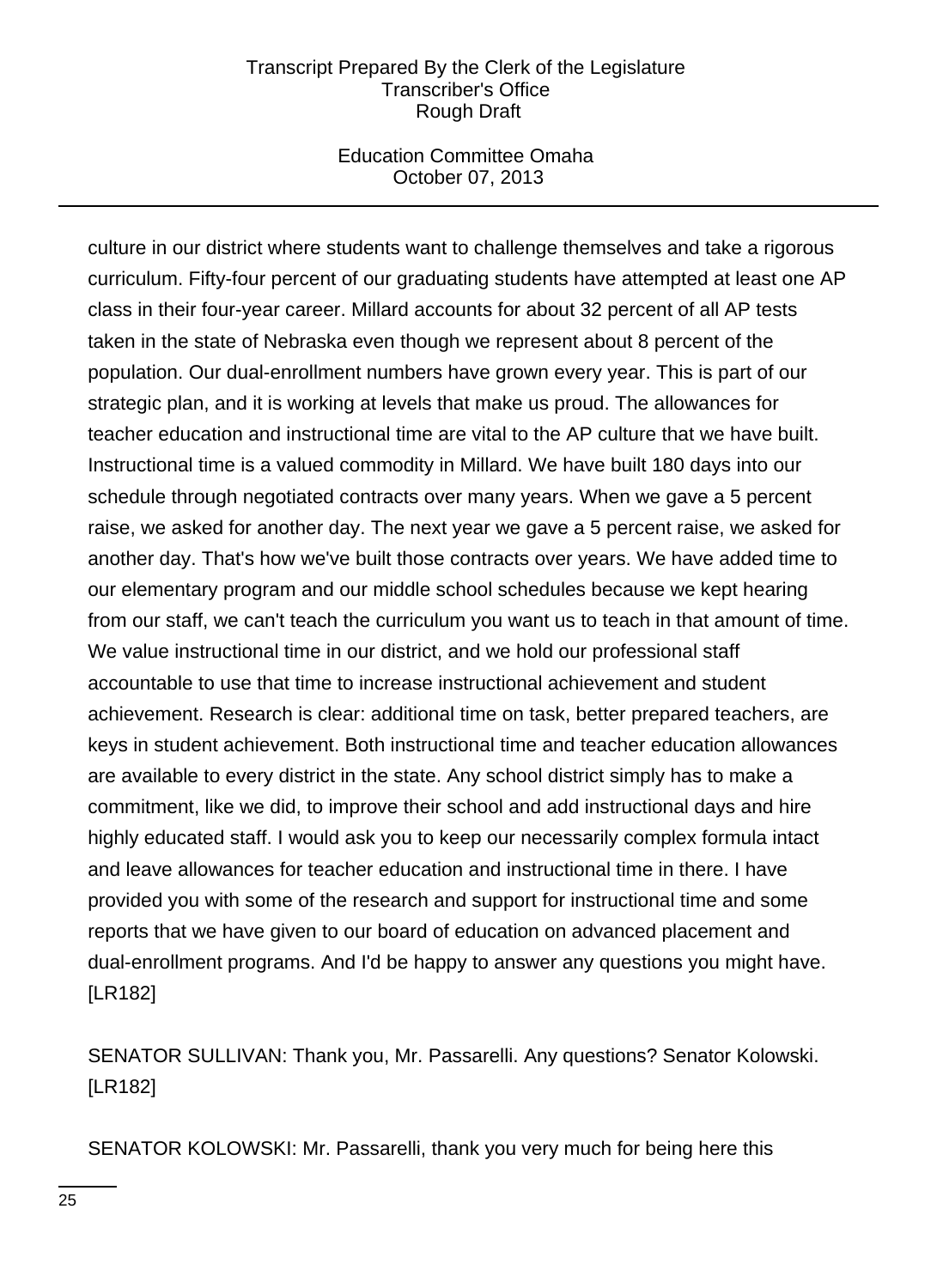## Education Committee Omaha October 07, 2013

morning. Could you relate to us the projections on additional growth in your district, what number of students potentially you have with the open land? [LR182]

ANGELO PASSARELLI: Yeah. We still have some available land. We're getting really close to the top of that list at 23,000 students. But our recent five-year projections put us in the neighborhood of 23,500 to 24,000. [LR182]

SENATOR KOLOWSKI: Thank you. [LR182]

SENATOR SULLIVAN: Senator Haar. [LR182]

SENATOR HAAR: Yes. Thank you very much for being here. But talk a little bit...do you have any opinions on the whole concept of the lids we have in place now on spending ability? [LR182]

ANGELO PASSARELLI: I certainly do. The lids were put in place when state aid was on automatic pilot back in the good days when we basically figured the needs of all of our school districts and state aid was set on that number. Since we no longer do it that way, I think it's time for the lids...I think it's time for our boards of education to have authority to levy what they think is necessary, especially as we see decreases in state aid every year. [LR182]

SENATOR SULLIVAN: Senator. [LR182]

SENATOR KOLOWSKI: Also, what is your levy at this time, please? [LR182]

ANGELO PASSARELLI: A dollar and 23 cents. And that includes a recent bond issue that we passed of 2 cents. [LR182]

SENATOR KOLOWSKI: Thank you. [LR182]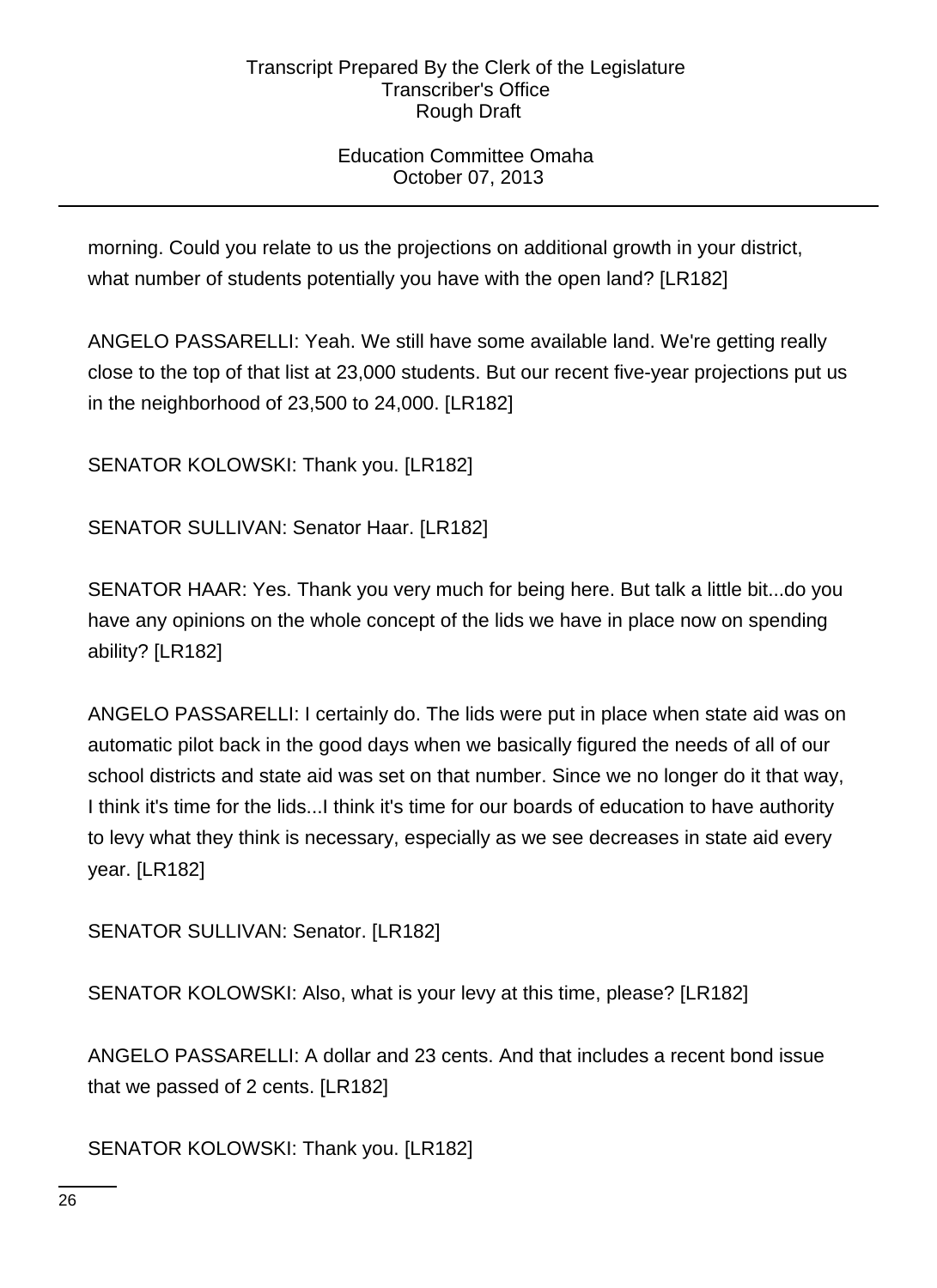## Education Committee Omaha October 07, 2013

SENATOR SULLIVAN: Thank you for your testimony. Senator Davis. [LR182]

SENATOR DAVIS: We've tossed around a little bit the idea of a local option sales tax or a local option income tax. Just for discussion purposes, I just wondered if you had an opinion on that. [LR182]

ANGELO PASSARELLI: Yeah. The only thing that worries me about that kind of a funding formula is the stability of that, up years, down years. And certainly in a metropolitan area, I wonder how that would work in our...with our rural areas. [LR182]

SENATOR DAVIS: Of course, you know we're in the same bind at the state, which is how we got into the situation we're in. [LR182]

ANGELO PASSARELLI: Okay. [LR182]

SENATOR DAVIS: Thank you. [LR182]

SENATOR SULLIVAN: Thank you for your testimony. Welcome. [LR182]

JIM STOLZE: Madam Chairman, Senators, thank you very much for holding this, and good morning. My name is Jim Stolze, S-t-o-l-z-e. I'm here as a private citizen. I have two daughters that one is already through high school and one is a senior in high school. They have spent most of their time in private school, however, my youngest daughter will spend more than three years in public schools. And regarding our state's educational spending, instead of finding new ways to spend more money on education with no accountability and more bureaucracy, why don't we focus on new ways to foster competition and improve education across the board? What I'm referring to are these so-called new ideas that spend more local and state tax dollars to programs where there are no consequences for failure, and that does include TEEOSA. It is time to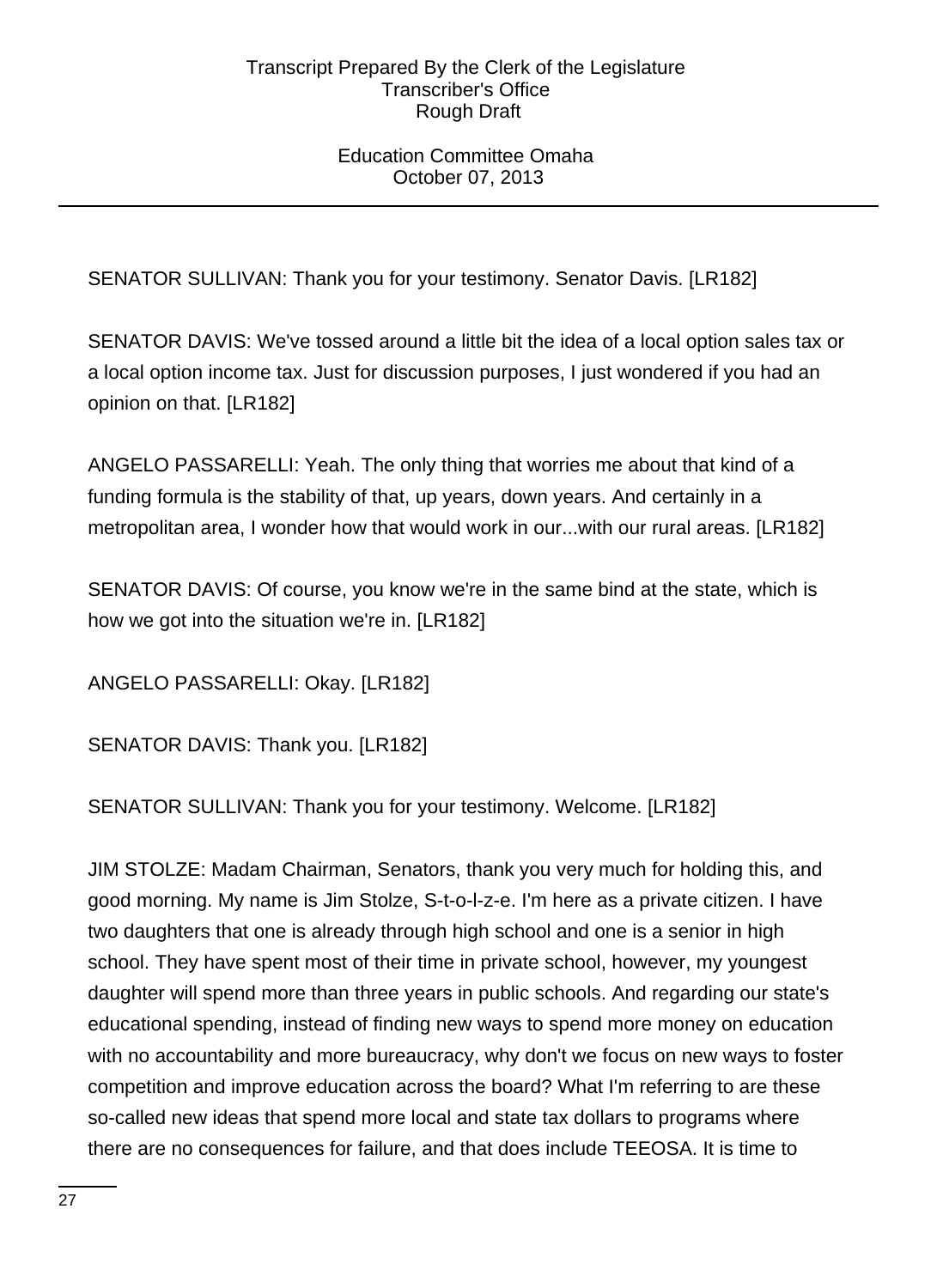## Education Committee Omaha October 07, 2013

create more competition between the schools. And the way to do that is what 17 other states have done, that is to provide some sort of funding on means testing to attend private schools. What do we have to lose? Everything we've tried in this country in the past 30 years has failed. We continue to lose ground internationally. The United States now is nearly...ranks 20th internationally in public school test scores. We are going downhill. It's going to continue to hurt the labor force and continue to hurt our employers as we move forward. We need to have the backbone to try something bold and not worry about offending the status quo. So, please, let's do what is right. I thank you for allowing me to testify, and I'd be happy to answer any questions. [LR182]

SENATOR SULLIVAN: Thank you for your comments. Thank you. [LR182]

# JIM STOLZE: Thank you. [LR182]

SENATOR SULLIVAN: Welcome. [LR182]

GALEN BOLDT: (Exhibit 8) Thank you. Thank you, Senator Sullivan, for the opportunity to testify. Galen Boldt, G-a-l-e-n B-o-l-d-t, I am the superintendent at Wahoo Public Schools. I'm here today representing STANCE, Schools Taking Action for Nebraska Children's Education. I think that there's been a member of STANCE come to several of the other hearings. You'll notice that the handouts that I have are in black and white. That's due to the large reduction in state aid that Wahoo...not...just a joke. Just a joke. (Laughter) I needed a little levity here. The schools that are members of STANCE are pretty varied. You'll go this afternoon to Crete, and I'm pretty sure Kyle will have colored copies due to his large increase in state aid. I'm here to simply say that the group that is newly formed, we really believe in the advocation for good policy. We really think that that's one of the huge charges in front of you. I was active in the State Activities Association for many years. And I always marvel going to the places where we would make new rules, because if you didn't get into the playoffs the year before, somebody had a proposal to change that playoff system that would get you into the playoff the next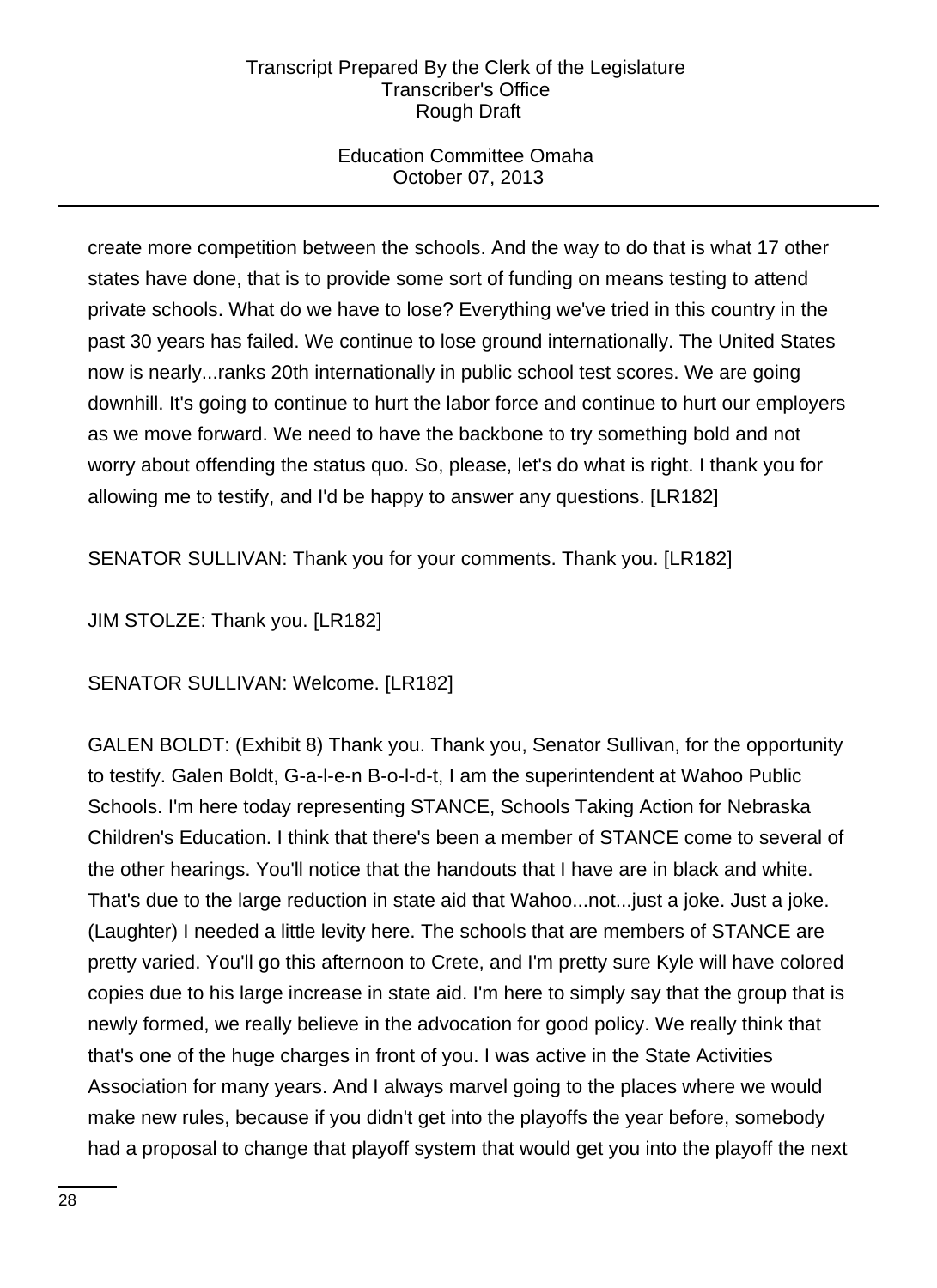### Education Committee Omaha October 07, 2013

year. I'm pretty sure Millard did that several times. Rick? No? That's not the way good policy operates, obviously. I think it's only fate that put me behind Al in testimony, because on two of the pieces of bullets that you see on our statements there, instructional time and teacher education, are two things that we would believe that you need to ask yourself the question as the Education Committee, what are we trying to do by making allotments for instructional time and for teacher education? I will tell you that the instructional time, that's been gamed over the years in many ways. And the notion that putting in more time, I think there is some research out there that would say adding two minutes at the end of the day or four or whatever that is, I believe that the way that we spend the use of our time makes a much more impact on the value for education and what the achievement level comes from. The notion that Millard is a world-class education, there's no doubt students in Millard are getting a world-class education. In terms of good policy, though, is that a local choice or is that something that represents TEEOSA that is an educational equal opportunity for students across Nebraska? I think those are the kinds of questions that the Education Committee needs to spend good time in thinking about. The notion of teacher education, you know, at one time I think maybe there could have been a case stated for people that get master's degrees. And I'm certainly in no way putting that down. I got the opportunity to spend some time with Tammy in her office and with some of her staff members back when we started TEEOSA, and those original discussions came around that that allotment for teacher education, I believe, came apart because of Wayne State. And being located in the community of Wayne, they all of a sudden got a lot more teachers with master's degrees. So they came to the committee and said, can we have an allotment, because, I mean, because we're sitting here and the college...we have to pay this much more for our teaching staff. I would simply ask the committee to think about, is that the way good policy gets made that's stayed with us since that time? So the notion of what's good policy, our STANCE organization, that's what we want to do as superintendents. We're a varied group and, as I say, the notion of equalization, absolutely, there are great reasons to provide an allowance or an adjustment. Those cases have been laid out for you in much regard with growth. With early childhood education, there's no doubt there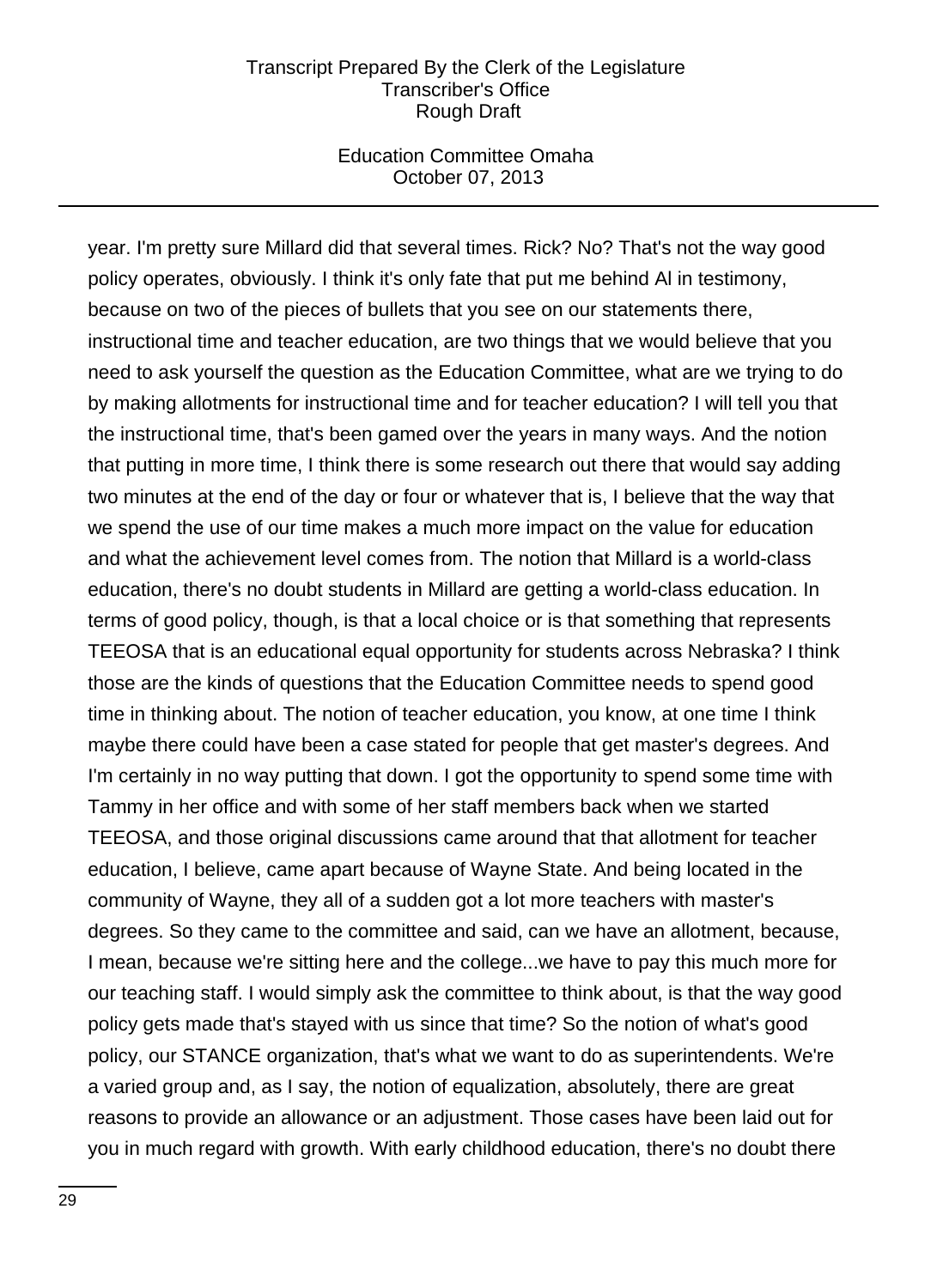## Education Committee Omaha October 07, 2013

are wonderful opportunities out there that you need to be considering. But particularly with instructional time and teacher education, we'd ask you to think about why would we allow this in terms of a TEEOSA. Thank you. Questions? [LR182]

SENATOR SULLIVAN: Thank you, Mr. Boldt. Questions? Senator Davis. [LR182]

SENATOR DAVIS: Thank you, Mr. Boldt. [LR182]

GALEN BOLDT: Yes. [LR182]

SENATOR DAVIS: The second to last bullet, you talk about the averaging adjustment. [LR182]

GALEN BOLDT: Yes. [LR182]

SENATOR DAVIS: And you make a reference to a copy that was provided for each senator. Is that something that we've already received or is that something we're going to get? [LR182]

GALEN BOLDT: You know, that's the same handout, I believe, that Mike Lucas gave you. And I believe he provided that opportunity or that handout prior. [LR182]

SENATOR DAVIS: It's probably in my files here somewhere. [LR182]

GALEN BOLDT: Yes, yes. [LR182]

SENATOR DAVIS: Thank you. [LR182]

SENATOR SULLIVAN: Thank you for your testimony. [LR182]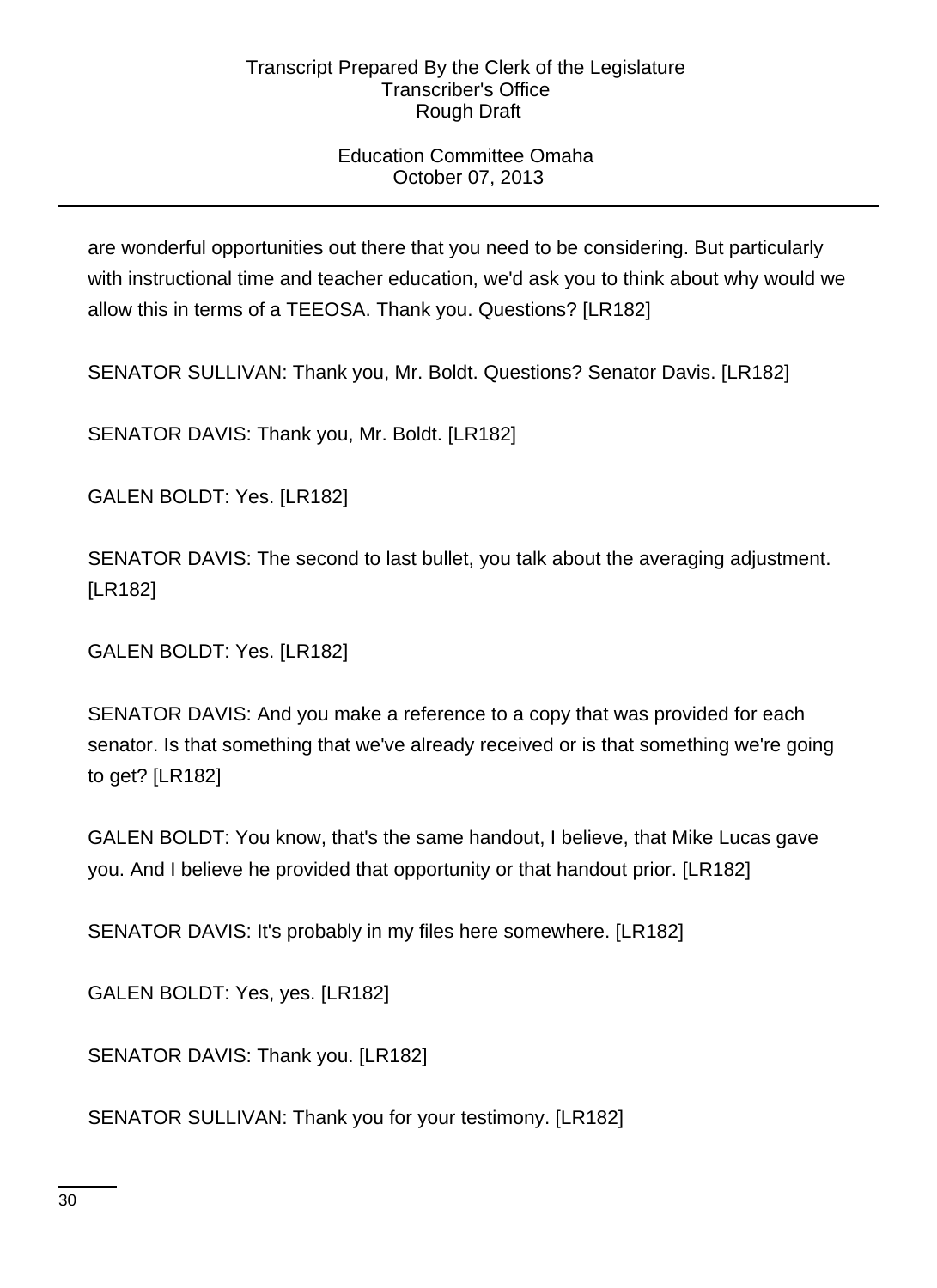Education Committee Omaha October 07, 2013

## GALEN BOLDT: Thank you. [LR182]

SENATOR SULLIVAN: Welcome. [LR182]

FRANK HARWOOD: (Exhibit 9) My name is Frank Harwood, H-a-r-w-o-o-d, and I'm the superintendent for Bellevue Public Schools. Senator Sullivan and members of the Education Committee, thank you for taking time to provide us with this opportunity to give input to the committee. As I am sure you know, there are 249 different stories to consider when determining the best way to fund schools. Taking the time to listen to these stories is essential to ensure the future success of our state by providing for education for our children. Thank you. The premise for the current school funding formula is very simple: needs minus resources equals equalization aid. I use the term equalization aid to differentiate from state aid. Every district receives funding from the state in some form. At the simplest level, the formula makes perfect sense. As is usually the case, though, the devil is in the details. The formula to calculate needs and resources impacts each of the 249 districts differently, and these differences are at the heart of most of the disagreement about the formula. Additionally, changes to the needs formula to control state spending has had disproportionate impacts on districts and distorts the original purpose of the formula. This is especially true for the allowances that are part of the need formula. One allowance, and it is probably good that I followed Galen, that I'd like to draw your attention to is the averaging adjustment. As is the case with every district, Bellevue has its own circumstances that impacts school funding. In relation to student population, Bellevue is a very property-poor district. We are in the bottom 5 percent of districts across the state. Being property value poor has forced Bellevue Public Schools to have a high tax levy, set at a maximum of \$1.05 for the general fund with no room in the levy for the building and site fund. Bellevue is also among the lowest spending districts on a per-pupil basis. We are in the bottom 5 percent in this category as well. This means that Bellevue is considered to be a high-taxing, low-spending district. Because the needs formula uses historical per-pupil spending as a component, Bellevue will continue to be high taxing, low spending, while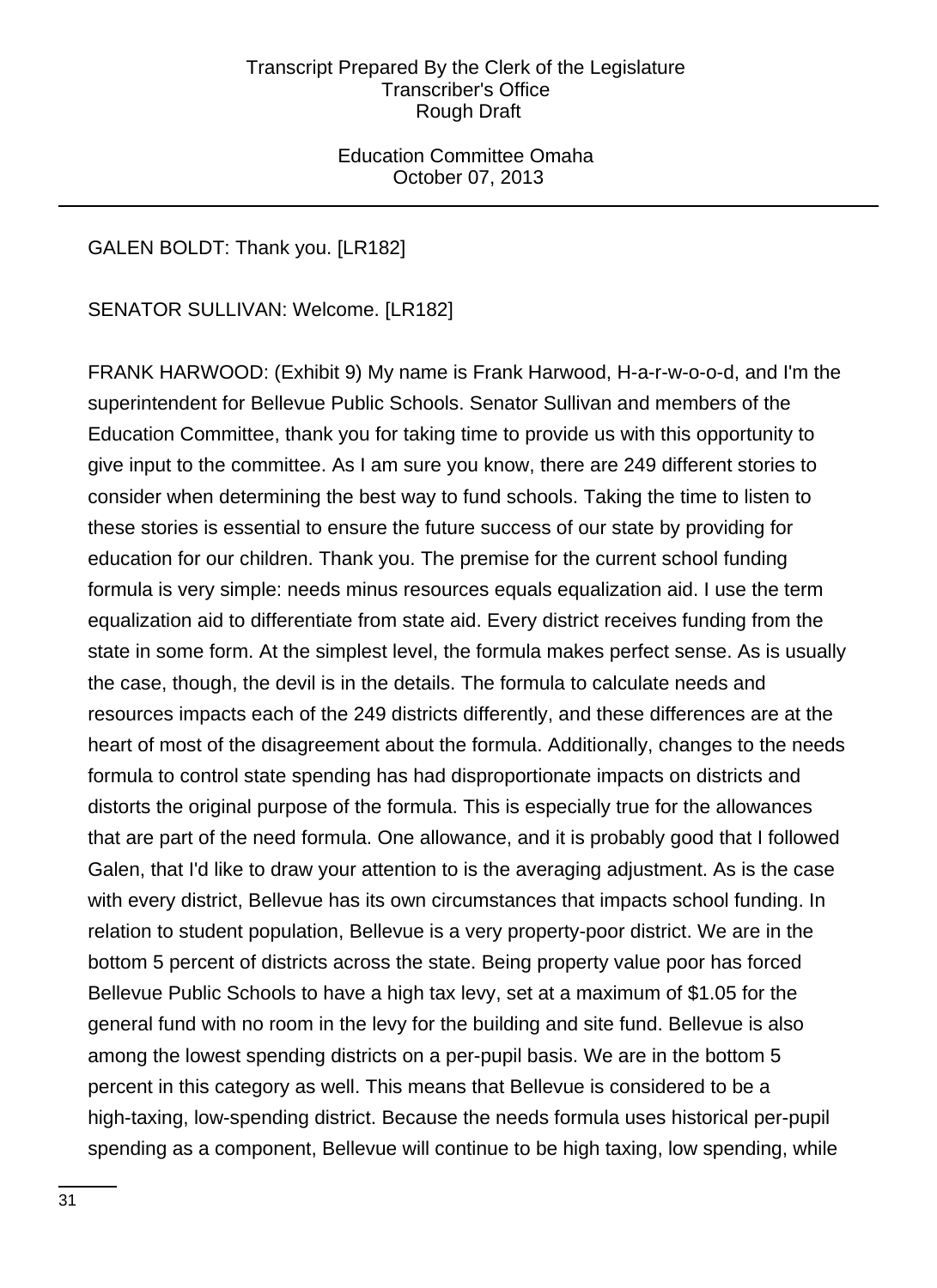### Education Committee Omaha October 07, 2013

other districts will be able to increase their calculated need based on their ability to spend more. Yes, this is why many people think TEEOSA is confusing. The averaging adjustment is a mechanism to recognize and correct for districts that are trapped in the formula due to lack of resources. Since we know that each district will be impacted differently, I think we have to look back at the original purpose for state aid. What we need is a sound policy for calculating need and equitable process for determining resources. As long as historical per-pupil spending is part of the calculation, the averaging adjustment is a critical component of being fair for property-poor districts. An additional point that I would like to bring up is how districts that are part of a Learning Community can be doubly impacted by change to the needs calculation. Not only must we be concerned with how our needs are matched with our own resources, it is important how our needs compare with the needs of other districts in the Learning Community. Since Learning Community resources are distributed based on a percentage of need, changes to the formula impact Learning Community districts twice. Given the fact that needs of the Learning Community districts are not fully funded based on available resources, this significantly multiplies the impact of proposed changes. The committee has talked about significant changes to both the needs and resource calculations. With the serious impact on districts that can come from changes to the formula, it is imperative that any proposed change be adequately modeled and that the models are made publicly available. This is the only way for districts to evaluate the benefits and consequences of a proposed policy and be an informed part of the debate. Again, thank you for your service and this opportunity to provide input. We look forward to more discussion as we work to provide a bright future for Nebraska. [LR182]

SENATOR SULLIVAN: Thank you, Mr. Harwood. Questions? Senator Davis. [LR182]

SENATOR DAVIS: Thank you, Mr. Harwood. Just a couple of questions. Have you ever attempted a levy override in Bellevue? [LR182]

FRANK HARWOOD: We have not. [LR182]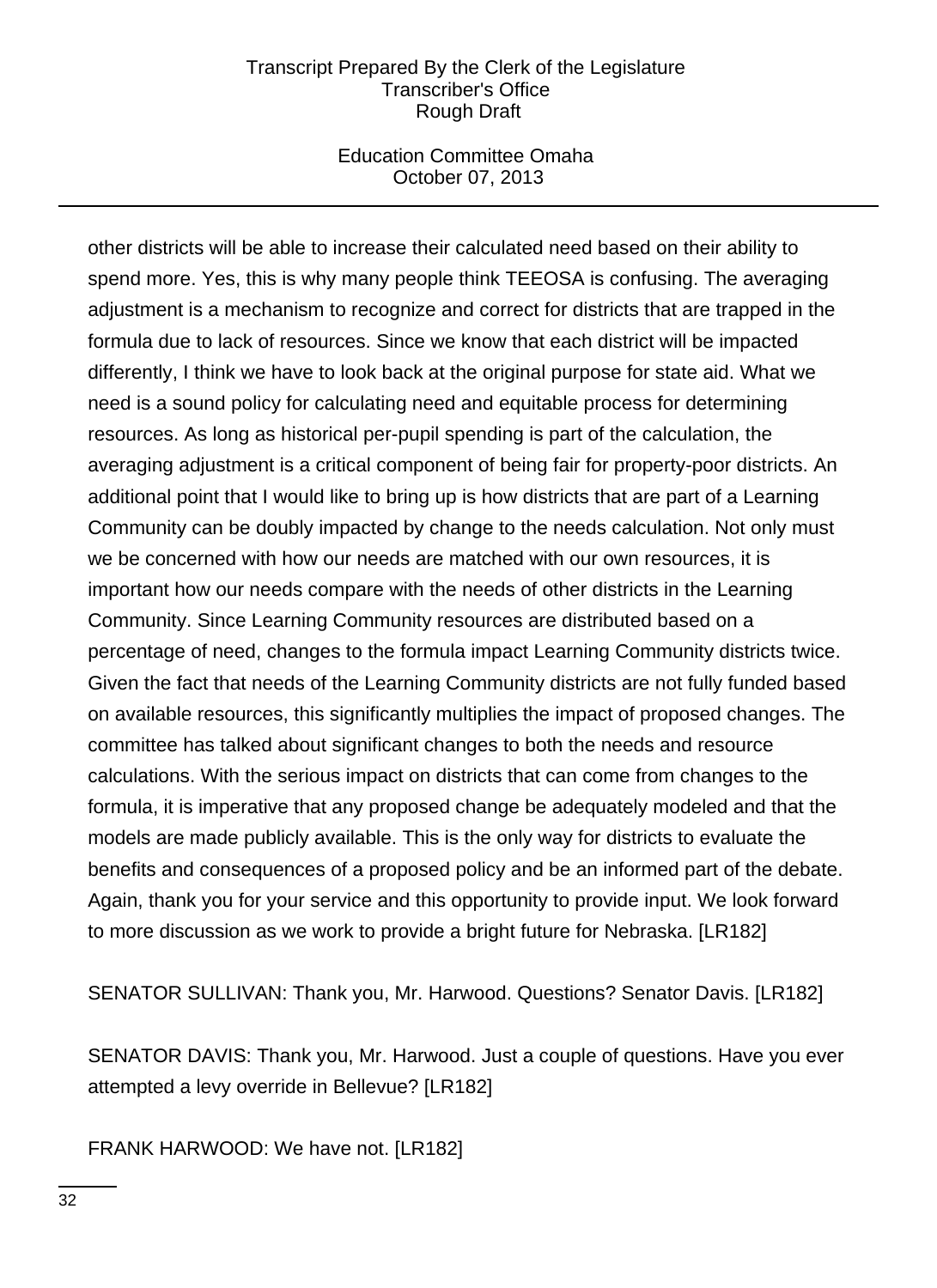## Education Committee Omaha October 07, 2013

SENATOR DAVIS: You've heard us talk a little bit about sales...local sales...local option sales tax and maybe an income tax. Do you have any opinion on those? [LR182]

FRANK HARWOOD: You know, and actually, that's one of the reasons that I talk...that modeling is so important. I don't know exactly what the impact would be. In Bellevue, again, because we...one of the reasons we're property-tax poor is because of the Air Force base. We're going to have a large number of people that are not residents of the state of Nebraska based on being active duty military. And that would have an impact on our overall income tax. And because of tax-free services available through the base, it may also disproportionately decrease our sales tax. So that's most of the reason why I think the model is important. If we saw what the impacts could be, then I think we could be part of that debate. I don't know that it's a bad thing, I don't know that it's a good thing. So I think that's why the modeling is important. [LR182]

## SENATOR DAVIS: What about impact aid? How does that affect you? [LR182]

FRANK HARWOOD: It's impacted us very well in the past. Our levy is a total of \$1.05. We don't have any bonded indebtedness mostly because impact aid has been used to build buildings. Our last bond issue was in 1977. Impact aid is going to take a significant change starting next year. Because of the growth of the rest of the district, the percentage of federally impacted students has decreased, so we're below the 30 percent threshold. This year is our hold harmless year for highly impacted status. We will always receive some impact aid based on serving federally connected students, but it'll go from about, you know, highs in the past of \$15 million-plus to about \$2 million. So the biggest difference in that will be, is what we have to do in the future for our buildings. Currently, we don't have any levy going into the building and site fund, so now that's a savings account. There's no future revenue, and we'll have to look at how we deal with that in the future. [LR182]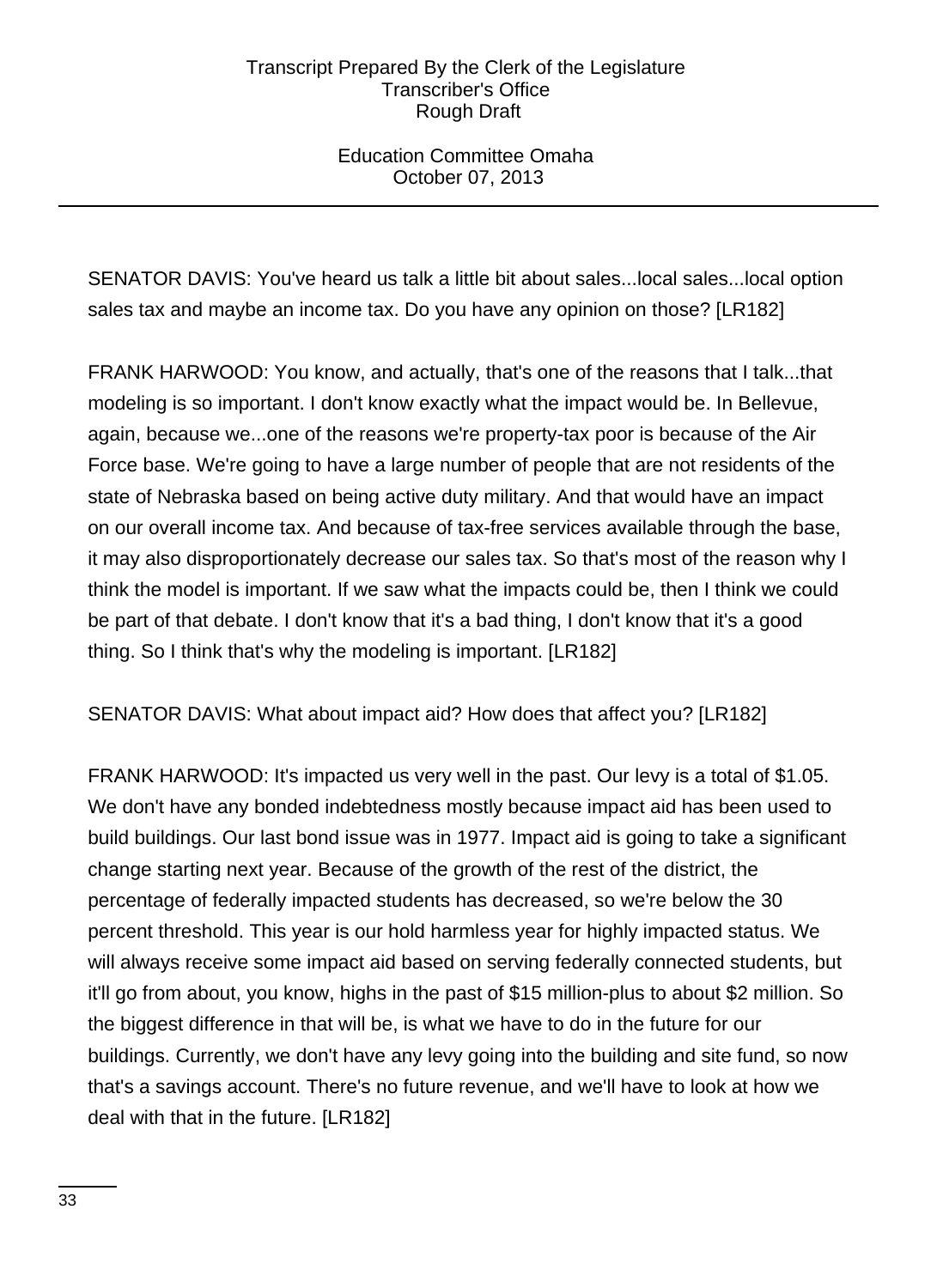## Education Committee Omaha October 07, 2013

SENATOR DAVIS: And then the last question. You've heard us talk about the \$1.05. [LR182]

FRANK HARWOOD: Uh-huh. [LR182]

SENATOR DAVIS: Do you have any opinion on changing that? [LR182]

FRANK HARWOOD: The issue that we have with that is, it will be the same issue that comes up when we start talking about bond issues because we're a property-poor value per district. For example, Papillion which is right down the street and has just a few more students than ours, our taxpayers, for 1 cent of increase, would have to pay twice the property tax or actually, the...in order to get the same amount of dollars, we would have to pay twice the property tax even though we have about the same number of students, so. I think that would disproportionately impact districts, so. [LR182]

SENATOR DAVIS: I think that already does take place. [LR182]

FRANK HARWOOD: Yeah. Yeah, it does. [LR182]

SENATOR DAVIS: Thank you. [LR182]

FRANK HARWOOD: All right. [LR182]

SENATOR SULLIVAN: Thank you for your testimony. Welcome. [LR182]

DOUG LEWIS: (Exhibit 10) Thank you. My name is Doug Lewis, D-o-u-g L-e-w-i-s. I'm the assistant superintendent for the Papillion-La Vista school district. Senator Sullivan, members of the committee, thank you for taking time to discuss this critical issue. Though each of the 11 Learning Community school districts have slightly different priorities and perspectives, we share many commonalities. Our 11 school districts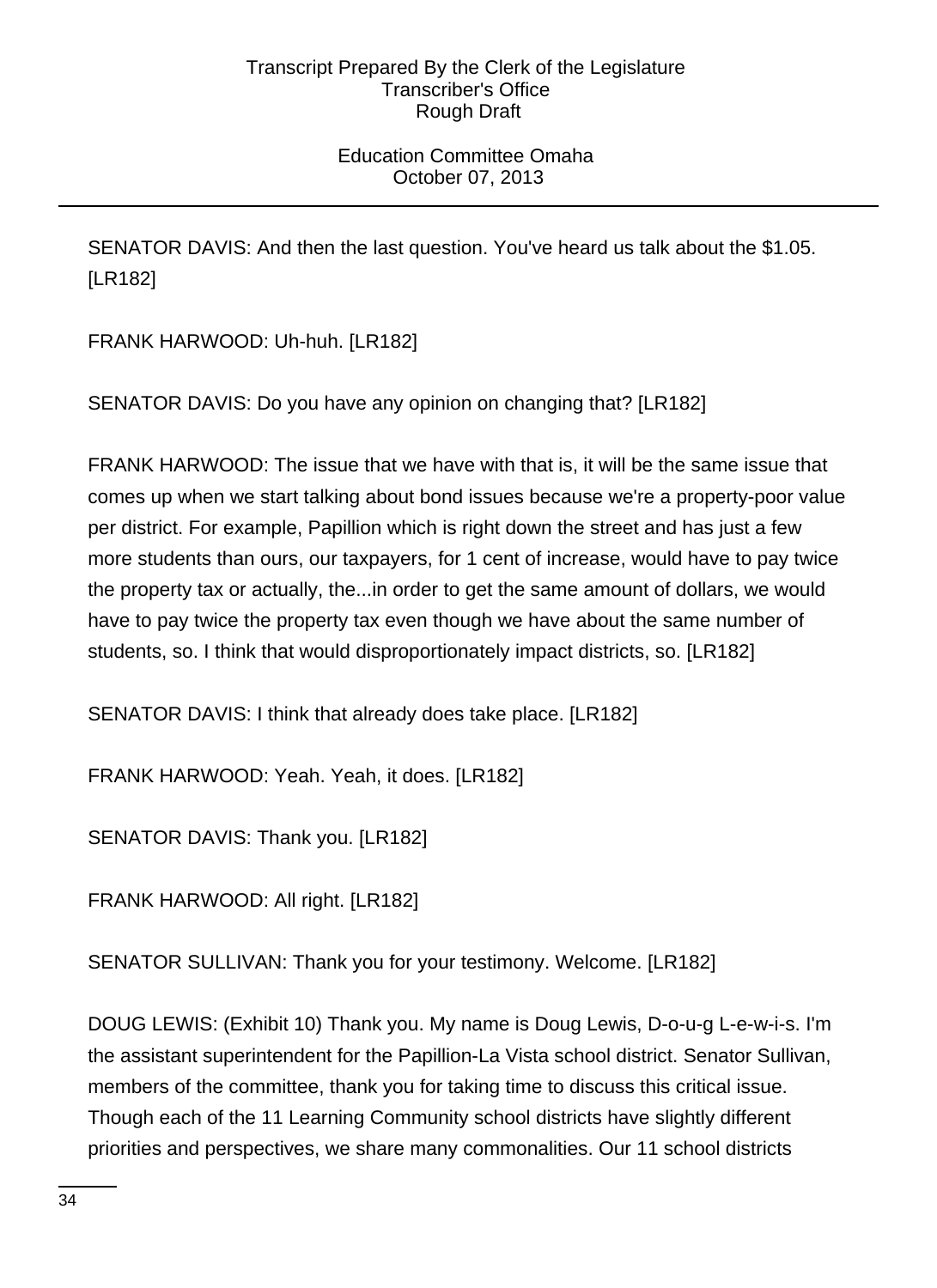#### Education Committee Omaha October 07, 2013

collectively enroll almost 40 percent of the state's total K-12 population. Our 11 school districts are also increasingly diverse, both ethnically and socioeconomically. The percentage of students who qualify for free and reduced lunch in the Learning Community is approaching 50 percent. Perhaps most importantly, our districts are growing. Papillion-La Vista already is the state's fourth largest school district with almost 11,000 students; we recently added over 400 students this year alone. In spite of these significant needs and exponential growth, the revenue for our school districts has remained relatively flat. Nebraska has seen modest growth in state aid and for that we are grateful. Unlike some parts of the state, however, property values in the metropolitan area--and hence property taxes to support our schools--has stagnated the last several years with growth averaging around 1 percent per year in the two-county area. Compounding the issue is the fact that almost all of the Learning Community schools are taxing our residents at a maximum \$1.05. Stated differently, our enrollments are climbing, our student needs are becoming more complex; yet our revenue has remained largely flat, and we have relatively no ability to generate additional dollars. The Learning Community has exacerbated the problem by distributing fewer resources to the 11 school districts. According to a recent analysis by the Omaha World-Herald, the state has saved a total of \$12.25 million over the past four years by treating the Learning Community as a single district rather than allocating state aid individually to school districts. This \$10 million could have been used to maintain class sizes, maintain and improve facilities, and provide instructional programs. We're not here to debate the common levy, but the Education Committee needs to understand that the Learning Community distribution formula, as currently written, simply is not working. Not only is the common levy producing less state aid for our schools than would be the case without it, it is arguably sending precious dollars in the wrong direction. As an example, the Papillion-La Vista school district has lost well over \$1 million in potential funding over the last four years. This year alone, Papillion-La Vista lost over \$450,000 in potential funding. As you can see, now is the time to update our state aid formula. We don't necessarily believe wholesale changes are necessary to TEEOSA. However, we must assure that our formula recognizes the uniqueness of the Learning Community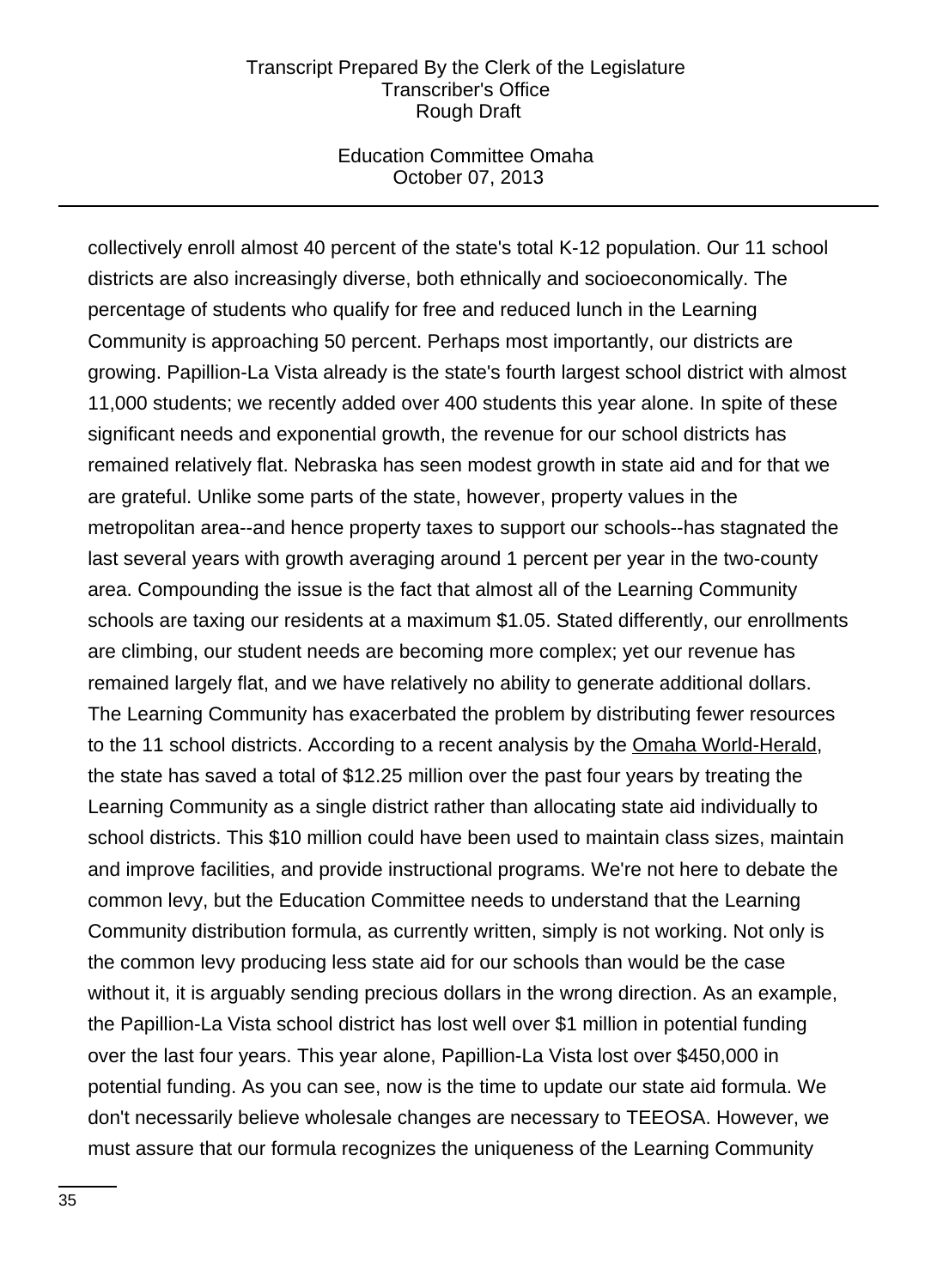## Education Committee Omaha October 07, 2013

funding model, the challenges of the fast-growing districts such as Papillion-La Vista, and districts who are already asking their taxpayers to pay the maximum amount. In closing, we thank the committee again for their willingness to review our current state aid formula. And we would be happy to be part of that conversation to improve the formula moving forward. I'd be happy to answer any questions. [LR182]

SENATOR SULLIVAN: Thank you, Mr. Lewis. Questions? Thank you. Welcome. [LR182]

STEVE NELSON: Good morning, Senator Sullivan. My name is Steve Nelson. I'm a farmer from Axtell where I farm with my son and raise irrigated corn, soybeans, and hybrid seed corn. I currently serve as president of the Nebraska Farm Bureau Federation. I might also add that I served on the school board of Axtell Community Schools. And I'm here today on behalf of Nebraska Farm Bureau to share some thoughts that our members have regarding the current structure of the TEEOSA formula and also to offer a few proposals that would make the system financing K-12 education more equitable from a farmer and rancher perspective. We'd like to thank the members of the committee for organizing these public hearings around the state on this topic as the funding and provision of public education is one of the state's greatest obligations to ensuring a prosperous future. In particular, I'd like to thank the committee for traveling to the more outstate parts of Nebraska, western Nebraska, last week in order to seek input and gain diverse perspectives, including those of agricultural property owners. Let me start by outlining why Farm Bureau takes an interest in school finance formula in the first place. Our members largely share the same goals as the majority of Nebraskans in that they want to make sure that children across the state have access to equality in education. Secondly, roughly two-thirds of state and local funding for school districts is provided by property tax, and most of the property taxes paid in rural districts are paid by agricultural landowners. Therefore, changes in how state aid to schools is calculated directly affects the bottom line of agricultural producers through the amount of property tax they ultimately pay to fund their local schools. Farm Bureau policy states the goals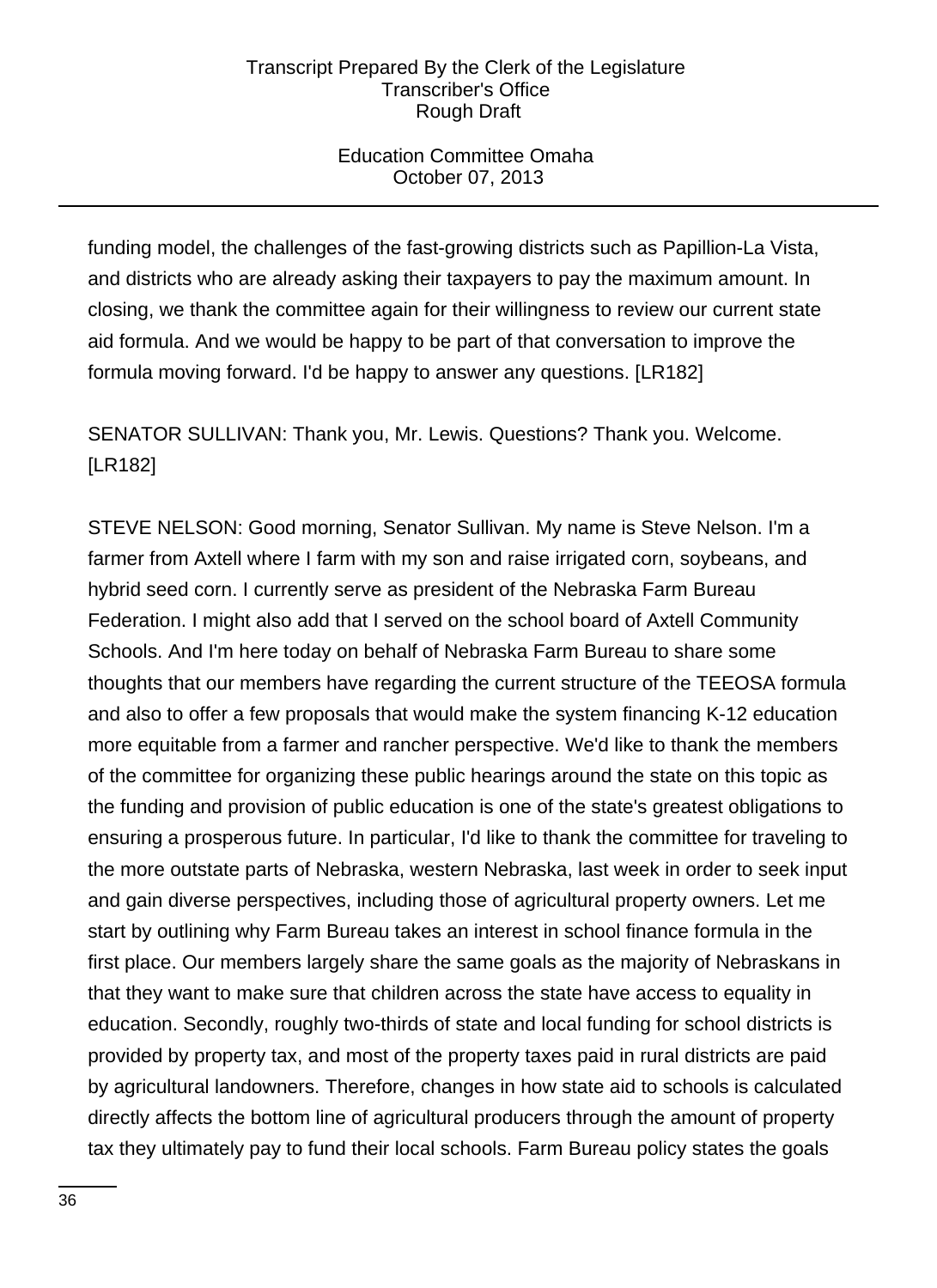### Education Committee Omaha October 07, 2013

of funding public education should be to provide an equal opportunity for children to get a basic education, to more equitably distribute the burden of providing the opportunity, and provide uniform and stable resources. We commend the quality of the K-12 education in Nebraska. However, Farm Bureau strongly believes that the funding of our K-12 system is no longer equitable to the agricultural community. In short, the valuation base underlying school finance formula has changed so drastically over the past decade with the rise of ag lands and the residential values staying comparably flat, that a disproportionate share of funding of K-12 education has shifted onto agricultural landowners. This has resulted in a problem that is threefold. In many school districts, ag land now accounts for well over 60 percent of the school districts' valuation base. Ag land valuations have risen by more than 80 percent since 2008, and agricultural landowners now pay a quarter of the property tax collected statewide. As ag real estate properties continue to rise, so too will the property taxes collected on ag land by school districts. So agricultural landowners who constitute less than 3 percent of the state's population are directly being over relied upon to fund schools in rural districts. This disparity also shows up in a disconnect at the local level on school district bond issues and levy overrides. Oftentimes landowners are outvoted where a greater majority of the population approves the measure but the tax falls more heavily on farmers and ranchers. The TEEOSA formula relies heavily on property values as a measurement of the local district's ability to pay resulting in many school districts appearing to be sufficiently resource wealthy for the purposes of calculating state aid. Consequently, the number of school districts across the state who no longer receive equalization aid has risen to 114, many of them rural. So not only are farmers and ranchers being asked to pick up the tab for the state for funding their own local school districts through property taxes, but in many cases income tax and sales tax that they pay into the system are no longer returning to their districts in the form of equalization aid. Our members have difficulty in reconciling this arrangement given that the benefits farmers derive from funding education are no greater than any other class of property owner in the state, yet they are consistently asked to contribute more toward funding education. Perhaps the following figures can help to put this imbalance into perspective. By our calculation,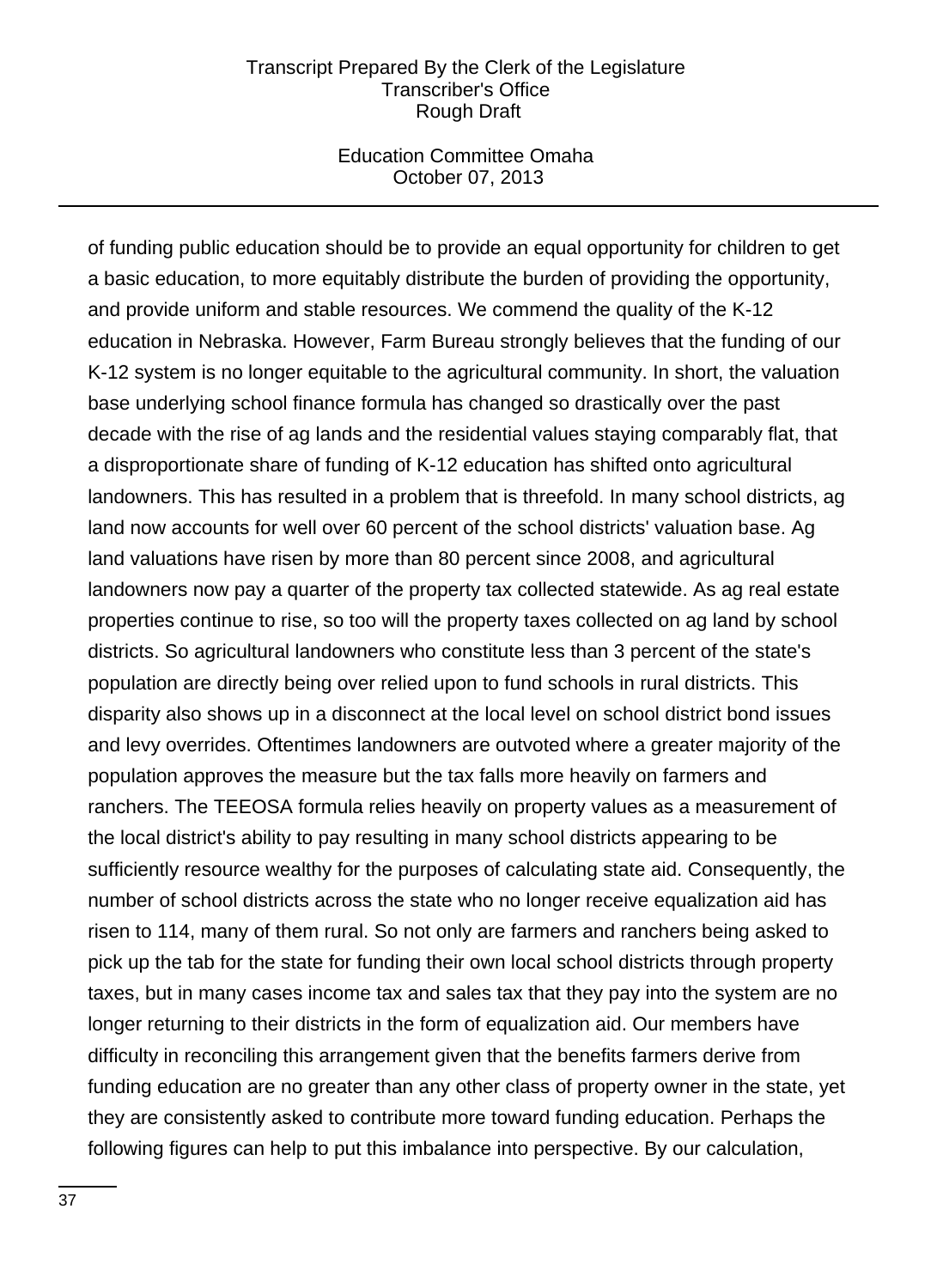### Education Committee Omaha October 07, 2013

agricultural landowners will likely pay upwards of \$600 million toward funding school districts in the fiscal year 2013. In comparison, the state currently provides just over \$900 million per year through the TEEOSA formula toward the same cause. But, again, many rural districts where farmers and ranchers live and send their children to school no longer receive any of the \$900 million distributed as equalization aid. As the committee moves forward in searching for solutions, we would like to offer the following for your consideration. Our policy supports the committee's proposals to provide school districts the opportunity to collect an income tax, providing this additional revenue generating capacity is reflected in a district's local capacity to pay and used to offset the school district's reliance on property taxes. Farm Bureau has long maintained an income tax is a tax on economic success whereas property taxes and wealth valuations do not directly translate into the ability to pay for landowners unless, of course, the land is sold, which is not an option in order to continue business. In a similar vein, our policy also supports that both property and income tax wealth be taken into account in determining a district's measurement of wealth. One means to accomplish this might be to reinstate the provision that 20 percent of the income taxes collected in a district return to the district and be held accountable in the state aid formula. Finally, we encourage the committee to closely examine the components that go into measuring a school district's local capacity to pay on the resource side of the formula as well as the model used in arriving at the final calculations. Real property is by no means the only measure of wealth available, especially in this day and age of capital assets are being increasingly mobile. So in closing, I would strongly encourage the committee to identify more equitable ways to balance the local burden of funding schools. Again, I would like to thank the committee for all of your hard work. And I would answer any questions that you have or attempt to answer any questions that you have at this time. [LR182]

SENATOR SULLIVAN: Thank you, Mr. Nelson. Questions for Steve? Senator Seiler. [LR182]

SENATOR SEILER: Yes, Mr. Nelson. Mr. Nelson, the collection of the 20 percent...you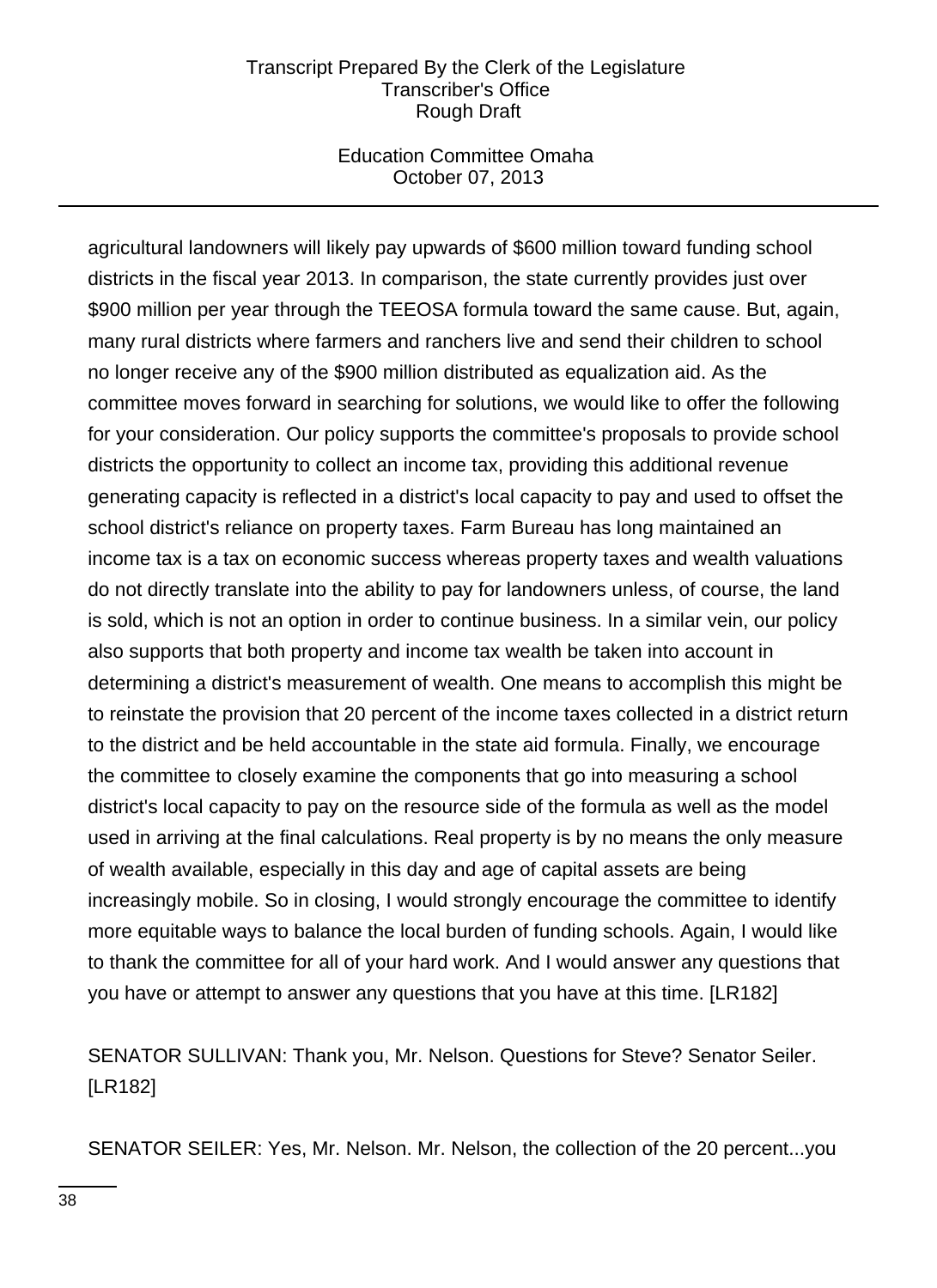## Education Committee Omaha October 07, 2013

live in Axtell school district. If you bought a John Deere tractor in Minden, how do we track that back to your school district? [LR182]

STEVE NELSON: Are you asking if that were...if we were...a way to do that in the future... [LR182]

SENATOR SEILER: Yes. Right. [LR182]

STEVE NELSON: ...how would we do that? Well, I think that...I mean, I'm not saying that it wouldn't be an additional burden to account for that, but we would have to account for that just like we would do a number of other things that we do when certain things happen within a district. [LR182]

SENATOR SEILER: Thank you. [LR182]

SENATOR SULLIVAN: Thank you. Senator Davis. [LR182]

SENATOR DAVIS: I'm just...Mr. Nelson, just to clarify then a little bit. Your Farm Bureau is sort of supporting a local option sales tax or a local option income tax? [LR182]

STEVE NELSON: Our policy supports either of those as part of a solution. [LR182]

SENATOR DAVIS: Thank you. [LR182]

SENATOR SULLIVAN: Thank you for your testimony. [LR182]

STEVE NELSON: Thank you, Senators. [LR182]

MARK EVANS: (Exhibit 11) Good morning, Madam Chair, Education Committee. Mark Evans, M-a-r-k E-v-a-n-s, superintendent of Omaha Public Schools. I am honored and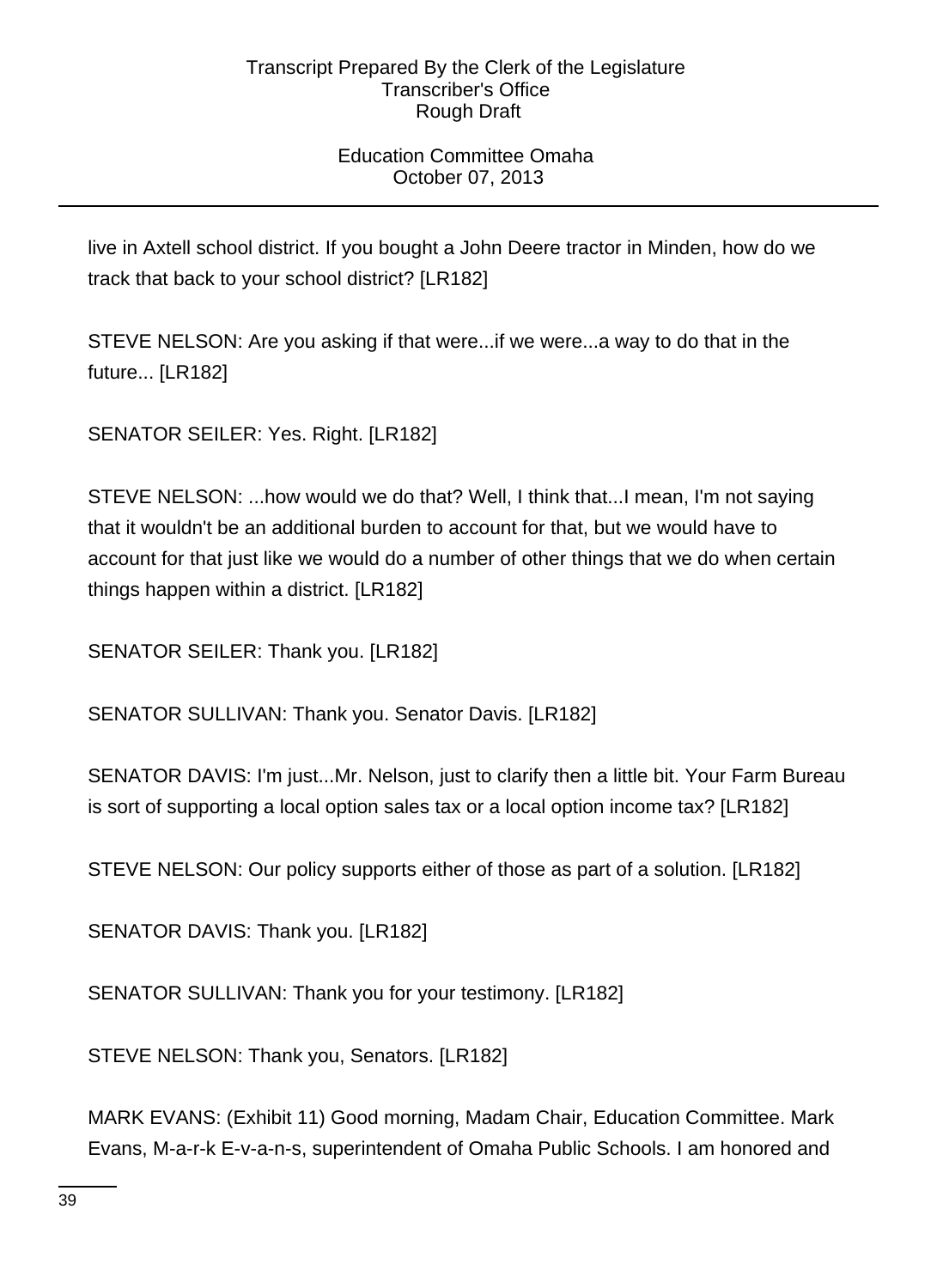### Education Committee Omaha October 07, 2013

privileged to be superintendent of Omaha Public Schools representing 51,000 great young people. I want to thank the committee for being here today, and thank you because I'm familiar with other states where senators don't go out and ask questions, senators don't go out and listen to constituents. And it's quite delightful to me to see the interest that this committee has in not only my opinion, but the opinion of the many people who are sitting behind me. So thank you for that. I appreciate that, and I can share with you that it doesn't happen that way in every other state. So, clearly, you have a interest in knowing what the community, what the public, what the internal education community also feels, so I value that. In relationship to the delivery and finance piece that we're talking about today, some of the pieces that I've looked at in relationship to OPS and OPS's financial needs as well as student needs, particularly student needs, some of the pieces we'd point out that have come to our attention is that we need to continue to look at the area of special ed and the funding that goes with that outside of TEEOSA. We'd also like to have the committee continue to look at the state equalization aid and the general concept of providing equalization for our different types of students that come in with special needs or other special circumstances that make it more appropriate through the equalization aid. We'd also like to echo some of the comment and testimony you heard earlier today in reference to the expansion of early childhood support including, from our perspective, increasing the proportion of state recognition in the calculation of the formula from .6 to .8, weighting on early childhood. We'd also like the committee to consider that in the area of early childhood, our district like many districts, as we expand that program--I know you heard from President Wayne earlier that we expanded 60 students just this last year--facilities are going to be a critical piece of that too. And we recognize the needs that will come from that facility expansion. We'd also like the committee to continue to keep transportation as one of the considerations in cost. We'd like to continue to look at distance education, telecommunications, and how the formula works with that. And obviously from our perspective, LEP and all of our English Language Learners, poverty...poverty issues need to be continued in the formula in order for not just our students, but students across the state. And we've heard from multiple presenters today who talked about growing populations of ELL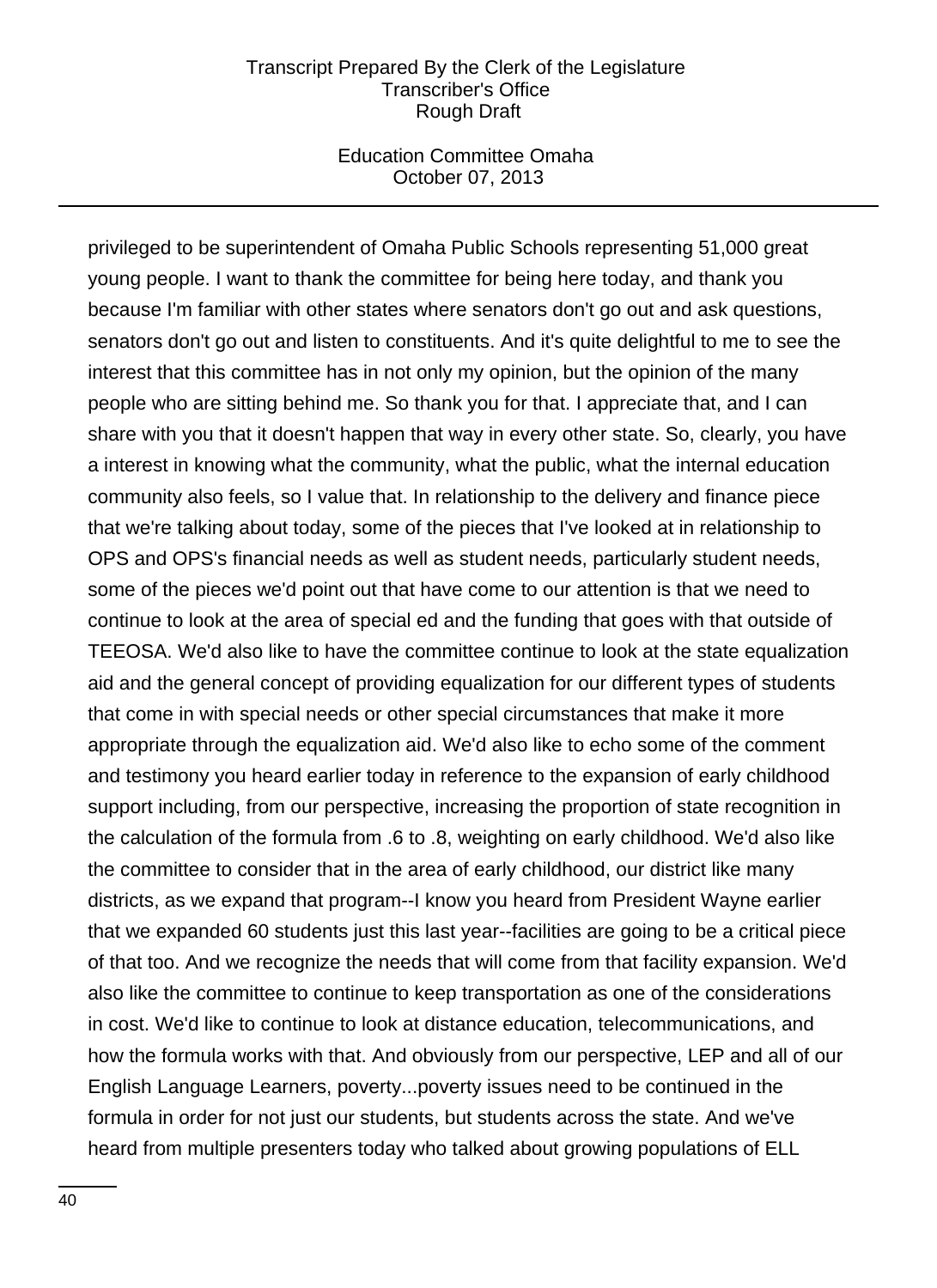## Education Committee Omaha October 07, 2013

students and also the free and reduced number that's gone up as well. We'd also like for the committee to consider providing additional state funding for students involved in tutorial or credit recovery programs, another way that we can help young people meet those expectations and needs down the road. And finally, in recognition of costs related to opening new schools, we'd like the committee to consider costs related to requiring additional staffing in nonteaching areas. And we've opened two new schools and we appreciated that the formula did take into account some of those nonteaching areas, and we'd like for that to be considered in the future. And in closing, just thanks for all you're doing. And I don't consider myself an expert on TEEOSA at this juncture. I will tell you that school finance formulas, wherever you're at, are pretty complex, but I think TEEOSA may have taken the cake. I have been mesmerized at the complexity of the TEEOSA formula. And thank heavens I've got some staff that know a heck of a lot more about it than I do, and they've been advising me very well. So I appreciate you being here, and I appreciate the support for OPS and 51,000 young people. And I hope that you've gotten a sense from President Wayne of our direction and our desire not only to be accountable and to make a difference...I know one of our speakers mentioned not moving that direction. We believe in accountability. We believe we should have targets, we should have goals, and we're working diligently to put those in place in OPS. So thanks for your time today, and I'll stand for questions of what maybe I can answer. [LR182]

SENATOR SULLIVAN: Thank you, Dr. Evans. Questions? I guess we'll let you off easy. Thank you very much. [LR182]

MARK EVANS: Thank you, Senator. [LR182]

KEVIN RILEY: (Exhibit 12) My name is Kevin Riley, K-e-v-i-n R-i-l-e-y, superintendent of the Gretna Schools. Six years ago, Senator Raikes asked to meet Roger Breed, then superintendent of the Elkhorn Schools, Terry Haack from Bennington, and myself, to meet at the Flying J in Gretna. The common levy had not yet gone into effect and after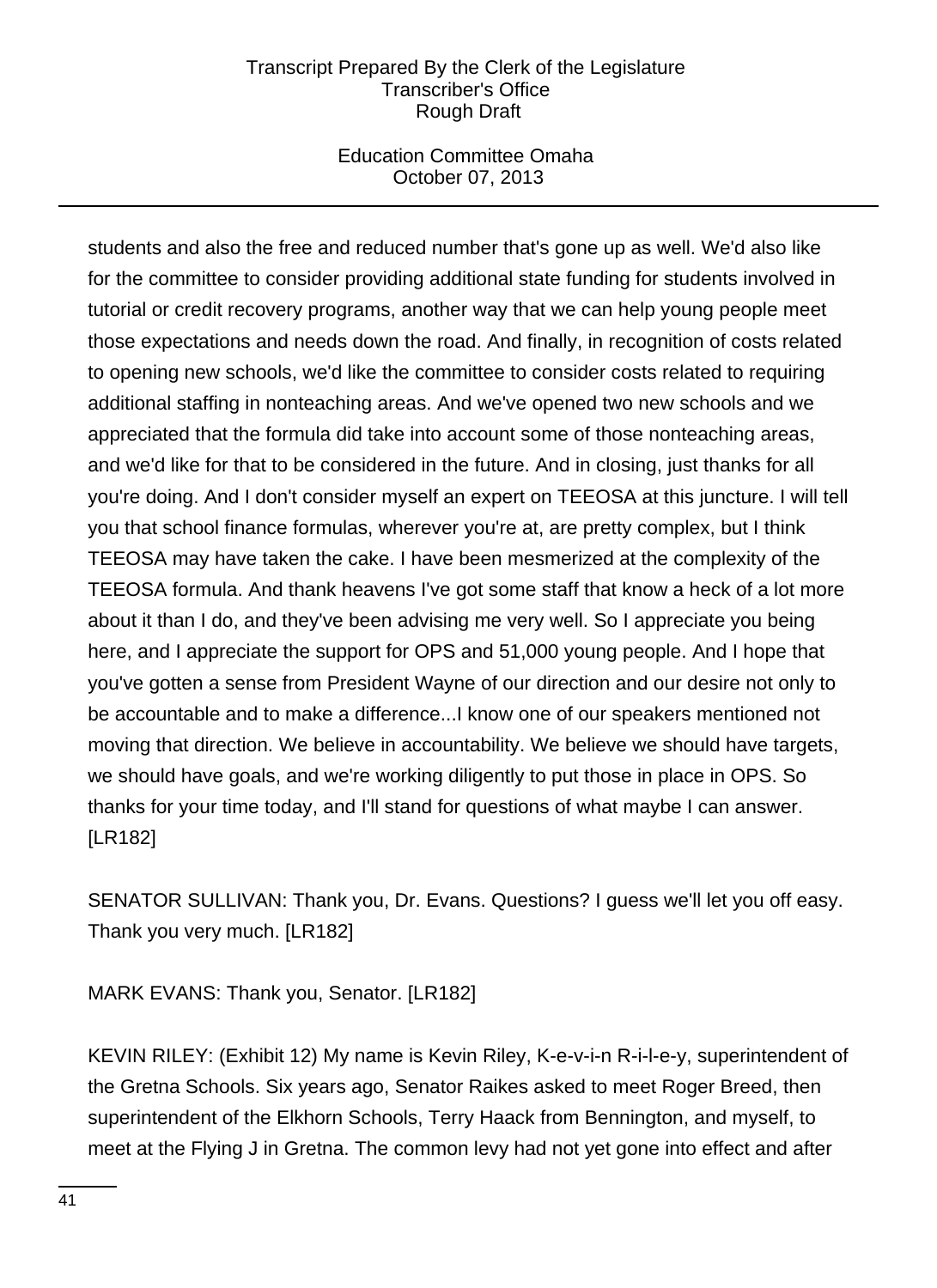#### Education Committee Omaha October 07, 2013

reviewing various models, he was very concerned about the growing school districts in the two-county area. He told us adjustments had to be made to the TEEOSA formula for the common levy to work. The student growth and new school adjustments were born. I spoke numerous times to Senator Raikes over the years. Another concern he expressed to me was the struggle of the low-spending--by GFOE indicators--high tax levy school districts in the state. Regardless of the state aid formula--and we've had a few--if you start as a low-spending district, you will always remain a low-spending district. He believed this needed to be addressed in the formula, thus the averaging adjustment. Understand, it is an averaging adjustment as you mathematically cannot bring the low-spending districts up to the state average of GFOE spending. The argument against the averaging adjustment is the economy of scale. I agree to a point; in fact, I stated this. The argument ends for me when there is a levy difference of 10 cents to 60 cents between school districts on the general fund. At that point, the economy of scale argument is no longer valid. Gretna is a school district of 70 square miles. If you look at an aerial photograph of our district, you'll be astounded. The vast majority is ag land; very little is residential. Our general fund levy is \$1.05. If you add in our bonded indebtedness levy of 31.5 cents, we're at \$1.365. That's what our ag land people and residents are paying. In the past ten years we've gone from just over 1,700 students to just under 3,600. That's 103 percent growth in a decade. In regard to GFOE, we rank sixth from the bottom in this state. Only five school districts in the state spend less per student than we do. It is difficult to explain to our community why we have to tax at the highest rate, yet spend so little per student. You've heard today that there are two equalization aid formulas, TEEOSA and the Learning Community common levy spin. If the common levy continues as a policy of this state, I ask you to continue to recognize the unique challenges in Sarpy and Douglas County that the common levy forces upon us. The education of every child in this state is of primary concern. It doesn't matter if a school district has 66 students or 50,000, every child matters. Some districts need a lot of help, some not so much. You have to determine the balance between all these issues and what we can afford. Thank you for taking the time to listen to us. Thank you for taking on this challenge. I wish you well. [LR182]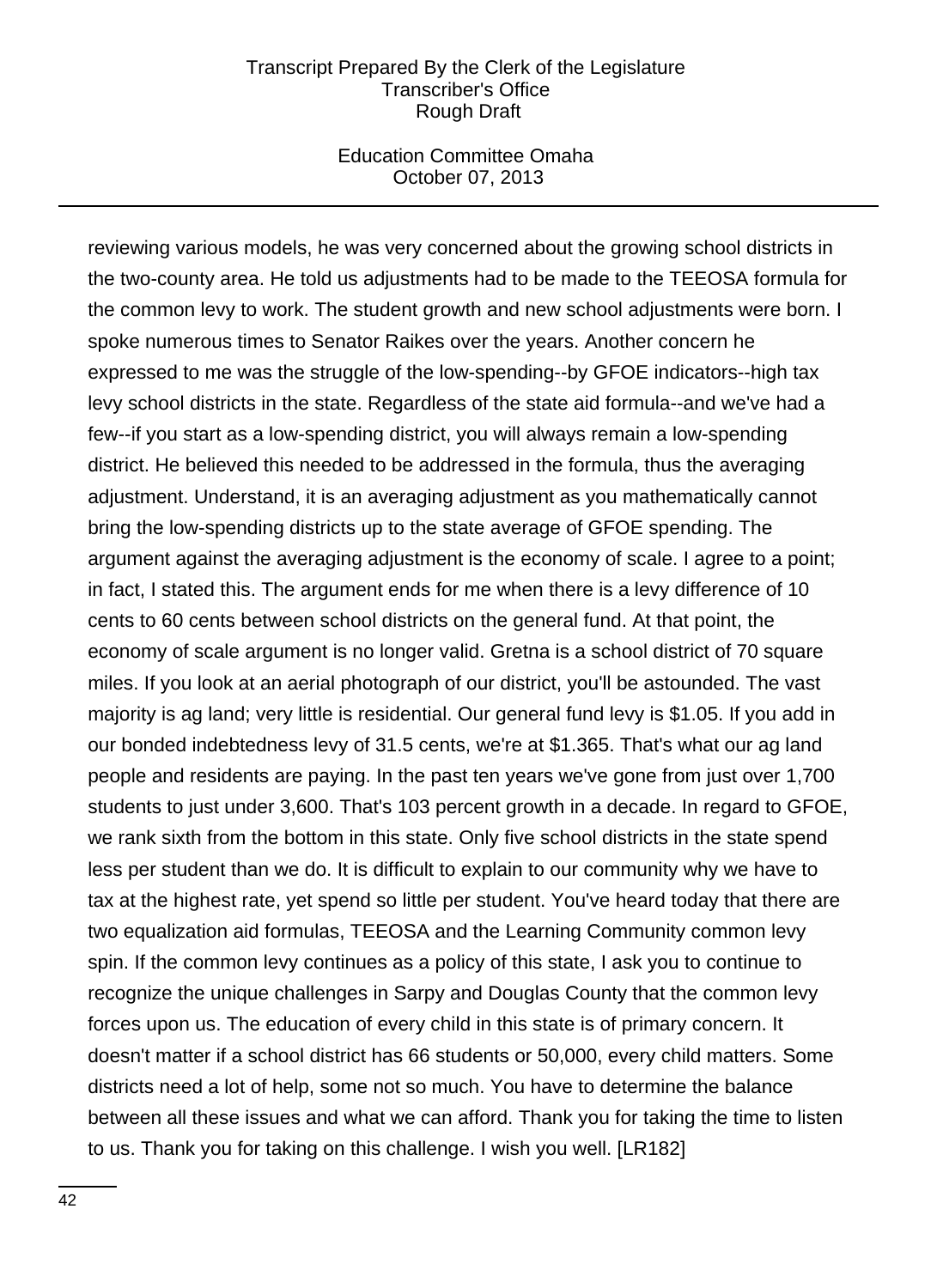## Education Committee Omaha October 07, 2013

SENATOR SULLIVAN: Thank you, Dr. Riley. Senator Davis. [LR182]

SENATOR DAVIS: Thank you, Dr. Riley. Can you just elaborate a little bit on your comment at the end of paragraph 3 about the 10 cents to 60 cents. I guess I'm just not following what you mean. [LR182]

KEVIN RILEY: Our levy is \$1.05. You'll find levies in this state at 45 cents or 55 cents or 65 cents. And I think that...I was just making the statement that when we start to talk economy of scale and we're already at the limit at \$1.05 and some of those are at 45 cents, the economy of scale argument regarding the averaging adjustment goes out the window for me. [LR182]

SENATOR DAVIS: Thank you. [LR182]

KEVIN RILEY: Uh-huh. [LR182]

SENATOR SULLIVAN: Senator Cook. [LR182]

SENATOR COOK: Thank you, Madam Chair. And thank you, Superintendent Riley. Could you tell me what you mean by the--in paragraph 5--"the Learning Community common levy spin." What do you mean by common levy spin? [LR182]

KEVIN RILEY: Well, everyone in the state with the exception of the 11 Learning Community school districts have TEEOSA, and that's it. You have your state funding, your state aid, plus whatever you raise in property tax, and that is yours. In the Learning Community, that's totally different. So we take the TEEOSA and then it's a second spin amongst the 11 school districts. If you remember, the whole Learning Community agreement was based on two things: secure boundaries for a common levy. And so it goes into a second spin to try and accomplish that. And, as you can see, it's struggled a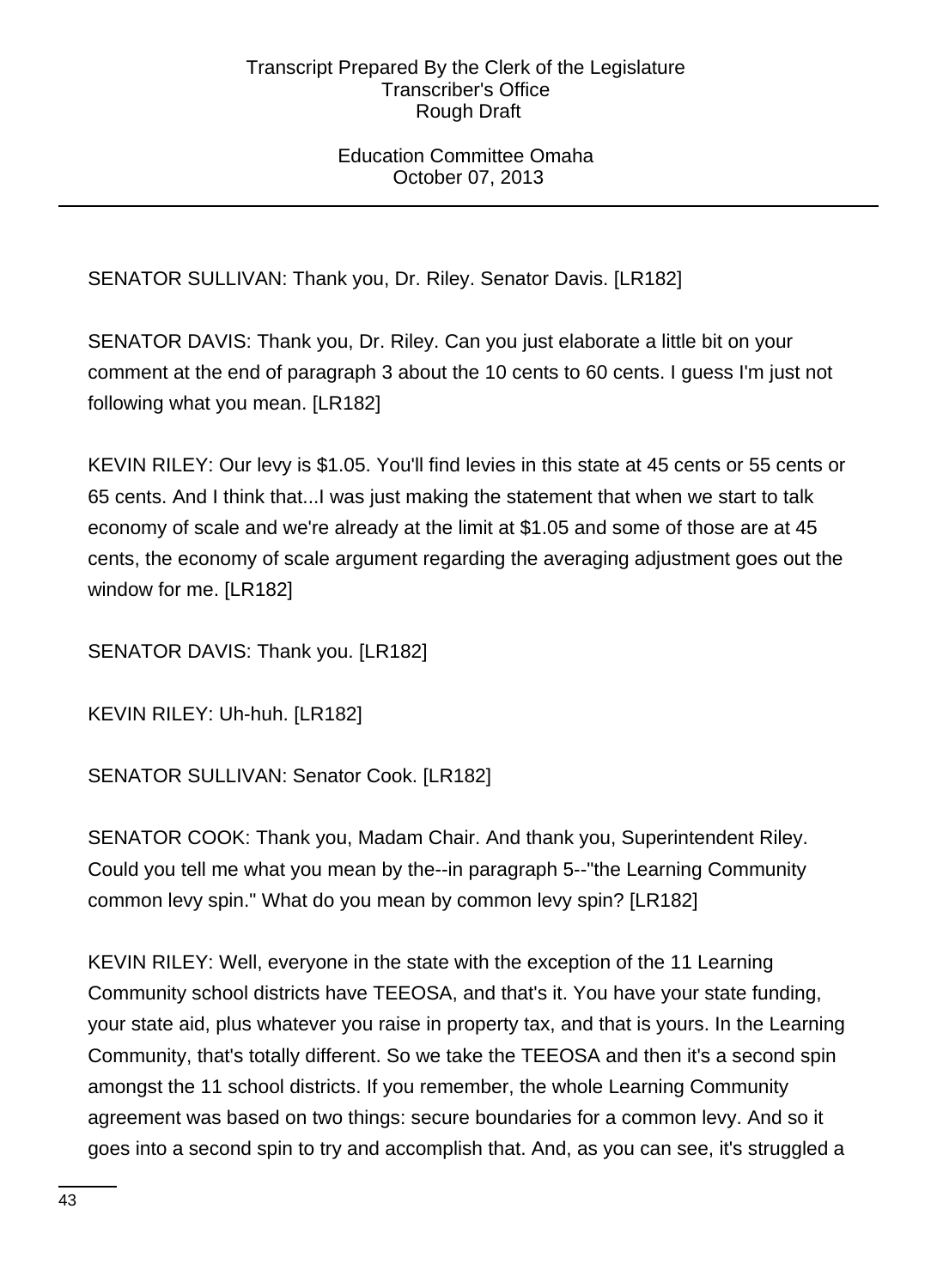Education Committee Omaha October 07, 2013

little bit in terms of what the original intent was. But that's only because it was written before the 2008 changes in the state aid formula occurred. Had it been written after that, I think it would have looked much differently. [LR182]

SENATOR COOK: Okay, thank you. [LR182]

SENATOR SULLIVAN: Thank you. [LR182]

RENEE FRY: Good morning, for a few more minutes. My name is Renee Fry, R-e-n-e-e F-r-y, and I'm the executive director of OpenSky Policy Institute. I travel the state often to meet with Nebraskans and talk to Rotaries, Kiwanis, chambers of commerce, young professionals. K-12 funding comes up often. In the western part of the state, people believe their property taxes, in effect, subsidize urban school districts. In the eastern part of the state, people believe their income taxes subsidize the west. Senator Davis' constituents, for example, point to the use of tax increment financing and other incentives that reduce taxable property in Douglas County requiring more state aid to OPS, leaving less for them. And, of course, the urban school districts point to their high levies while many rural school districts have levies that are 40 cents less or even more than that. There is resentment on both sides. The rising valuations of agricultural values combined with reductions to state aid have fueled this fire. Agriculture is picking up a greater share of property taxes than they were a decade ago, and they're frustrated, while at the same time, residential and commercial property values remain relatively flat. It is difficult to envision a scenario where this animosity will dissipate without an increase of state aid. In fact, we rank 49th in the percentage of K-12 funded by state aid, down from 40th in 2002-03 when 40.4 percent of K-12 funding came from the state. Today only 30.3 percent of K-12 is funded with state dollars, a 10 percent decline in just one decade. And, of course, it is difficult to achieve equity between school districts with the system so heavily reliant on property wealth. While this may sound like a job for the Tax Modernization Committee, you will have an impossible task without their cooperation and we urge you to work closely with them to assure your success, just as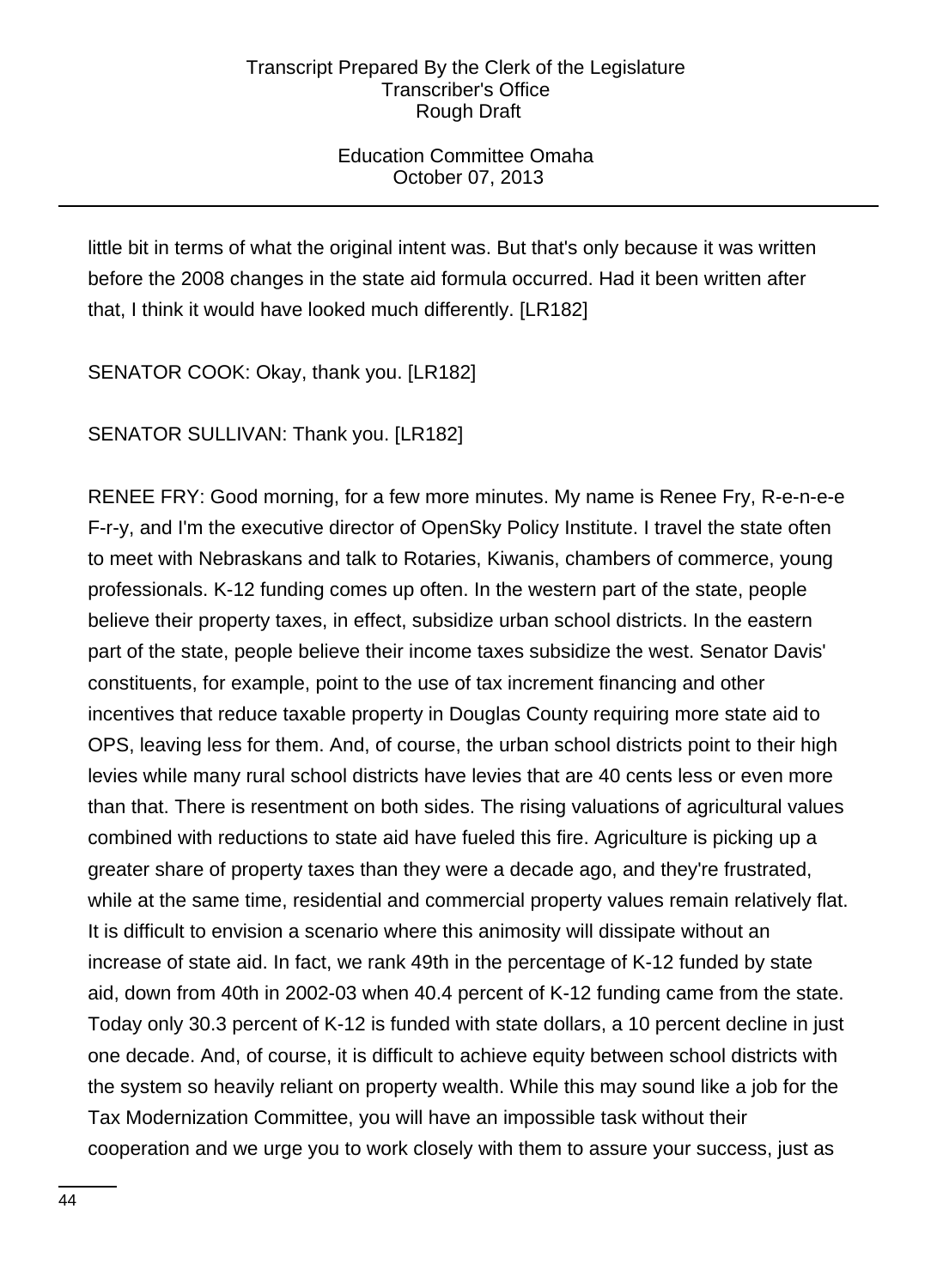### Education Committee Omaha October 07, 2013

LB1059 was heard by a joint hearing of the Education and Revenue Committees. I will briefly address a few other suggestions for your consideration. Consider a statewide property tax levy. According to the National Conference of State Legislatures, 13 states have a statewide levy. This may help address the wide variation in levies across the state and the consequence that districts of the highest percentage of poverty and at-risk students tax at an average of 17 cents higher than those with the lowest percentage of poverty and at-risk students. I would urge you to review all state sources of funding for K-12 education, not just TEEOSA funding, to determine if the distribution of all state sources are being distributed where it is needed most. In our analysis of Nebraska's school-funding system, we found that more nonequalization aid dollars go to the school districts with a lower percentage of poverty students than to school districts with a higher percentage of poverty students and that some components of TEEOSA have a regressive effect. I would urge you to create a state categorical program for capital outlays. Requiring the construction of new learning facilities and renovations to be funded at the local level can make it more difficult for a low-wealth district to fund such capital compared to a high-wealth district, especially given that low-wealth districts have an average levy 15 cents higher than high-wealth districts. And finally, we would urger you to improve access to pre-K education. According to economist Timothy Bartik, not only does pre-K improve K-12 test scores and adult earnings for participants, but investing in early childhood can create more and better jobs and higher per capita earnings for the state. In fact, for every \$1 invested in quality pre-K programs, the per capita earnings of the state increased \$2.78 according to Bartik, and up to \$16 when anticrime and other benefits are taken into account. OpenSky offers our assistance to the Education Committee as it studies how best to finance K-12 in Nebraska. And in the interest of time, we'll provide our input on some of the other discussion points published by the Education Committee in a separate memo. I would be happy to answer any questions. [LR182]

SENATOR SULLIVAN: Thank you, Renee. Questions? Senator Davis. [LR182]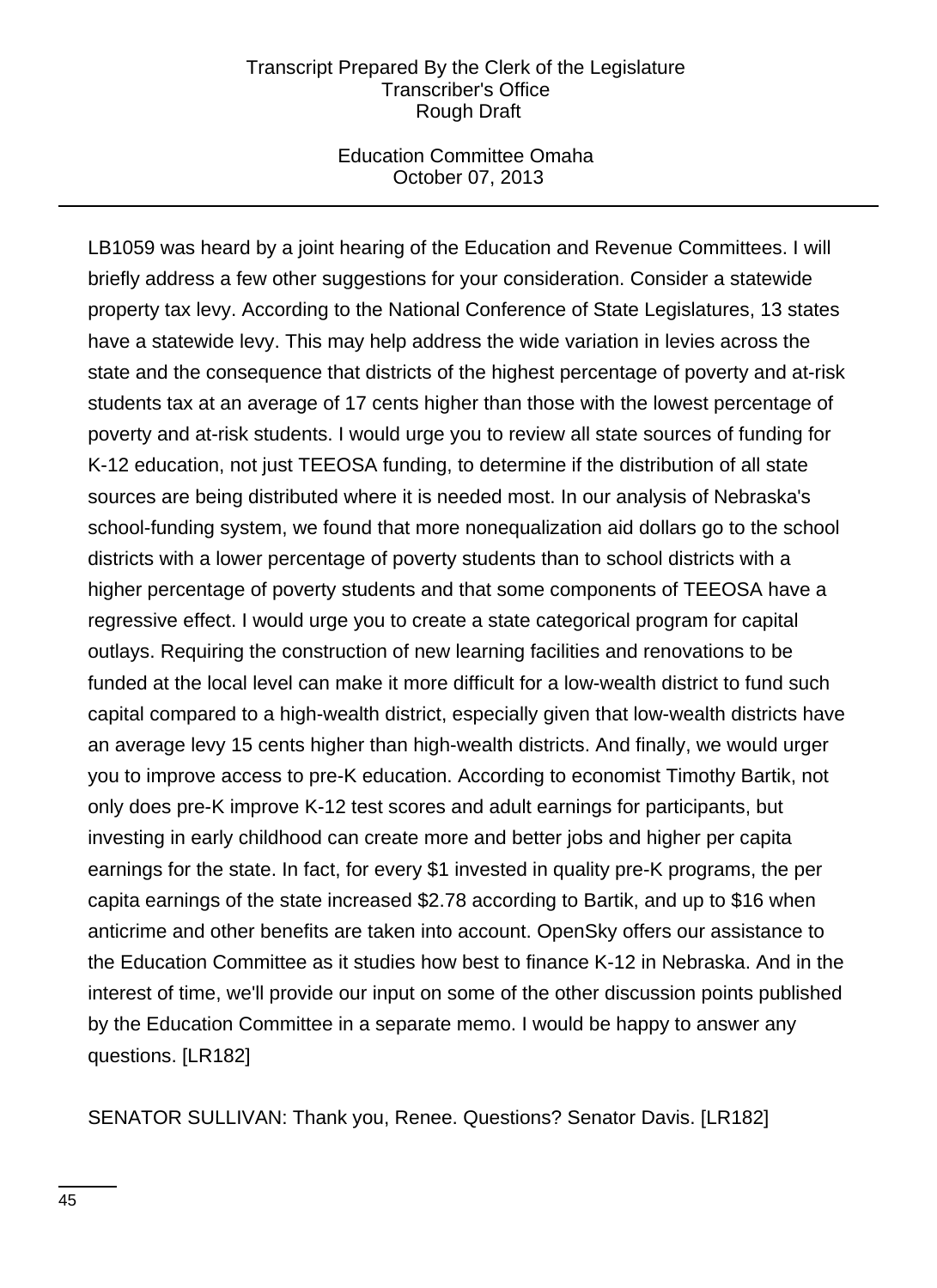## Education Committee Omaha October 07, 2013

SENATOR DAVIS: Thank you, Renee. OpenSky has done a lot of research on a lot of different things. Can you tell us where Nebraska would rank in comparison to all neighbors in terms of property tax as a... [LR182]

RENEE FRY: South Dakota is 50th and ll of the surrounding states would rank higher than we are. [LR182]

SENATOR DAVIS: Okay, thank you. [LR182]

SENATOR SULLIVAN: Thank you for your testimony. [LR182]

RENEE FRY: Thank you. [LR182]

SENATOR SULLIVAN: Welcome. [LR182]

BRETT RICHARDS: (Exhibit 13) Hi, how are you doing? My name is Brett Richards, B-r-e-t-t R-i-c-h-a-r-d-s. I'm the superintendent of Springfield Platteview Community Schools. Senator Sullivan, members of the Education Committee, thank you for providing this opportunity to speak on state aid issues and, more importantly for us, the common levy portion of the state aid associated with the Learning Community. As the state aid formula and possible common levy changes are discussed, we would like you to consider the issues our district faces and possible changes that are needed to make the common levy work for all school districts in the Learning Community. We appreciate you traveling around the state and hearing the impacts of the current state aid system and being open to the issues surrounding current legislation. This is reassuring, especially in the smaller districts like ours who don't always feel we have a voice in the Legislature that can have an impact on legislation. You know, I wasn't around when the common levy was created for our district but I can assure you, our board of education and patrons are very frustrated and feel we didn't have a voice when being put into the Learning Community. So thanks again for listening. I realize most of you were not in the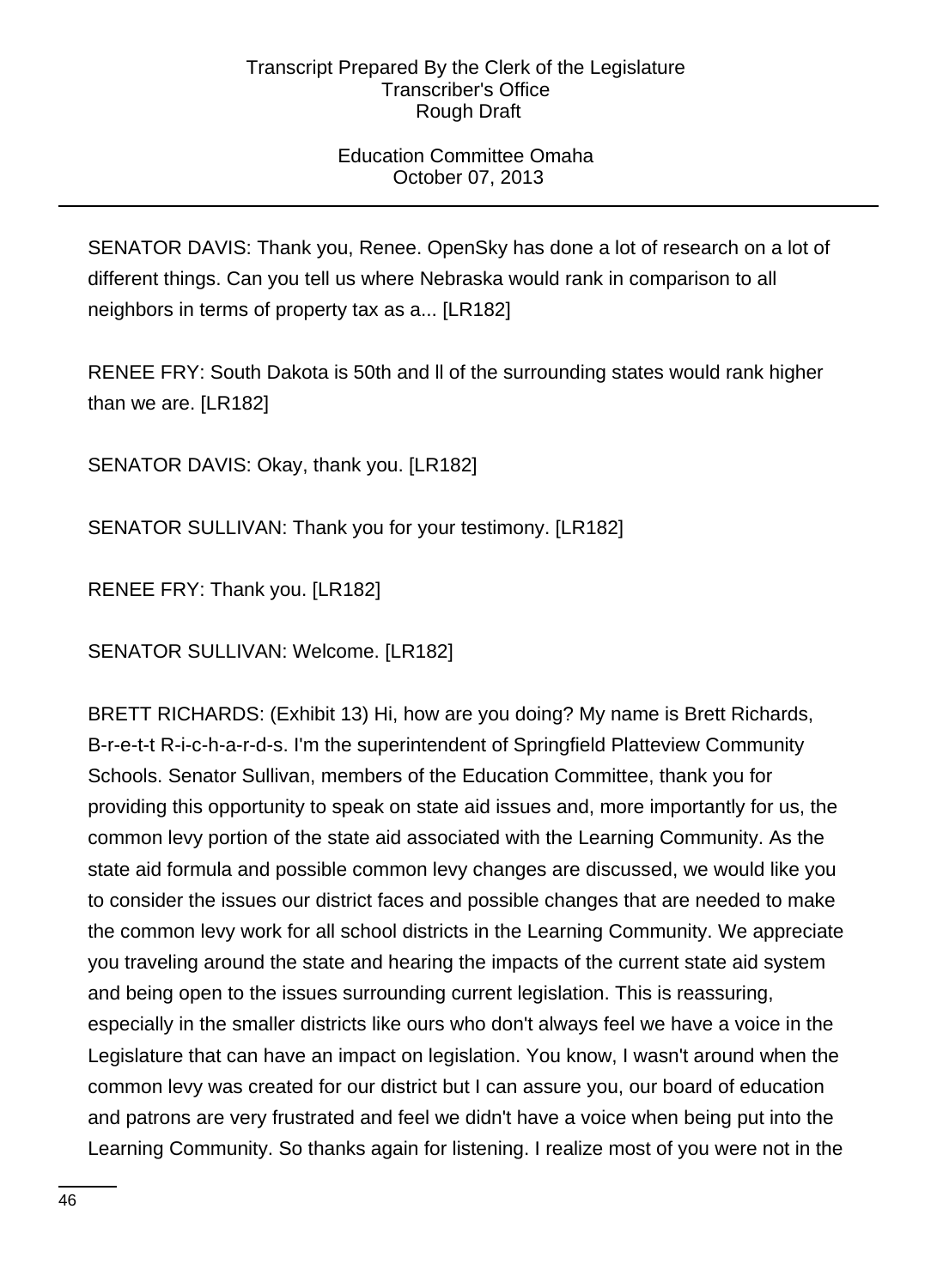### Education Committee Omaha October 07, 2013

Legislature or on the Education Community when the Learning Community common levy was created. Our board of education and I understand the purposes of the Learning Community and the additional costs needed to help kids with their learning, especially in high-poverty areas. Our district has been willing and able to do its share, but what has happened over the last three years has become disproportionate as far as revenue sharing goes. Springfield Platteview will lose \$1,819,034 of potential revenue in 2013-14. In 2012-13, we lost \$1,387,775, which was 13.3 percent of our potential revenue. In 2011-12, the loss was \$1,142,618, which was 11.2 percent of our potential revenue. In 2010-11, the first year of the Learning Community common levy formula was more reasonable with losses of \$310,183, which was only 3.1 percent of our potential revenue at that time. The amount in 2013-14 represents a loss of over 16 percent of our potential district revenue, which computes to around 14 cents of our \$1.05 district tax levy if we were back to the old system of Nebraska finance for the Learning Community districts or the current system of Nebraska school finance for the other 238 school districts in the state. This is disheartening to our district to know that if we resided a few miles south, we would have \$1.8 million more to serve our students this school year. Our district is stuck in this formula with a stagnant revenue stream of common levy redistribution dollars, state aid that we wouldn't need if there wasn't a common levy, and 10 cents from our own property taxes. This leaves us in a state of continued uncertainty. Uncertainty with how we will continue to budget for future pay and health insurance increases and other rising expenses that we have little to no control over. This also hampers our ability to provide facility improvements that are needed in our district, yet we see the dollars are going to larger school districts that have swimming pools, tennis courts, and other programs that we can only dream of in our district. It also leaves us with uncertainty as to how we will handle future growth to operate our new schools and hire new staff in the not-so-distant future. Sarpy County needs our district to be ready and able to handle student growth. Sarpy County is a leader in the state in economic development and population growth for the foreseeable future. And our Learning Community common levy isn't helping us prepare for this growth. Great schools are important to economic growth. According to Learning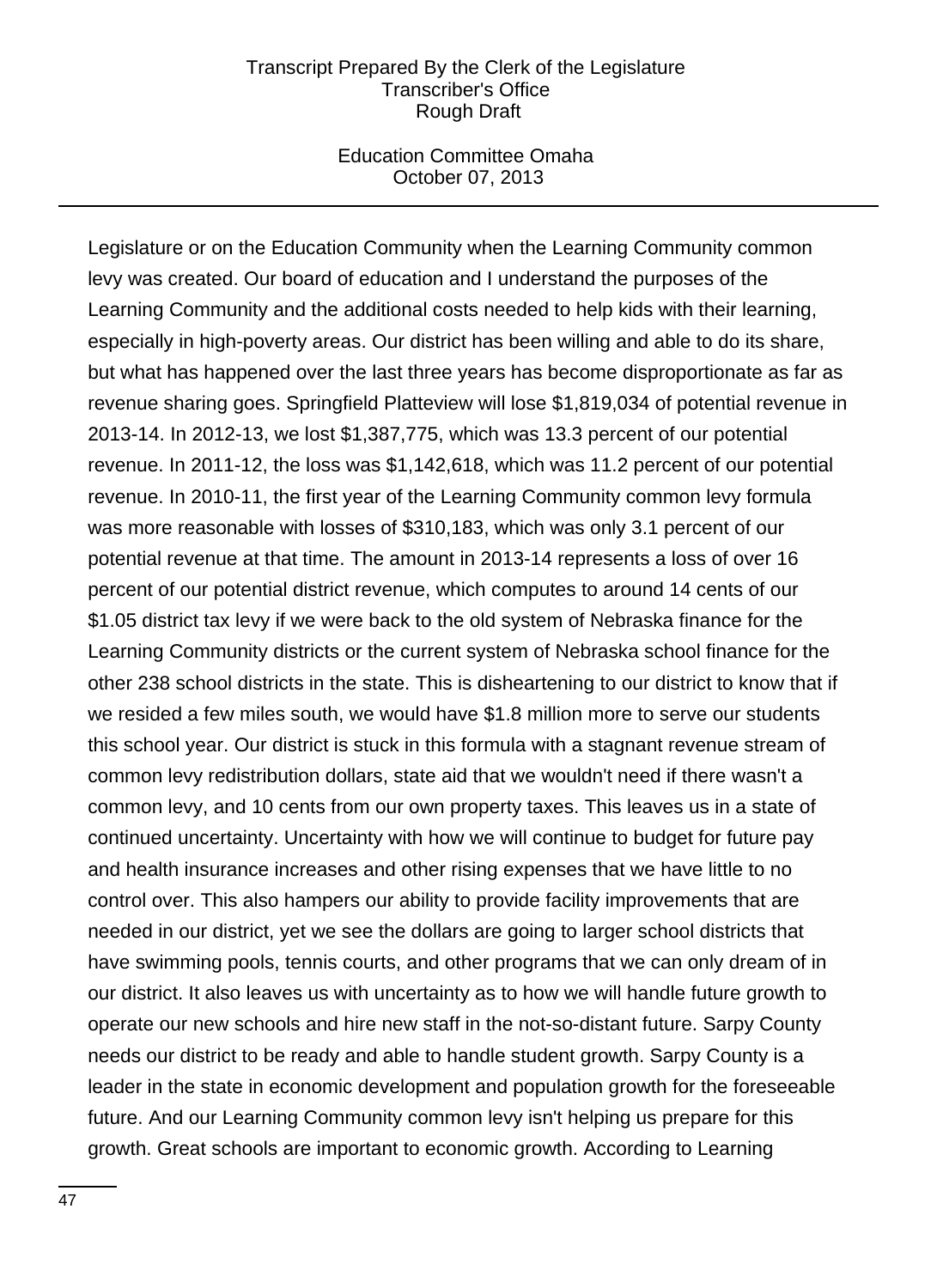### Education Committee Omaha October 07, 2013

Community's recent financial analysis, the state has saved \$10.25 million in state aid to Learning Community school districts since the Learning Community was created. During this time, Sarpy County school districts have lost \$12,230,015 to the common levy. This would be a good place to start when looking to tweak the common levy to make sure this works for all school districts. At the very least, we are asking that there's a new hold harmless clause on how much a school district can lose of its \$1.05 levy of their own taxpayer dollars. Losing this many dollars to the Learning Community common levy essentially caps our levy at 91 cents and no state aid. This is compared to almost every other school district in the state who is able to levy up to \$1.05 to meet their local needs. Imagine the outcry of Hastings, Norris, or Waverly were told they were capped at a 91 cent levy and would receive no state aid. Also imagine the outcry if districts like Valentine, Boone Central, and Ainsworth were told they had to levy at least 95 cents and could not go lower than that levy. This is the situation our district is in on both sides of the levy issue. Lastly, here is a breakdown of percentages lost or gained in potential revenue for each school district in the Learning Community, according to the Learning Community analysis. You can see in that chart that Douglas County West loses 21.5 percent of their potential revenue, and Springfield Platteview loses 16.6 percent of their potential revenue. And the next highest is 2.6 percent in losses. As you can see, DC West and Springfield Platteview losses from a percentage standpoint are significantly higher than the rest of the districts' losses. This continues to have a large impact on both of our school districts, two of the highest performing school districts in the Learning Community according to state test results. And we ask that you consider this to any changes you make to the common levy formula. Thank you, again, for allowing us the opportunity to speak. I'd be happy to help research and find solutions for the changes needed in the common levy formula and work with the Education Committee on a solution to the issue. Thank you. [LR182]

SENATOR SULLIVAN: Thank you, Mr. Richards. Any questions? Senator Haar. [LR182]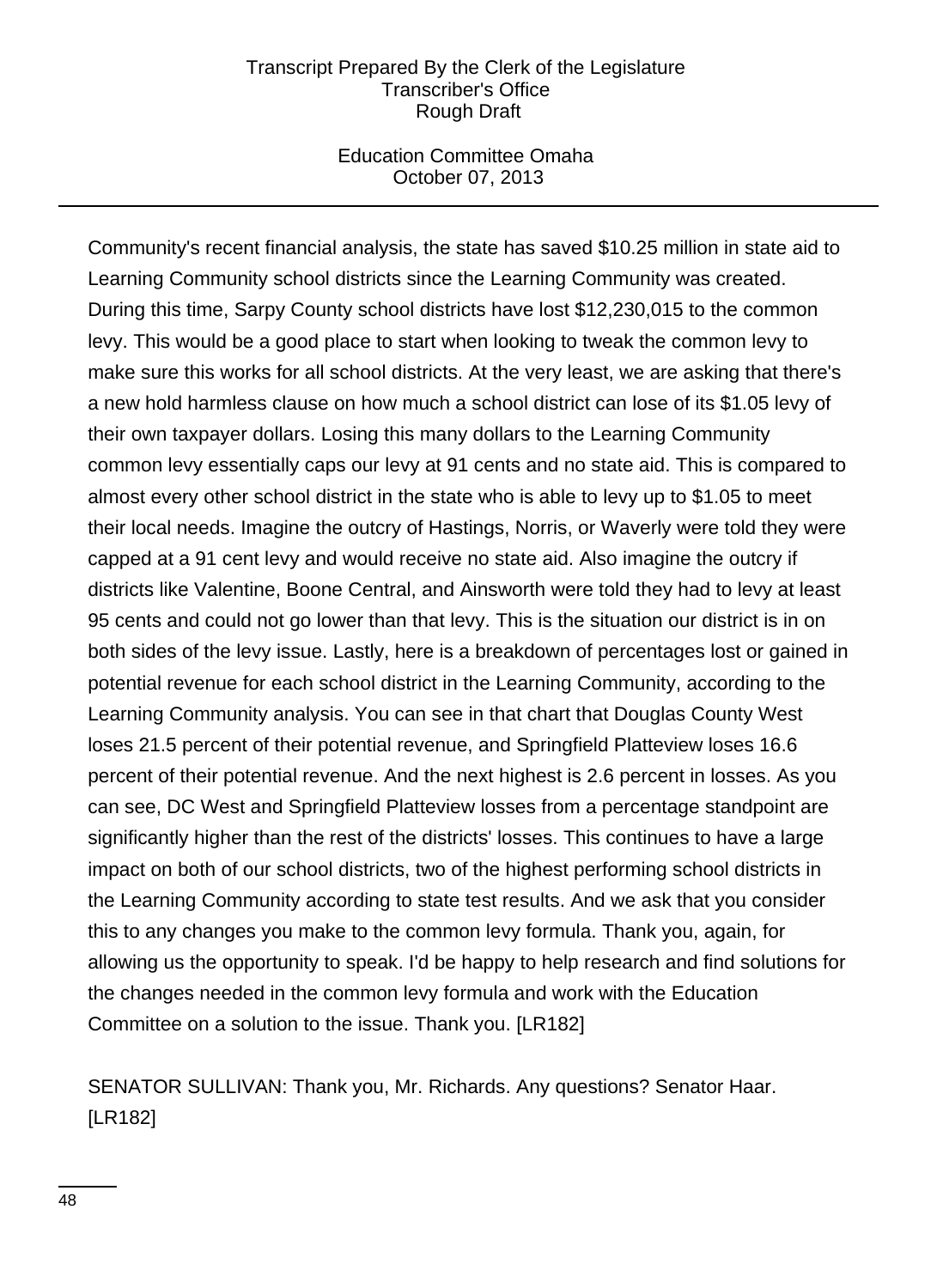## Education Committee Omaha October 07, 2013

SENATOR HAAR: Yes. Thank you. If I understood you, you were saying that if you didn't have to put money into the Learning Community, you'd need no state aid? [LR182]

BRETT RICHARDS: Correct. [LR182]

SENATOR HAAR: Now, right now in '13-14 you get \$4,500 per student in state aid. [LR182]

BRETT RICHARDS: Correct. [LR182]

SENATOR HAAR: And so you wouldn't need any of that. [LR182]

BRETT RICHARDS: If we were to just have our own tax base, we wouldn't need any of that. [LR182]

SENATOR SULLIVAN: Senator Kolowski. [LR182]

SENATOR KOLOWSKI: Thank you, Madam Chairman. Superintendent Richards, thank you for your presentation this morning and being here. And I hope, from my perspective and hopefully many of the committee, that you and the initial superintendents and the Learning Community association will sit down and give us some of the best ideas that you have, working with Mr. Stilwill and others that you could give us the best sets of plans that would help alleviate some of this disparity in the two districts, especially within the Learning Community. It was not meant to be this way. It's been this way, we need to look at changing that to assist those districts. And we'd be very open for your collective wisdom coming to the forefront to assist us, if you could. Thank you. [LR182]

BRETT RICHARDS: I do appreciate that. [LR182]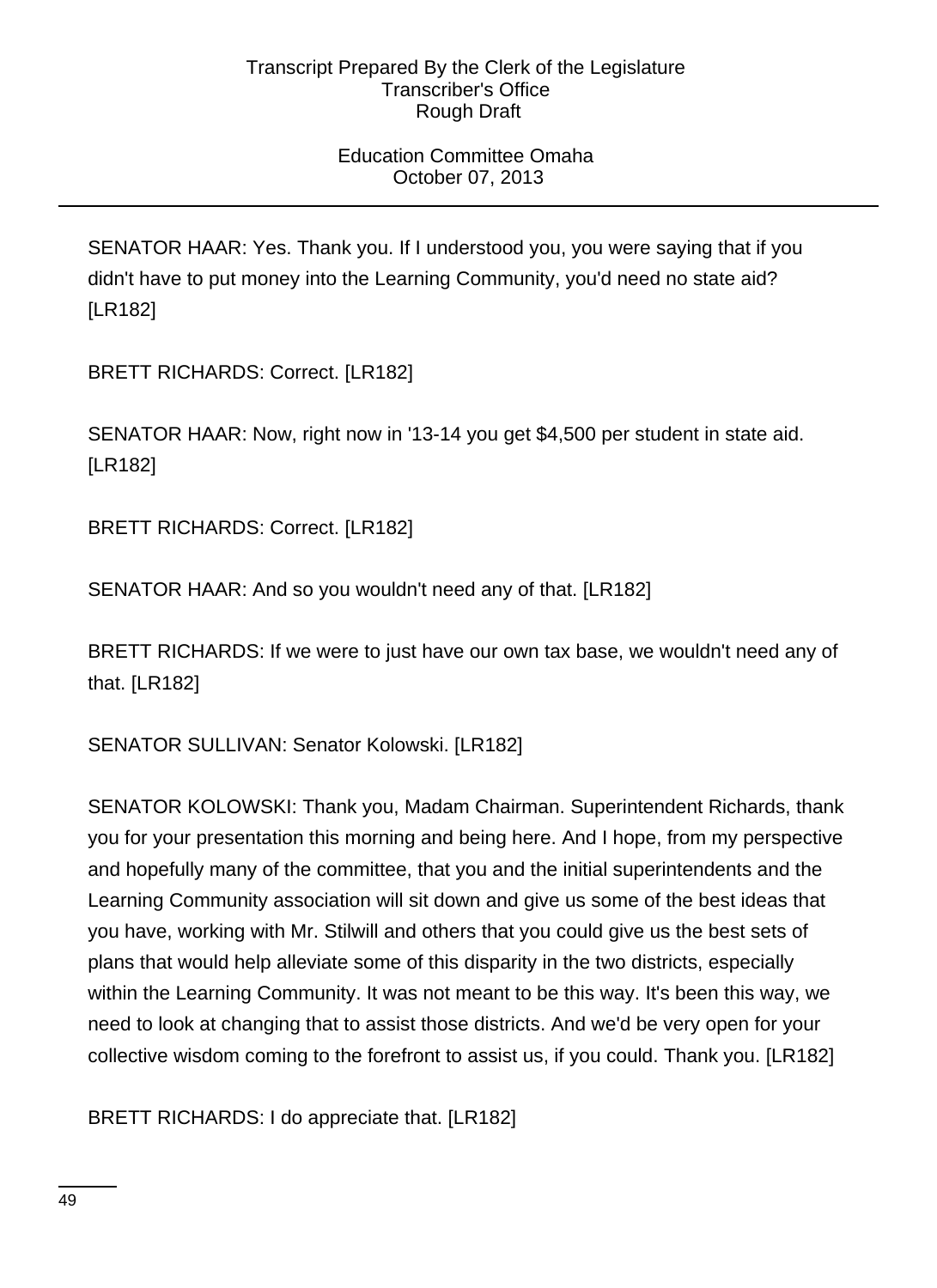Education Committee Omaha October 07, 2013

# SENATOR KOLOWSKI: Thank you. [LR182]

SENATOR SULLIVAN: Senator Cook. [LR182]

SENATOR COOK: Thank you, Madam Chair. And thank you, Mr. Superintendent, for joining us. As I've learned and continue to learn as a member of the Legislature and a member of the Education Committee, beyond our analysis, how the money gets distributed among the members of the Learning Committee, there was an intention that included the spirit of a Learning Community, which also often gets left out of the conversation. So I wanted to kind of make that statement and ask for your response. And my understanding of the spirit of the Learning Community was that we, as residents and citizens of this region, could not, shall we say, move away from a what has been identified as a problem or move away from our own comfort levels in terms of what our neighbors look like and what the children sitting next to our children look like. Would you speak to that, please? [LR182]

BRETT RICHARDS: You bet. And as I said in my statement, our board of education has been supportive of the Learning Community philosophies and the philosophies behind the revenue sharing. I just think it's gotten to a point--and we all do in our district--that it wasn't supposed to be this disproportionate... [LR182]

## SENATOR COOK: Okay. [LR182]

BRETT RICHARDS: ...amongst the 11 schools districts. You can see the percentage losses of two of them are greatly, probably a lot higher than people anticipated when they made the law. [LR182]

SENATOR COOK: Thank you. [LR182]

SENATOR SULLIVAN: Thank you for your testimony. [LR182]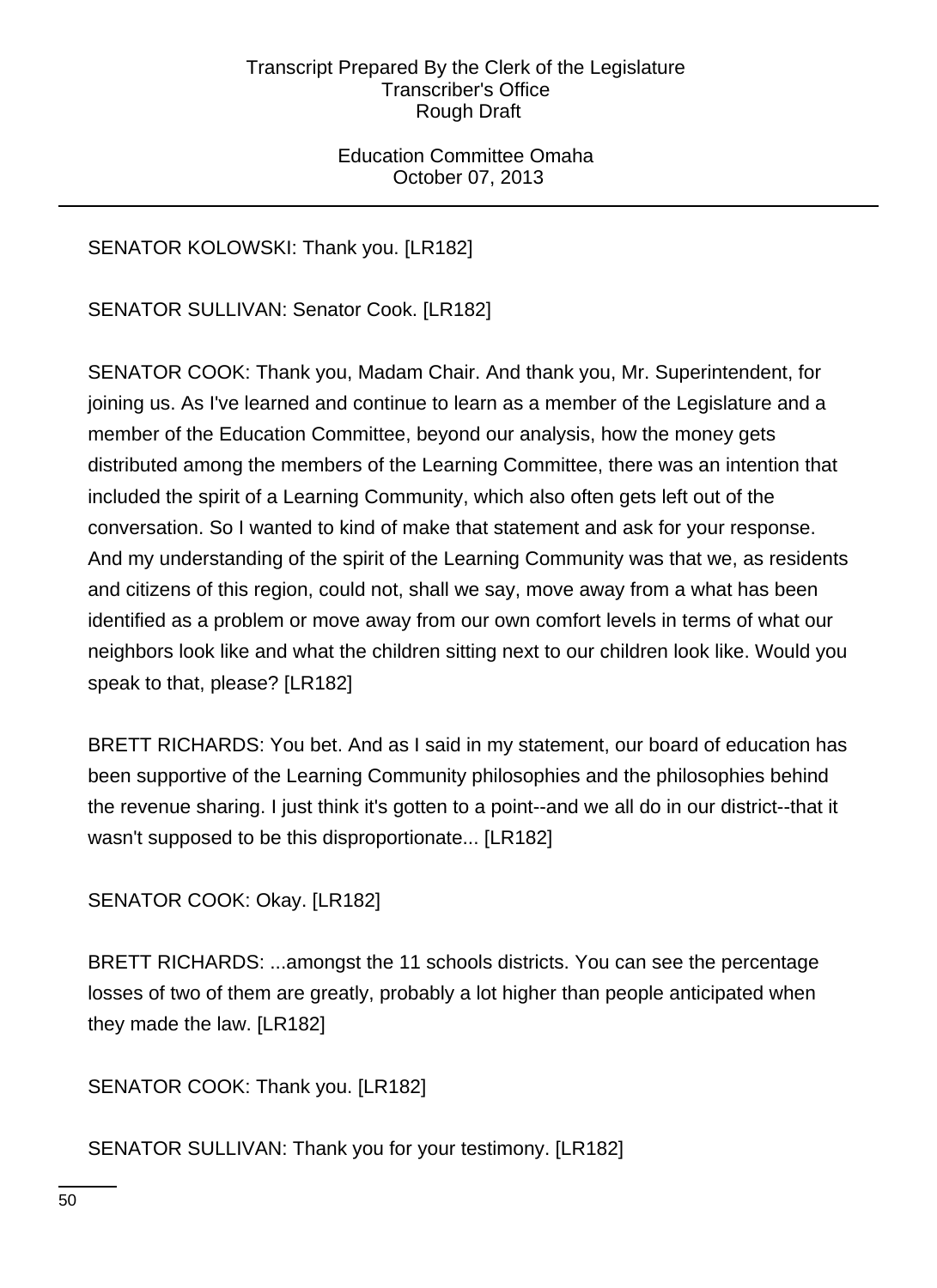Education Committee Omaha October 07, 2013

DAN SCHNOES: (Exhibit 14) Good morning. My name is Dan Schnoes, D-a-n S-c-h-n-o-e-s. I'm the superintendent of Douglas County West Community Schools. Senator Sullivan, members of the Education Committee, thank you for providing this opportunity to speak on state aid issues and, more importantly for us at Douglas County West Community Schools, the common levy associated with the Learning Community. State aid is a complicated formula that attempts to address the changing needs of all the school districts in Nebraska. You have a very difficult task ahead of you, as I am sure you have heard a wide variety of testimonies from the many school districts across Nebraska. As you know, every tweak or change in the state aid formula affects the Learning Community schools twice as much: first, through TEEOSA; and second, through the redistribution of the 95 cent common levy through the Learning Community. The impact of any negative changes can be devastating to our school district. Being in my second year as superintendent at Douglas County West, I am beginning to understand some of the purposes of the Learning Community. With the continual large financial losses, it is very hard for us to stay positive regarding this concept without some help and some understanding from the Education Committee and the state Legislature. I believe one of the founding principles of the Learning Community was to help schools with high poverty rates. DC West has approximately 50 percent students of poverty in our elementary and middle schools, and over 40 percent poverty in the district. We have the third highest poverty rate in the Learning Community and yet we lose money every year that could be spent on the kids that need it most. We are in favor of early childhood; we have over 60 kids in our preschool program, many from homes of poverty. DC West will lose more than \$1.64 million of potential revenue this school year alone. Over the past four years, DC West has lost over \$4 million. This year alone represents a loss of more than 18 percent of our potential revenue and more than 21 cents of our levy. At \$1.05, we have no dollars for building fund. Ninety percent of our buildings were built in the '50s, '60s, and '70s. Very few of them have been remodeled. Our budget will go down 1.5 percent this year because of loss of revenue. However, our kids, we have probably a 67 percent increase in students. Our cash reserve is now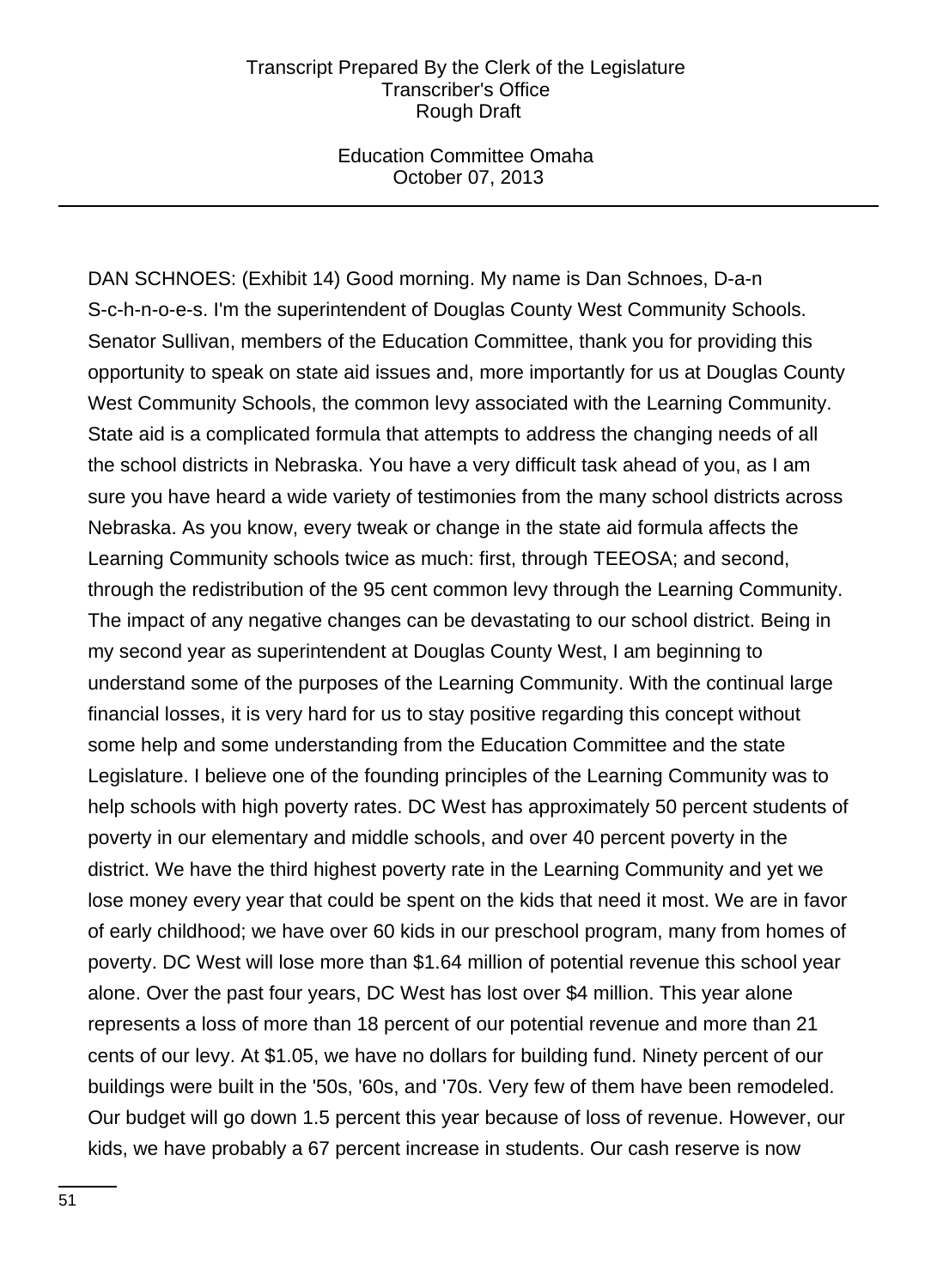## Education Committee Omaha October 07, 2013

being tapped. A hold harmless clause would have a tremendous impact on the services we could provide our children. The idea to eliminate or phase out the 95 cent levy over the next three or four years would eliminate the dual filtering of state aid that is very unfair to us. There is no secret that we are the two biggest losers in the Learning Community and the two smallest school districts; that's Douglas County West Community Schools and Springfield Platteview Community Schools. I had thought at one time to bring a student in and put them on a scale and have them hold a sign up over their head that said \$1.64 million, because if we were on The Biggest Loser show, we'd be there. But I wouldn't want to do that to our kids. We're in agreement that with Springfield Platteview that the formula doesn't work for smaller school districts who aren't growing at a fast enough rate. Though DC West is considered a very small school in the Learning Community, we are the 58th largest school district out of 249. I can only imagine how devastating this dual state aid filtering system would be to some of the smaller school districts in central and western Nebraska. The state aid formula is not broken. But with some minor modification, it needs to be allowed to do what it's intended to do, for all of us. The Learning Community is not broken either, but it needs some major adjusting if you want it to become a more effective educational group of schools. I would like to offer my services to help research and find any solutions that could help with the changes in the state aid formula, the Learning Community, and especially with the common levy. Thank you for allowing me to speak. [LR182]

SENATOR SULLIVAN: Thank you, Mr. Schnoes. Questions? Thank you for your testimony. [LR182]

DAN SCHNOES: Thank you. [LR182]

TERRY HAACK: (Exhibit 15) Good morning, Senator Sullivan and members of the Education Committee. My name is Terry Haack, H-a-a-c-k, superintendent of Bennington Public Schools. I want to thank you very much for traveling around the state and taking the testimony of many of the people. I believe the funding formula embodied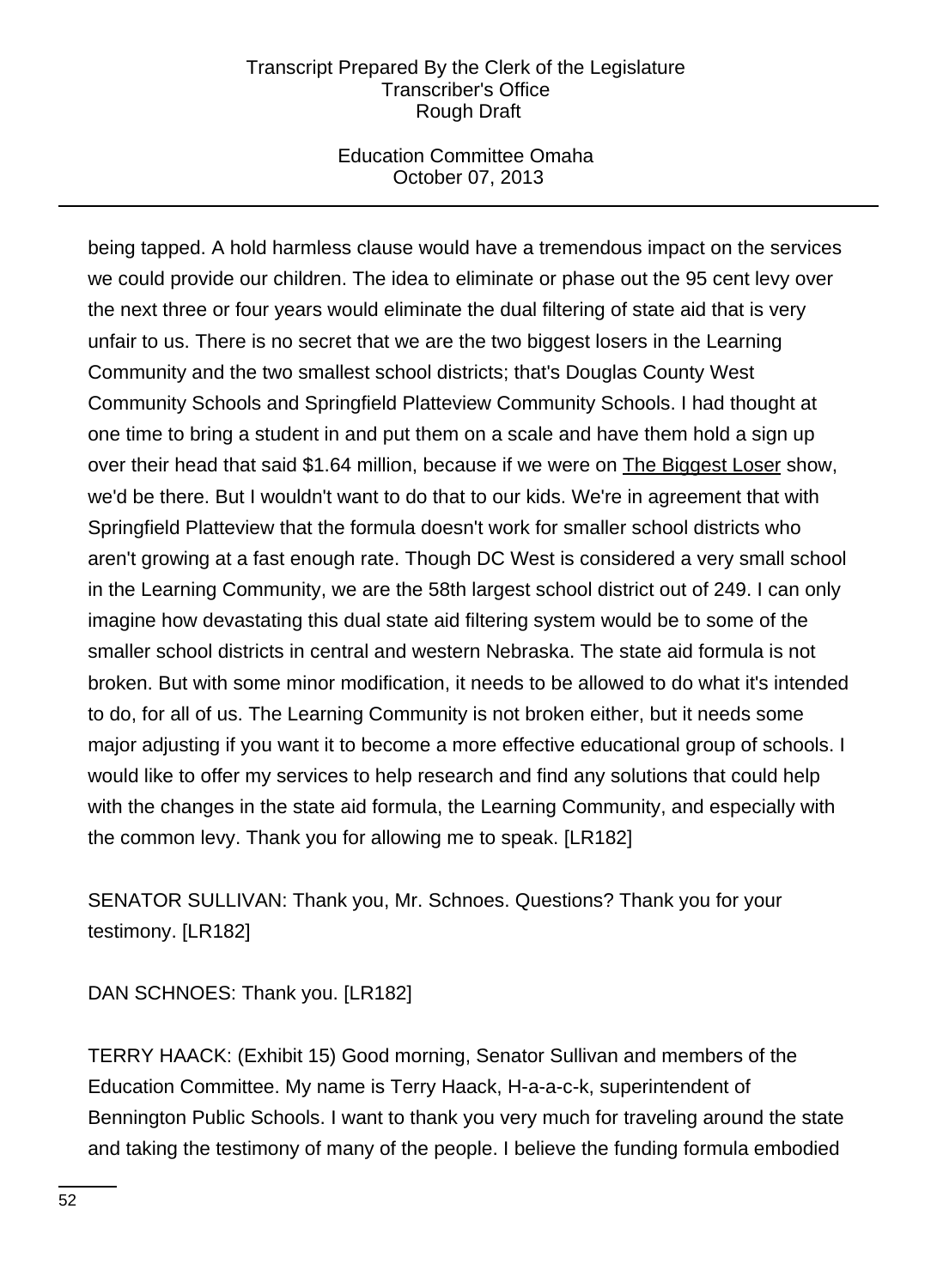### Education Committee Omaha October 07, 2013

in TEEOSA legislation is appropriate means to fund education for public schools' children in the state of Nebraska. However, I also believe we have strayed away from the fundamental principles of TEEOSA with a movement to equitably fund districts and not students. TEEOSA starts with tax, taxes collected in the state of Nebraska primarily made up of property, sales, and income. School funding is a simple formula that calculates the local resources of a district and redistributes state resources to support the districts in need. The formula has been modified over the years to provide more resources for children who need additional support. The history of TEEOSA suggests it should not be looked at as a means of tax relief, rather, it's a means of distributing state resources in an equitable fashion for all public school children. A quick look at district spending per student as the result of recent modifications of TEEOSA is creating an inequitable system to fund education in our state. The principles of TEEOSA can be found in the words "supporting equity in educational opportunities." There is no doubt we can find diversity in educational opportunities from district to district across the state. It is suggested larger districts provide more opportunities for students than smaller school districts. It is understandable that funding for students in smaller districts is greater per student than larger districts. TEEOSA is to support equitable education for all children. The question is, at what cost? Should spending for students in smaller districts be three times, four times that of students in larger districts? Is the state of Nebraska working for equitable education opportunities on a district level or on a student level? As stated, I believe children, not districts, are more important. The state of Nebraska has an awesome responsibility to educate its populace. It is charged with ensuring equitable educational opportunities for all public school children. The greatest means from which the state of Nebraska has of meeting this important obligation is through TEEOSA. Property taxes collected from Dawes County are just as important as sales and income taxes collected from Douglas County. As you think about the children from Omaha to Osceola, please think about them in...as an equitable means in discussing education in this state. Thank you very much, I appreciate your time. [LR182]

SENATOR SULLIVAN: Thank you, Mr. Haack. Any questions? Thank you for your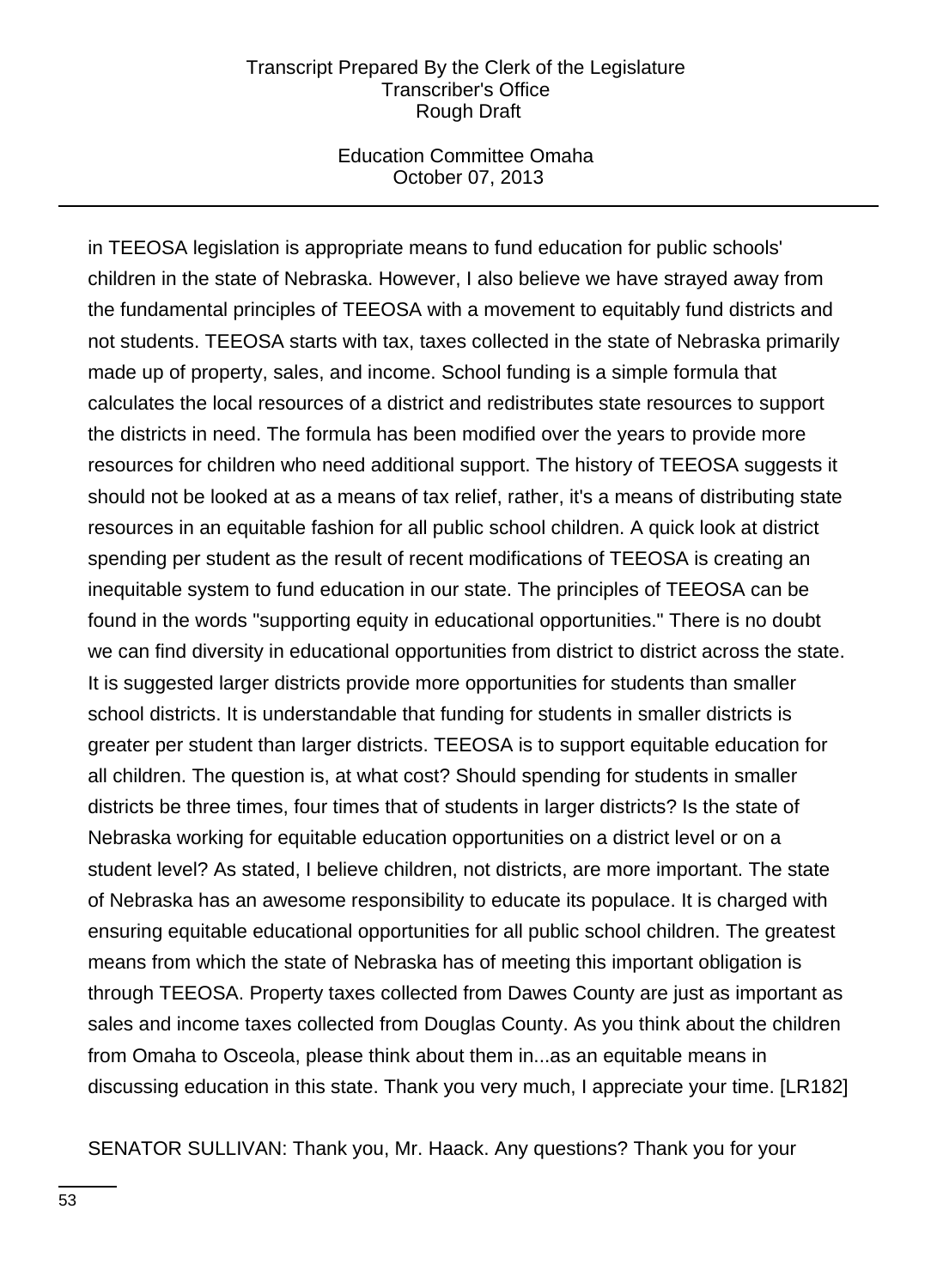Education Committee Omaha October 07, 2013

testimony. [LR182]

MARY SPURGEON: (Exhibit 16) Good day, Chairperson Sullivan and members of the Education Committee of the Nebraska Legislature. My name is Mary Spurgeon, S-p-u-r-g-e-o-n. And I am speaking for the BEARs, that is the Bellevue Education Association-Retired. Members of the Bellevue Education Association-Retired taught in the Bellevue Public School district and are committed through the BEAR bylaws to support public education. Every Nebraska child deserves a quality education. All of the Nebraska Constitutions, going back to the Nebraska Territorial Constitution, require a free, quality education for all Nebraska children through the common schools. Even though Legislatures have created school districts, that action alone does not provide equity funds for a free, quality education for all Nebraska children. So Legislatures have provided equity funds through laws including the current Tax Equity and Educational Opportunities Support Act or TEEOSA. The Bellevue Public Schools need such legislative support from our state Legislature and Congress. The Bellevue Public Schools are property tax poor because buildings and equipment at Offutt Air Force Base are, rightfully, exempt from state and local taxes. Equity fund needs for property tax poor Bellevue Public School District are highlighted in the following quotation, with chart, from the school district's budget proposal report for 2013-2014. "Quote: The chart below illustrates the extreme variances from one school district to another in assessed valuation. The Bellevue School District is a poor school district in terms of assessed valuation and depends heavily on funding from outside sources. Bellevue ranks well below Learning Community schools in assessed valuation. The chart below shows what 10 cents in taxes levied in each of the school districts would raise per pupil. Each district in the Learning Community can levy an additional 10 cents over the common levy." I'm not going to do the whole chart, but let's just start with the top. Springfield's valuation per pupil is \$1,073,114. Bellevue's valuation per pupil is \$251,119. Taxes per pupil in Springfield with a 10 cent levy are \$1,073.11; in Bellevue, \$251.12. And the other districts that have spoken to you today, of course, fall in the middle somewhere, many of them. For decades, Bellevue Public Schools have depended heavily on funding from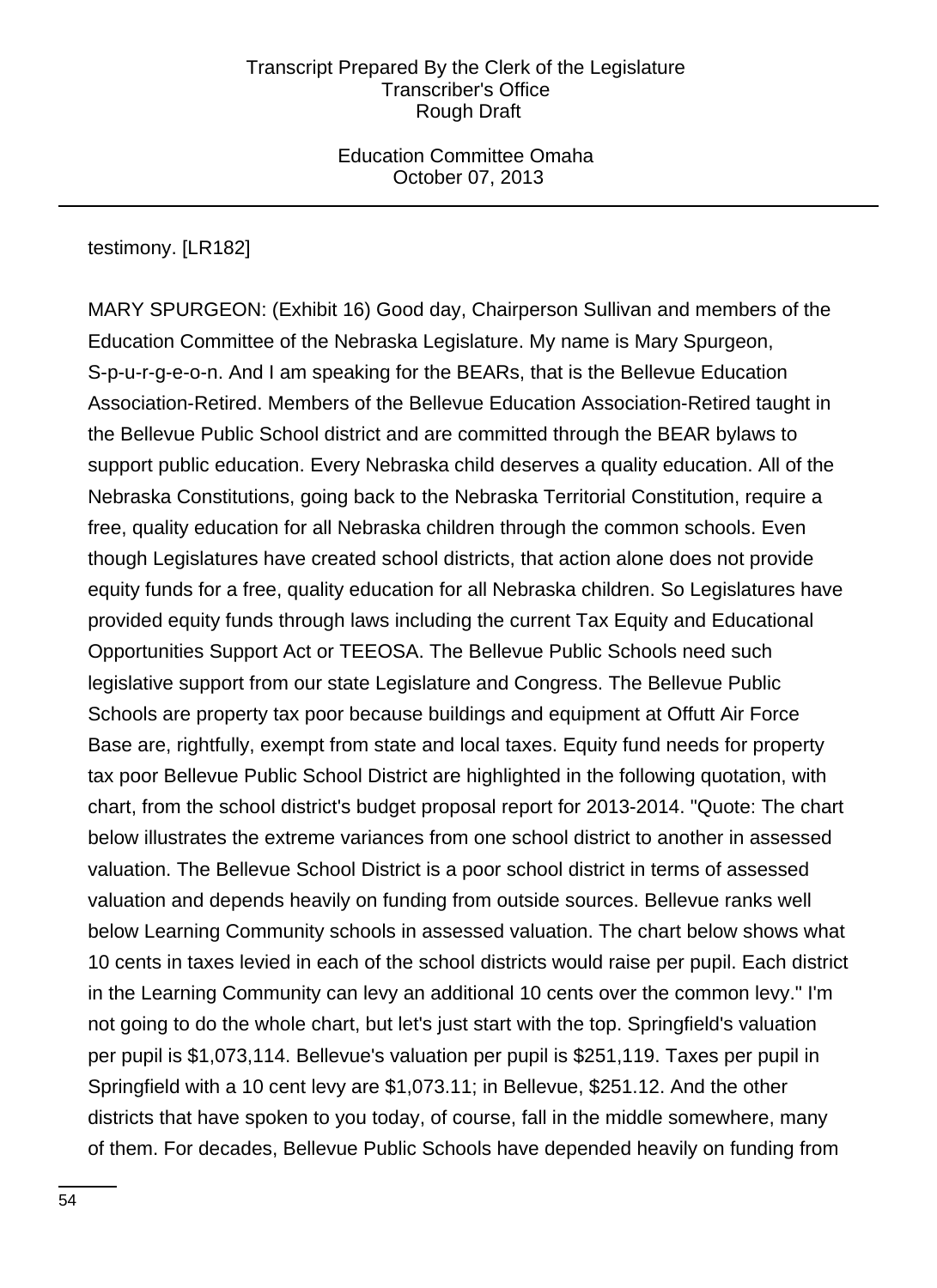## Education Committee Omaha October 07, 2013

outside sources. Legislators have provided tax equity funding so Nebraska's children from the Bellevue/Offutt community could receive educational opportunities. For decades, the BEARs have taught these children using funds from TEEOSA or similar legislation. These children were not statistics to BEARs; these children had names and faces. These children used and benefited from these funded opportunities. Bellevue Public School graduates since 1950 include business people, a U.S. Senator, doctors, clerical workers, a businesswoman who chaired the American Red Cross' board of directors and was an ambassador to Finland, truck drivers, attorneys, doctors, a movie star who was also the star in several TV series, farmers, ranchers, teachers, NBL basketball player, and NFL football players, one of the Iranian Embassy captives, NASA scientists, an Olympic medal winner in wrestling, dentists, mechanics, trades people, authors, a Pulitzer Prize-winning journalist, and members of the armed forces, including some who died for us. More successful citizens will come from the Bellevue Public Schools, which depend heavily on funding from outside sources. Please keep using TEEOSA and similar legislation for the financing and delivery of public early childhood education, elementary, and secondary education in Nebraska. Thank you for your work upholding Nebraska's constitutional mandate to provide a free, quality public education for all of Nebraska's children, with special thanks from the children of property tax poor Bellevue School District where 10,000 children are being educated as we speak. I wish you well in this significant and daunting enterprise. Thank you. [LR182]

SENATOR SULLIVAN: Thank you, Ms. Spurgeon. Any questions? Thank you for your testimony. [LR182]

JAMES ENRIGHT: Madam Chair and members of the committee, James J. Enright, 3303 R Street, Omaha, Nebraska, 68107. I'll be brief, I know your time is short here. But I did want to say I agreed in large part with the gentleman from the Farm Bureau, the urgent need to reduce the property tax as a way to pay for our school funding and replace that with an income tax. I did disagree with him on replacing the property tax with the sales tax. Sales tax is very regressive. It hurts the poor as a percent of income